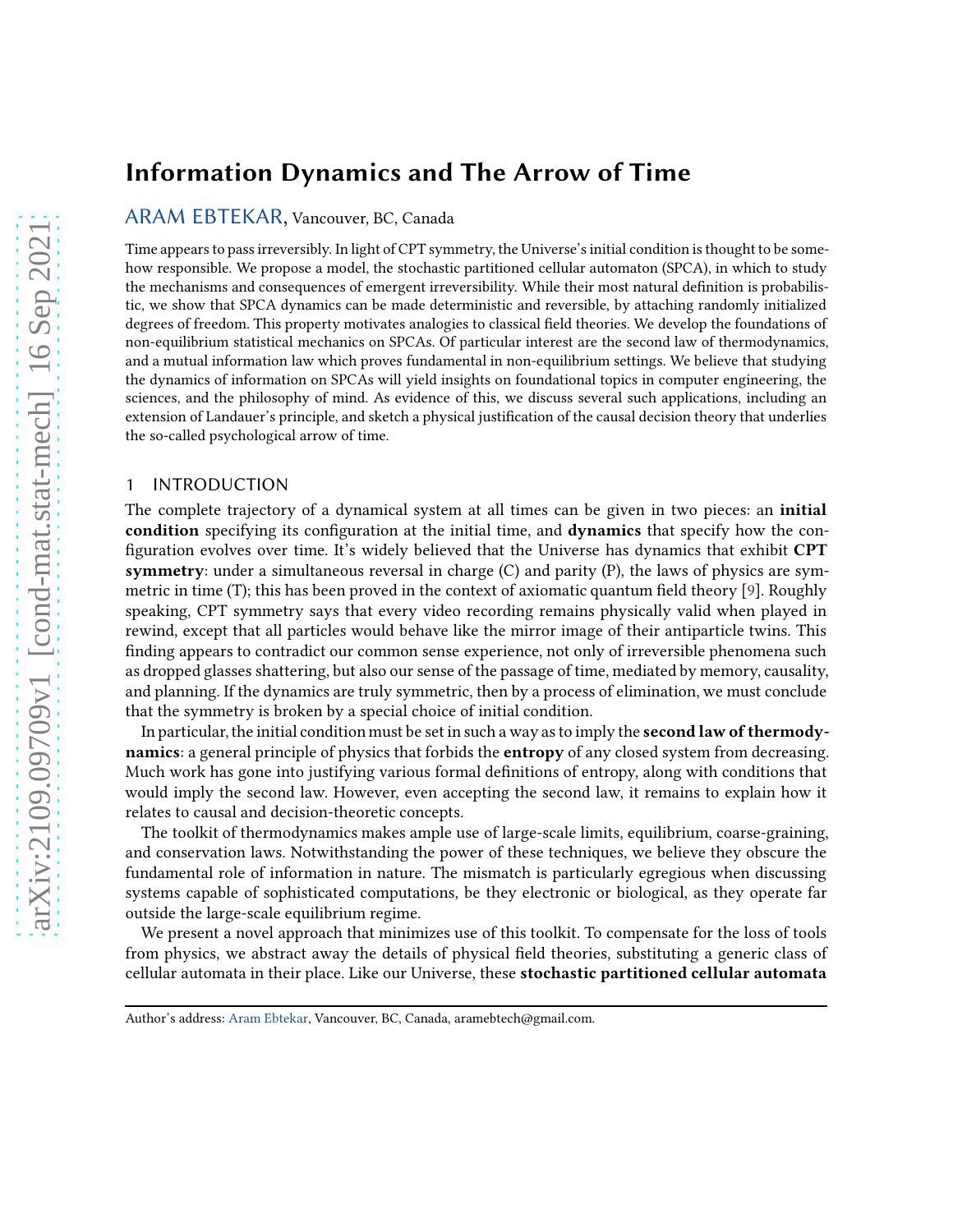(SPCAs) have dynamics that are reversible microscopically, but not macroscopically; as such, they offer a model of emergent time-reversal asymmetry, i.e., an arrow of time.

## <span id="page-1-1"></span>[1](#page-1-0).1 Related Works $<sup>1</sup>$ </sup>

While our investigation is set inside abstract cellular automata, it's motivated by the theory of classical Hamiltonian systems, whose state at any time is described by a point in phase space. By Liouville's theorem, Hamiltonian dynamics are not only deterministic and reversible, but also measure-preserving. In other words, starting from any probabilistic mixture of initial states, Shannon's differential entropy remains constant over the course of its Hamiltonian evolution. The dynamics only appear random and entropy-increasing once we coarse-grain phase space: that is, we partition it into regions called macrostates.

In order for the macroscopic dynamics to be tractable, they should satisfy the Markov property. This is most easily achieved by perturbing the dynamics as in [\[29](#page-43-0)], but we want to avoid doing so to preserve reversibility. For some simple dynamical systems, suitable initial conditions and coarsegrainings have been identified that ensure the Markov property [\[19\]](#page-42-1). However, no general recipe is known for identifying such coarse-grainings.

Perhaps the construction closest to ours is the multibaker map, introduced in [\[7\]](#page-42-2). Its state's macroscopic component evolves as a simple random walk, despite the full state mechanics being deterministic, reversible, and measure-preserving. This works because the state's microscopic component is initially random: it contains a limitless supply of entropy, which is expanded to macroscopic scale by the choatic Baker's map. Our construction in Definition [3.8](#page-17-0) can be seen as generalizing the multibaker map so that it can simulate not only simple random walks, but any discrete Markov chain; we then generalize further to have it simulate any SPCA.

In these models, as the state's macroscopic and microscopic components interact, they become increasingly correlated. As a result, the macroscopic component's entropy increases. This asymmetry, common to recurrent Markov chains more generally [\[5](#page-42-3), §4.4], is known as the thermodynamic arrow of time. Still more mysterious is the *psychological arrow of time*, or the sense that time passes, with causes preceding their effects. Historically, before we had a mathematical language in which to discuss them, causal concepts were subject to controversy, misunderstanding, and even outright dismissal in the scientific community. That changed with the introduction of structural causal models (SCMs), a powerful methodology for causal inference, whose applications range from medicine to public policy to artificial intelligence [\[21](#page-43-1)]. Their support for interventions at decision nodes enables the modeling of agents that use knowledge of the past (i.e., *memories*) to make decisions in the present that optimize objectives in the future (i.e., to plan).

While SCMs are an incredibly useful abstraction, they seem to have little in common with physical theories: they lack time-reversal symmetry, and they treat decisions as exogenous to the model, imbuing agents with a sort of free will. Thus, while SCMs provide tools with which to study consequences of the psychological arrow, they demand additional justification in the physical context in order to explain how the arrow emerges.

<span id="page-1-0"></span> $1$ The initial version of this manuscript surely misses some important literature, particularly from the physics community. Comments and feedback are very much welcome.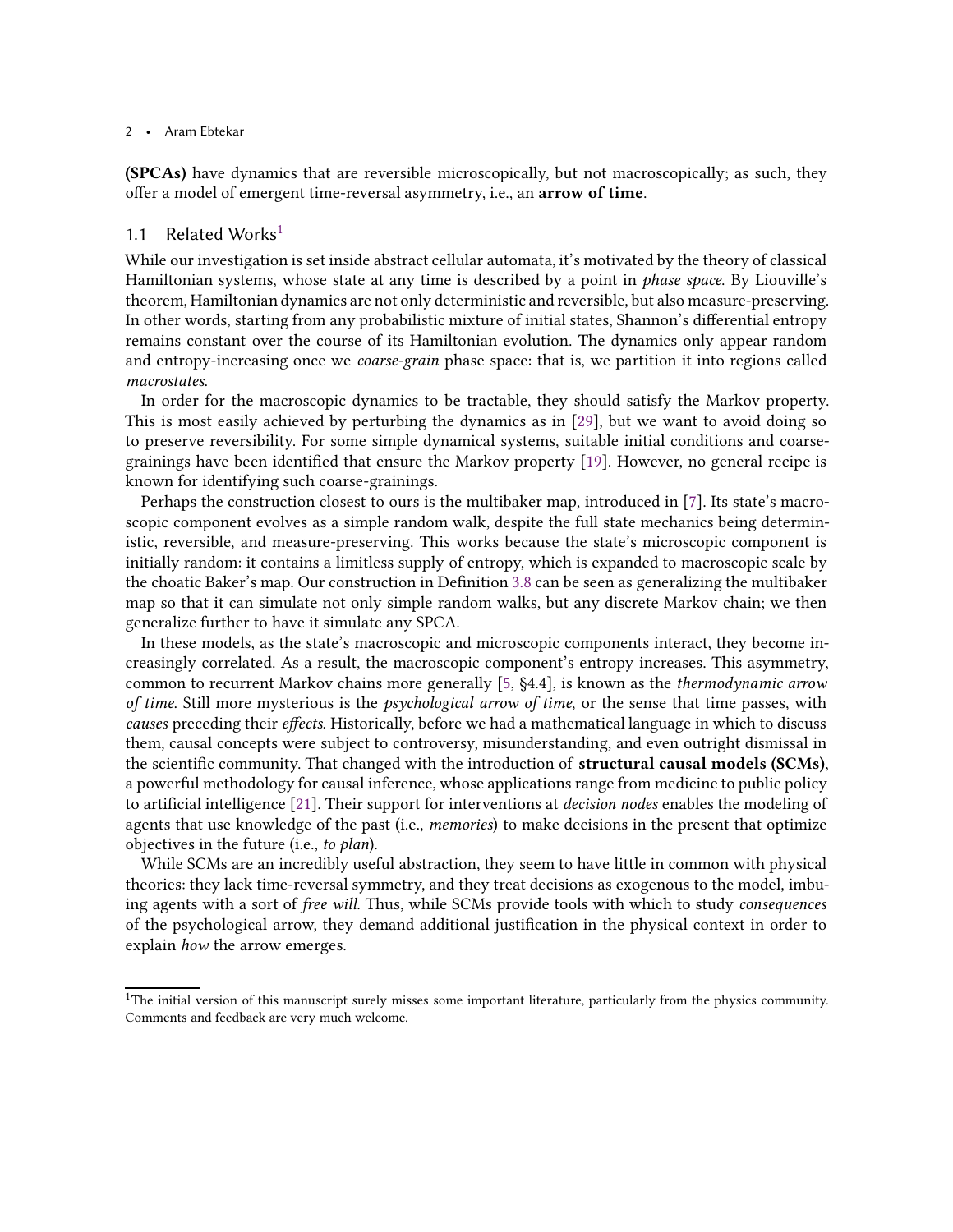In the search for physical explanations, a common line of attack takes the thermodynamic arrow as given, and focuses on what appears to be a basic component of the psychological arrow: memory. After proposing a definition for memory, one tries to argue that its operation must align with the thermodynamic arrow.

For example, Wolpert [\[34\]](#page-43-2) distinguishes between two types of memory systems: computer-type and  $\emph{photograph-type}.$  Both types aim to encode information at some time  $t_r$ , about an event occurring at some other time  $t_e$ . A computer-type memory has access to so much state information at  $t_r$ , that it can deduce the event at  $t_e$  by directly computing the dynamical evolution of the Universe. Such "memories" have no arrow of time, with both  $t_e < t_r$  and  $t_e > t_r$  being admissible. On the other hand, while Wolpert's photograph-type memory is less demanding, it requires initialization. He argues that realworld initialization procedures result in a net increase in entropy, forcing the memory to align with the thermodynamic arrow; however, this is begging the question: the thermodynamic arrow makes it so nearly all real-world processes increase entropy. If the thermodynamic arrow were reversed, we might expect a variety of entropy-reducing many-to-one mappings to function as initialization procedures. In addition, initialization procedures can be made reversible, simultaneously performing a many-to-one mapping on the memory alongside a one-to-many mapping on a second system (e.g., a heat bath) [\[2\]](#page-42-4).

Mlodinow and Brun [\[16](#page-42-5)] argue that even a reversibly implemented memory can only function in the direction of the thermodynamic arrow. Their thought experiment consists of a pair of connected chambers containing elastic particles, and a counter that tracks the net flow of particles from one chamber to the other. Instead of treating initialization explicitly, the counter is assumed to have a known value at  $t_e$ . Thus, reading the counter's value at  $t_r$  is enough to infer the net flow of particles during the time interval between  $t_e$  and  $t_r.$  In order for this memory to be useful, the authors argue that it should be robust to a small random perturbation of the particles at  $t_e$ . Such a perturbation directs both arrows of time away from  $t_{e}$ : the thermodynamic arrow because perturbed particles tend to increase in entropy, and the psychological arrow because the counter's value at times other than  $t_e$  is randomized, and hence must be read rather than assumed by initialization. Thus, regardless of which of  $t_e$  or  $t_r$  is greater, it appears that the thermodynamic and psychological arrows must align.

We raise two rebuttals against Mlodinow and Brun. First, perturbations that evolve backward in time cannot be a realistic model of uncertainty, as they would violate the Universe's low-entropy initial condition (see Section [3.4\)](#page-20-0). Second, if the particles were mixed to equilibrium, the thermodynamic arrow would not be discernible by their evolution; nonetheless, one can still ask whether the particles' past or future movements can be made to correlate with the memory. Our paper answers this question in the context of a special kind of initial condition, which ensures macroscopic homogeneity and locality of the forward-in-time dynamics. As a result, the system can transition to states previously unknown to the memory. Indeed, we can conclude from the Memory Law (Theorems [4.8](#page-27-0) and [4.11\)](#page-29-0) that correlations must be traceable to past interactions.

In a physically plausible thought experiment, Rovelli [\[27](#page-43-3)] considers a memory whose temperature is cooler than that of its environment. Viewing the environment as an agent, and its random interactions with the memory as choices, he concludes that exercising free will must increase entropy [\[26](#page-43-4)], hence aligning with the thermodynamic arrow. Unfortunately, since temperatures are only defined at thermodynamic equilibrium, Rovelli's thought experiment excludes the vast majority of systems that perform interesting computations. On philosophical grounds, we also object to a definition of free will that requires choices to be random.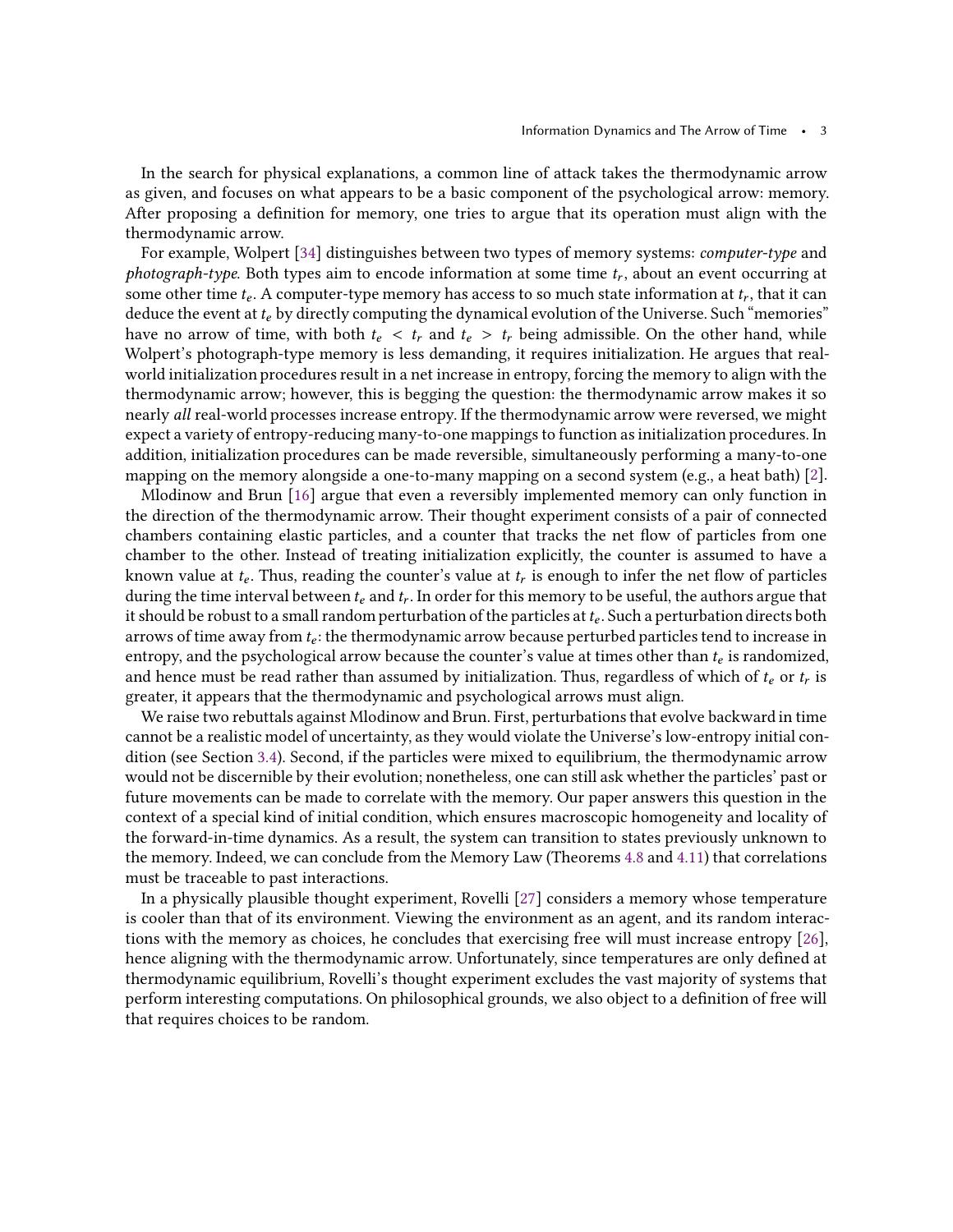If we take the SCM approach seriously, then deterministic decisions, e.g., made by a computer program, should be considered equally "free" so long as they are *model-based*, i.e., based upon an evaluation of counterfactual outcomes. For this reason, we also reject accounts of free will that require quantum or Knightian forms of uncertainty, including Aaronson's freebit picture [\[1](#page-42-6)]. On the other hand, since SCMs allow for sources of non-determinism that are independent of the past, we also reject superdeterminism, which is the view that our actions must somehow conspire to meet constraints on future outcomes. In this regard, our philosophical tenets differ from 't Hooft's cellular automaton interpretation of quantum mechanics [\[32](#page-43-5)].

A number of additional approaches may be considered relevant; we try our best to mention a representative sample of these. Heinrich et all [\[8\]](#page-42-7) present simulation experiments as evidence that natural selection favors agents with knowledge of the past over those with knowledge of the future. However, their arguments don't consider non-living memory systems, nor alternative scenarios in which knowledge of the future may be more advantageous. Furthermore, they present no mechanism by which selective pressure may be applied, between populations whose survival rates are evaluated in opposite temporal directions.

Finally, in the context of quantum information theory, Maccone [\[15](#page-42-8)] argues that when entropy decreases, any trace or memory must be erased so that we cannot recall the decrease. Maccone's entropy differs from the macroscopically emergent definitions: it's attributed to quantum entanglement within a larger pure-state system, which limits the concept's scope. Furthermore, when the entropy decreases to a non-zero value, it's unclear whether the erased trace necessarily includes all evidence of a higher past entropy.

Perhaps it's surprising to find so little clarity across the literature on the psychological arrow of time. One must bear in mind that the tools and abstractions historically favored by the physics community were, by and large, motivated by relatively homogeneous systems, in the vicinity of thermodynamic equilibrium. Powerful digital computers, capable of manipulating quantities of information that are non-negligible in comparison to the entropy of their physical parts, are only recently within the realm of possibility. The accompanying advances in computer science include new sets of abstractions. By building upon these, we arrive at a much clearer picture of the psychological arrow as an informationtheoretic phenomenon.

Of course, we are far from the first to study connections between logical and physical descriptions of entropy or reversibility; see for example, [\[2\]](#page-42-4). More recently, the thermodynamics of correlated systems has also received substantial research attention [\[20](#page-42-9)]. Nonetheless, to our knowledge, we are the first to develop a rigorous theory of the dynamics of information, over a space-time structure. We use it to clarify old ideas, as well as to uncover new insights into the mechanisms and consequences of the psychological arrow of time.

Our main model, the SPCAs, can be thought of as a hybrid of SCMs [\[21](#page-43-1)] and partitioned cellular automata (PCAs) [\[11,](#page-42-10) [18](#page-42-11)]. We'll study them in terms of quantities derived from classical information theory [\[5\]](#page-42-3), and refer informally in Sections [5.3](#page-34-0) and [5.5](#page-37-0) to algorithmic information theory [\[14](#page-42-12)]. The reader will find it helpful to possess at least a passing familiarity with these topics.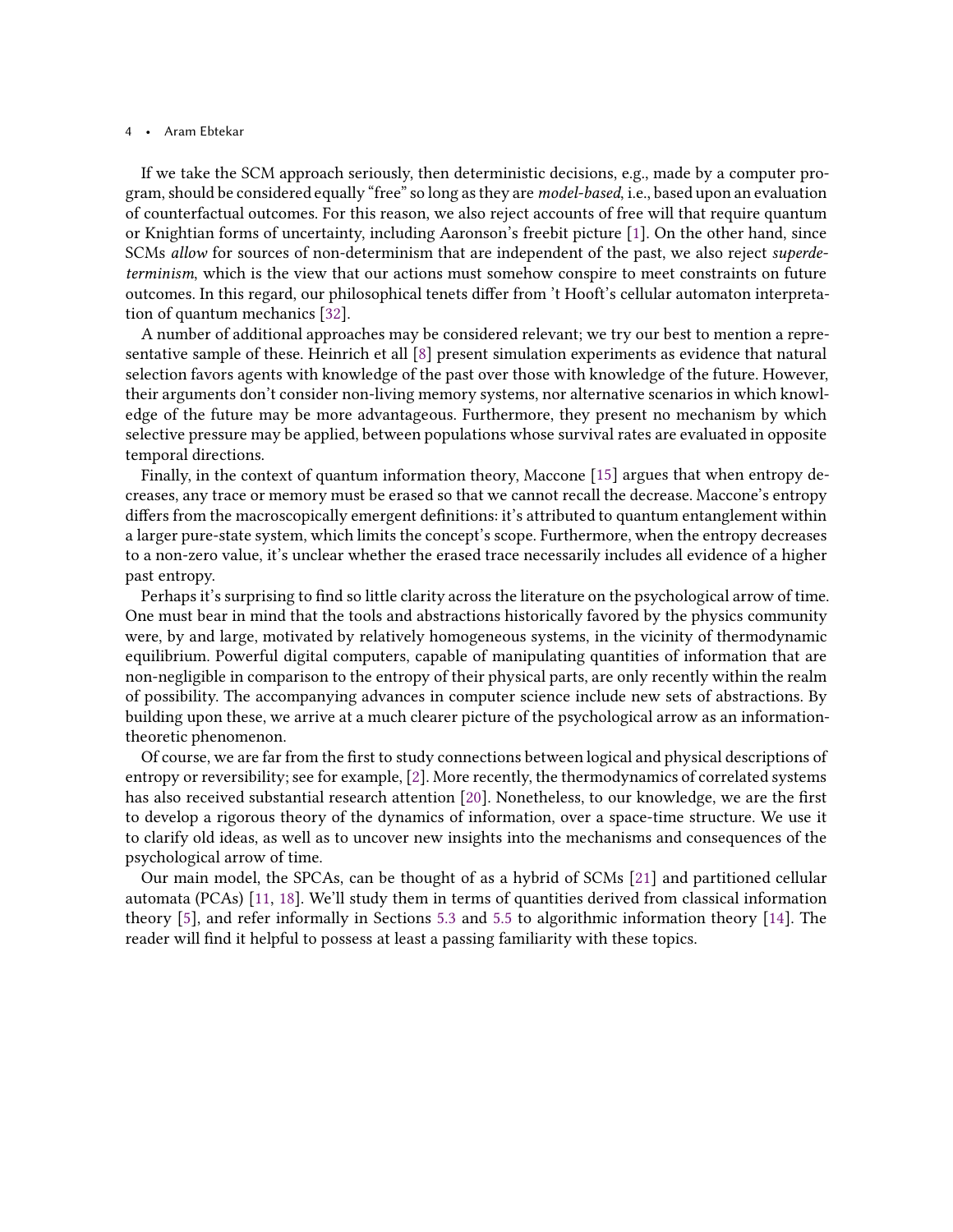# 1.2 Technical Summary

Here we summarize our ideas, leaving the rigorous general exposition to later sections. The core technical contributions of this paper can be divided into two parts. The first part consists of defining SPCA dynamics in three ways, and proving all three to be equivalent. This equivalence allows us to translate between microscopically reversible dynamics and their macroscopic counterpart. The second part consists of proving the laws of information dynamics: this is a term we use to describe statistical mechanics in the generic SPCA setting, where we don't assume scale, equilibrium, nor conservation laws. By combining both sets of results, we arrive at a model of how an arrow of time may emerge from reversible dynamics. We now elaborate on each set of contributions in turn.

An SPCA's description consists of four parts:

- a discrete spatial geometry  $(X, \mathcal{T})$ ,
- a countable state space  $S = \prod_{\tau \in S_{\tau}} S_{\tau}$ ,
- an initial condition  $\mu$ , and
- dynamics.

For concreteness, we can imagine the spatial set to be an infinite grid  $\mathcal{X}\ =\ \mathbb{Z}^d$ , or a finite grid  $X = (\mathbb{Z}/m\mathbb{Z})^d$  with periodic boundary conditions. Neighborhoods are defined by a finite set  $\mathcal T$  of **local translations**, which are bijections on  $X$ . These always include the identity; for the grid, a natural choice also includes the orthogonal unit displacements.

Altogether, an SPCA's description uniquely determines the joint distribution of a random variable  $\mathbf{C}=(\widetilde{C}_{t,x,\tau})_{(t,x,\tau)\in\frac{1}{2}\mathbb{Z}^{+}\times\mathcal{X}\times\mathcal{T}},$  called its **configuration history**. The coordinates  $t,x,\tau$  are called the time, cell (or position), and track, respectively, and  $C_{t,x,\tau}$  is an  $S_{\tau}$ -valued random variable. To visualize, picture the SPCA as being dividing into cells, with each cell  $x \in \mathcal{X}$  further subdivided into  $|\mathcal{T}|$  subcells. The reason time proceeds in half-steps is that an SPCA's evolution alternates between cellwise dynamics that apply the dynamics independently at each cell, and **trackwise translations** that translate every track according to its respective map  $\tau \in \mathcal{T}$ . This separation of concerns makes analysis easier.

The initial condition  $\mu$  is a probability measure on  $\mathcal{S}^\mathcal{X},$  specifying a random configuration at the initial time  $t = 0$ . From there, the dynamics evolve the SPCA forward in time. We discuss three ways to specify the dynamics. Ordered from most mathematically convenient to most physically plausible, they are: 1) a matrix  $p$  of pairwise transition probabilities between states; 2) a probability distribution Γ over transition functions, from which to sample i.i.d. at every time-space coordinate  $(t, x)$ ; and 3) a deterministic transition function  $\overline{T}$  applied identically at every  $(t, x)$ , on an extended state that includes randomly initialized "microscopic" degrees of freedom.

To make the third presentation more explicit, the cellular state space, instead of  $S$ , is extended to  $S \times \mathcal{R}^{\mathbb{Z}}$ . If we think of elements of  $\mathcal R$  as encoding transition functions, the initial condition can be made to effectively sample an infinite i.i.d. sequence from Γ. To obtain our desired dynamics deterministically, we simply use one of these embedded samples at each time step. On the other hand, if we think of elements of R as digits with which to build real variables in a positional numeral system (e.g., decimal), then  $T$  becomes a symbolic representation of a chaotic multibaker map [\[7\]](#page-42-2). By exploring this connection, we obtain a close analogy to classical Hamiltonian mechanics, which serves to justify the SPCA model. In the case where  $|X| = 1$ , SPCAs reduce to Markov chains; thus, we also justify the modeling of physical systems by Markov chains, whenever spatial structure is to be ignored.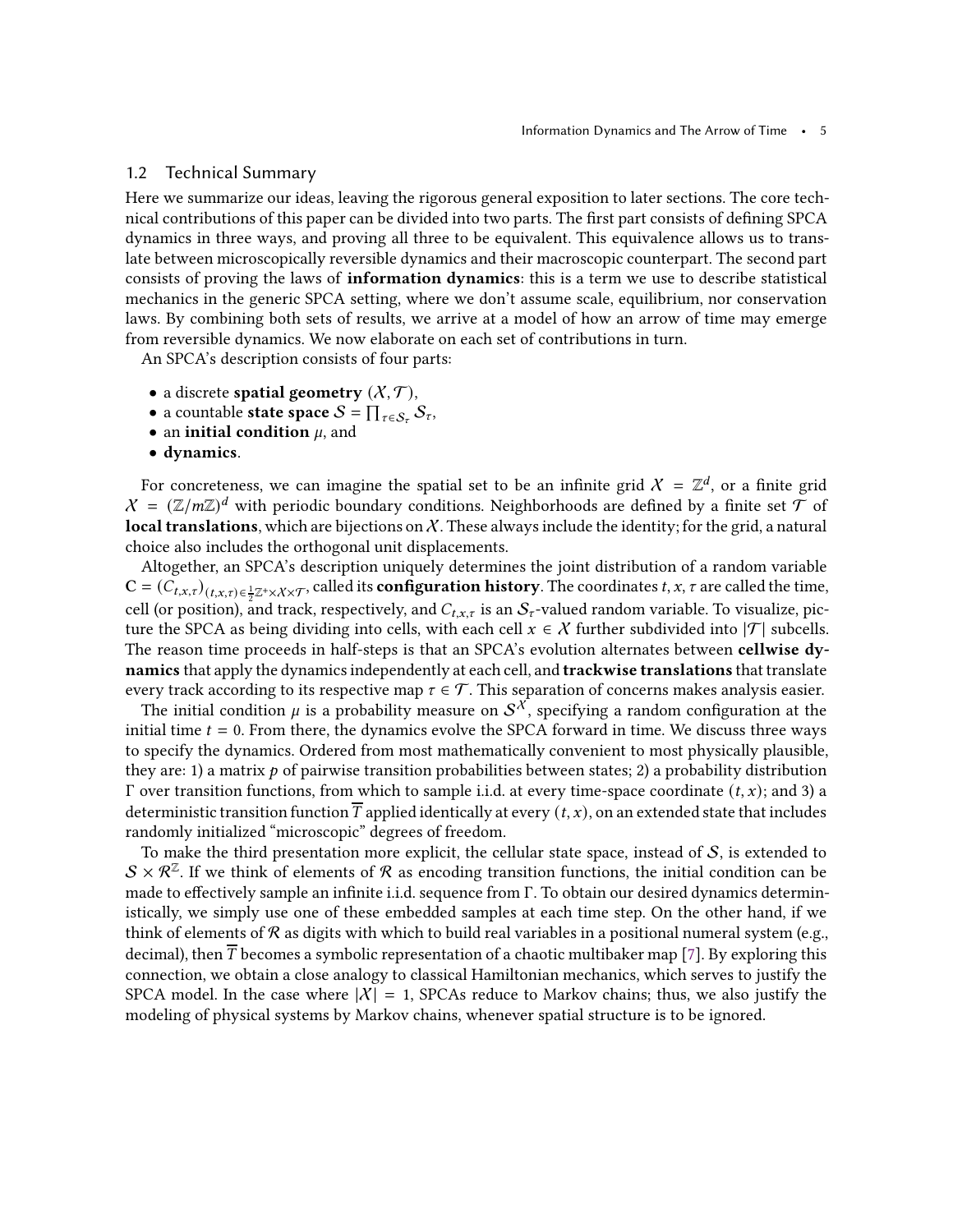Of course, these justifications rest on the three presentations being equivalent, in the sense of describing the same set of joint distributions on C. In fact, the statements of Theorems [3.7](#page-16-0) and [3.9](#page-17-1) are slightly stronger: for a fixed spatial geometry and state space, every dynamics, given in any one of the three presentations, has equivalents in each of the remaining presentations, such that regardless of initial condition, C's distribution doesn't depend on which of the three presentations is used to define it. In addition, we prove a more specific equivalence between: 1)  $p$  being doubly stochastic, 2) Γ being restricted to bijections, 3)  $\overline{T}$  being a measure-preserving bijection. Thus, double-stochasticity can be seen as a generalization of reversibility to the macroscopic, or probabilistic, setting. For computer engineering purposes, this means the most general set of operations that can be performed on a closed system (i.e., without dissipating heat [\[13](#page-42-13)]) are the probabilistic mixtures of bijections.

The proof of equivalence between doubly stochastic  $p$  and random bijections  $\Gamma$  merits special attention, so we highlight its main ideas. We cast  $p$  in the language of weighted bipartite graphs, with both vertex partitions isomorphic to  $S$ . For every  $s, s' \in S$ , the edge from  $s$  in the left partition to  $s'$  in the right has weight  $p(s, s')$ . Now, suppose  $\Gamma$  selects a particular bijection with probability q. Its contribution to the equivalent matrix  $p$  can be represented by a perfect matching of weight  $q$ , which adds  $q$  to the weighted degree of every vertex. In this manner, a mixture  $\Gamma$ , of countably many bijections whose total probability is one, amounts to a weighted bipartite graph whose vertices all have degree one. Therefore,  $p$  is doubly stochastic. The converse is trickier, as it turns out that to find an equivalent Γ, we might need to decompose  $p$  into a mixture of *uncountably* many perfect matchings. Fortunately, the existence of such a decomposition is guaranteed by a very general form of the Birkhoff-von Neumann theorem [\[25\]](#page-43-6).

As a final application of the graph-theoretic view, note that by a simple exchange of the two partitions, it's immediately apparent that inverting the dynamics of the second or third presentation amounts to replacing  $p$  by its transpose. This is relevant to our analysis of time reversal in Section [3.4,](#page-20-0) where we also present a more direct proof.

Altogether, this first set of theoretical contributions establishes SPCAs as a model of emergent timereversal asymmetry. Our second set of contributions are very general statements and extensions of the second law of thermodynamics, on SPCAs. Collectively, we term these the laws of information dynamics.

To proceed, we must assume the dynamics to have some stationary distribution  $\pi$ . To simplify the present overview, we specialize to the case where  $\pi$  is the counting measure, which corresponds to doubly stochastic dynamics. Let  $t \le u$  be two instants in time, and  $A \subset X$  be a finite region in space. Using  $\mathcal T$  to define permissible movements, let  $A_+$  be the set of positions reachable at time u, starting from inside A at time t. Similarly, let  $A_-\$  be the set of positions at time  $u$ , that could only have come from A at time t; that is,  $A_-=\mathcal{X} \setminus (\mathcal{X} \setminus A)_+$ . Note that  $A_-\subset A \subset A_+ \subset \mathcal{X}$ . Let H denote Shannon's entropy, and *I* the mutual information (see Section [2.2\)](#page-8-0).

The Resource Law for open systems (Theorem [4.7\)](#page-27-1) is of a pair of inequalities, the first of which resembles a standard statement of the second law of thermodynamics:

$$
H(C_{t,A}) \le H(C_{u,A_+}),
$$
  

$$
J(C_{t,A}) \ge J(C_{u,A_-}).
$$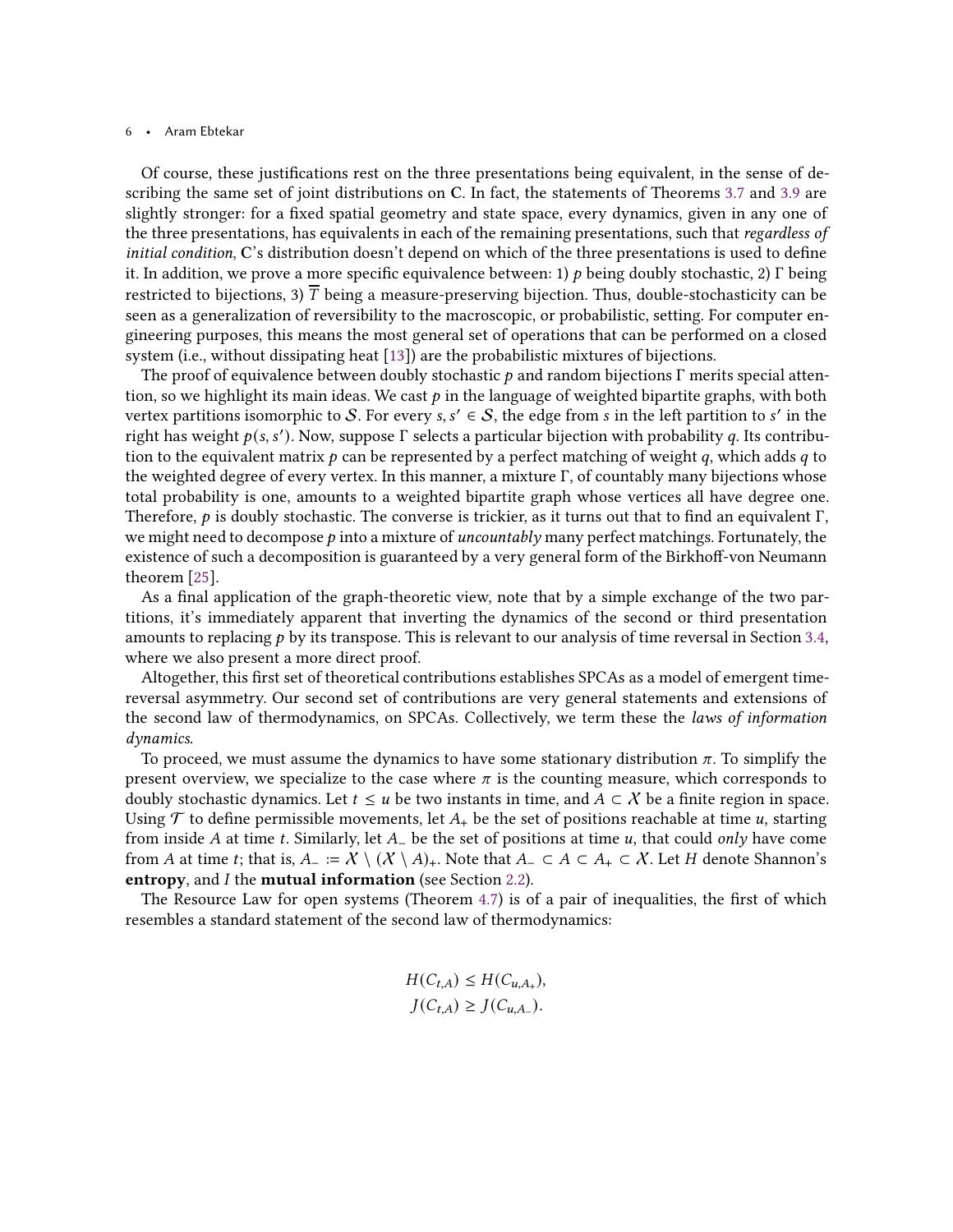In other words, entropy is non-decreasing. In order to capture any entropy that might escape  $A$ via translations, the right-hand side uses the expanded region  $A_{+}$ . The second inequality concerns a region's negentropy  $J$ , obtained by subtracting  $H$  from the entropy of a uniform distribution.  $J$  is nonincreasing but, in order to avoid capturing any negentropy that originated outside  $A$ , the right-hand side uses the contracted region  $A_-\$ .

These inequalities are severely weakened by their need to account for the worst-case scenario, in which information enters or exits the region at the SPCA's analogue of the speed of light. To strengthen the Resource Law, we require some notion of a closed system that blocks the movement of information in or out. Our solution, detailed in Definition [4.9,](#page-28-0) considers (possibly time-varying) regions whose boundaries remain filled with a quiescent state, throughout the time interval  $[t, u)$ . In this setting, Theorem [4.10](#page-28-1) implies the straightforard inequality:

$$
H(C_{t,A_t}) \le H(C_{u,A_u}).
$$

Of course, if the region in question is not time-varying, we can omit the subscripts on A.

The Resource Law considers one system in isolation. In the non-equilibrium regime, we should also account for correlations between disjoint systems. The Memory Law says that the correlation between two disjoint regions  $A, B \subset X$  is non-increasing. Its precise statement for general open systems is Theorem [4.8,](#page-27-0) a special case of which yields

$$
I(C_{t,A}; C_{t,B}) \geq I(C_{u,A_-}; C_{u,B_-}).
$$

When  $A$ ,  $B$  are each closed systems, it strengthens (Theorem [4.11\)](#page-29-0) to

$$
I(C_{t,A_t}; C_{t,B_t}) \geq I(C_{u,A_u}; C_{u,B_u}).
$$

Once again, the inequality for open systems contracts its regions at the "speed of light" so that no new information may enter, whereas closed systems ensure this by virtue of being walled off with quiescent cells. Both versions of the Memory Law are applications of the data processing inequality [\[5](#page-42-3), §2.8]: intuitively speaking, since the future states at A and B are functions of their initial states plus independent sources of randomness, they cannot acquire any information about one another that was not already present in their respective initial states.

This concludes the summary of our core technical results. The latter parts of the paper are devoted to applications. Even on topics that are fairly well-established, we find that our model's precision and simplicity serves to clarify or extend a variety of analyses, suggesting that SPCAs will continue to be powerful tools for investigations involving the dynamics of information.

To start, we see how the negentropy can be thought of as a resource, analogous to the free energy in physics. In the presence of correlations, it's no longer additive over disjoint regions, but supermodular, decomposing as

$$
J(C_{t,A\cup B}) = J(C_{t,A}) + J(C_{t,B}) + I(C_{t,A}; C_{t,B}).
$$

By the Resource and Memory laws, all three terms on the right are non-increasing when the systems at  $A$  and  $B$  are separated from one another. However, when the systems collide, the terms may redistribute arbitrarily, subject to their total not increasing. One consequence of this is that "forgetting", i.e., decreasing the mutual information between systems that are not in physical contact, carries an irrevocable entropic cost. We present the latter result as a non-local extension of Landauer's principle. In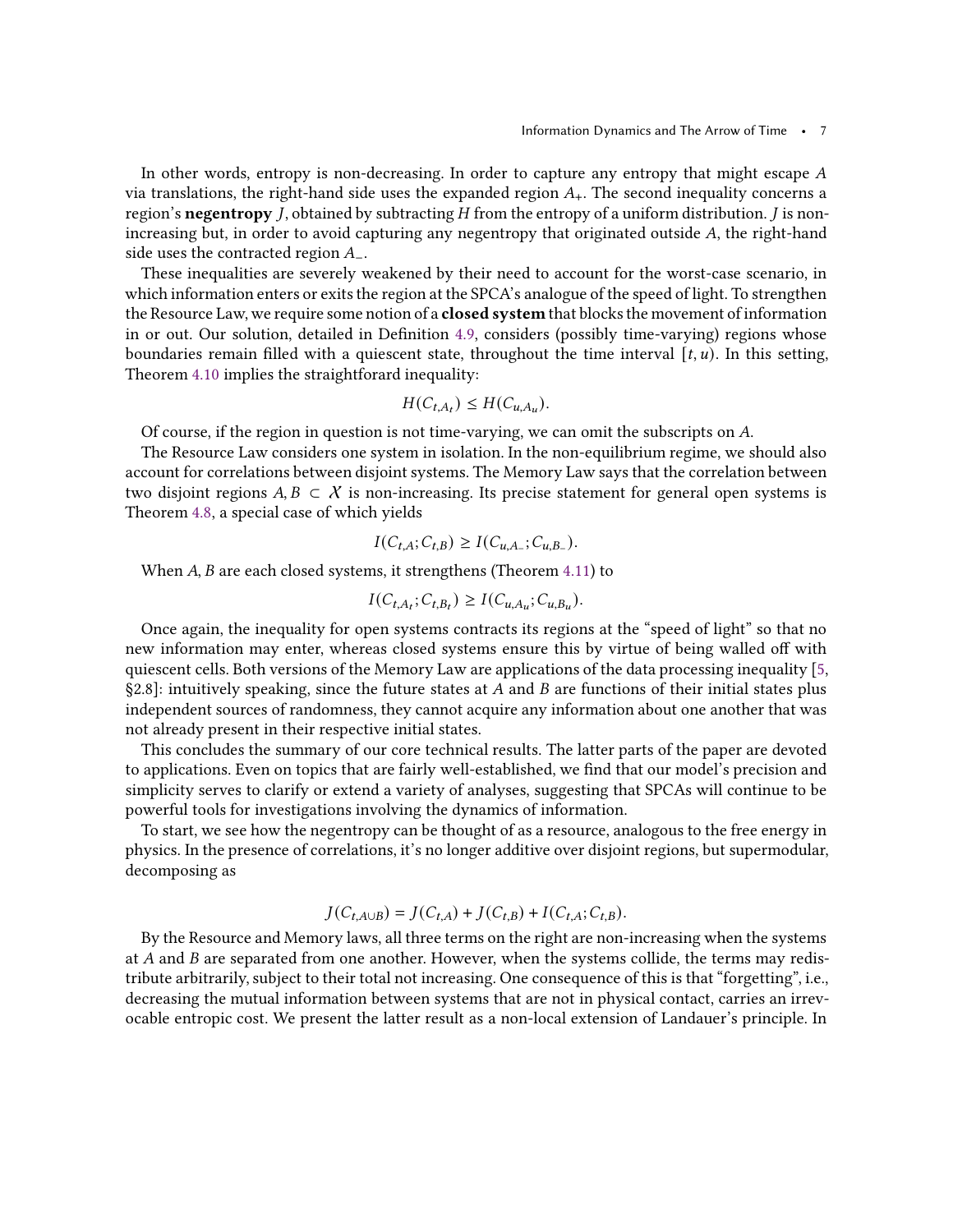addition, we clarify the usual interpretations of Landauer's principle, using our equivalence theorems to make the arguments precise.

Next, we discuss the psychological arrow of time. The Memory Law gets its name for the following reason: since it forbids the mutual information from spontaneously increasing at a distance, the presence of such mutual information must necessarily be traceable to a past interaction. Thus, the mutual information can be understood as a memory of the interaction. We also informally discuss a second type of memory, substituting mutual information with Bennett's logical depth [\[3](#page-42-14)]. Then, by viewing SPCAs as causal structural models, we proceed to justify the time-reversal asymmetry present in causal concepts. A full formal proof of the emergence of counterfactual-based decision theories is beyond the scope of this paper. In light of functional decision theory [\[36](#page-43-7)], which models certain effects as preceding their causes, we speculate that it might not be universally appropriate to model causal relations as following physical time.

Finally, we remark on the basic limits of empirical knowledge. In the SPCA setting, we arrive at an especially lucid presentation of Boltzmann brains. To escape absurdities, we are pushed into borrowing ideas from algorithmic information theory. Ultimately, they inform our interpretation of probabilities, and lead us to a close analogy between data compression and free energy gathering.

## 1.3 Paper Outline

Section [2](#page-7-0) sets some notational conventions, and then gives an overview of the Kullback-Leibler divergence. This overview collects some useful technical lemmas, and describes how the KL divergence is used to quantify the entropy and negentropy of a dynamical system, relative to its stationary distributions.

Discrete time-homogeneous Markov chains can be thought of as SPCAs without a spatial geometry. Section [3](#page-11-0) explores the theory of Markov chains, focusing on the extent to which they exhibit time-reversal symmetry. It turns out that this setting suffices for discussing our three equivalent presentations of the dynamics, with the proofs being essentially the same. Theorem [3.9](#page-17-1) is this section's main result, providing the link between microscopic and macroscopic dynamics.

Section [4](#page-22-0) explores the theory of full-fledged SPCAs, and how the locality of their dynamics informs the arrow of time. In particular, we state and prove the laws of information dynamics.

Section [5](#page-30-0) explores several applications of these laws to computer engineering, the sciences, and the philosophy of mind. In some cases, we present novel answers or extensions; in all cases, we obtain additional clarity and rigor by applying the SPCA model and its laws.

The arrow of time is a ubiquitous aspect of our reality, fundamental to all that we experience. As such, its study has the potential to deepen our understanding of information, resources, and agency in the physical world. We suggest some possibly fruitful directions for future work in the concluding Section [6.](#page-41-0)

# <span id="page-7-0"></span>2 PRELIMINARIES

## 2.1 Notational Conventions

 $\mathbb{R}^+$  denotes the non-negative real numbers,  $\mathbb{Z}^+, \mathbb{Z}^-$  the non-negative and non-positive integers,  $\mathbb{N} :=$  $\mathbb{Z}^+ \setminus \{0\}$  the natural numbers, and  $\mathbb{Z}_m := \{0, 1, \ldots, m-1\}$  denotes the first m elements of  $\mathbb{Z}^+$ . We use uppercase letters for other sets  $A$ ,  $B$ , as well as for random variables  $C$ . We use lowercase letters for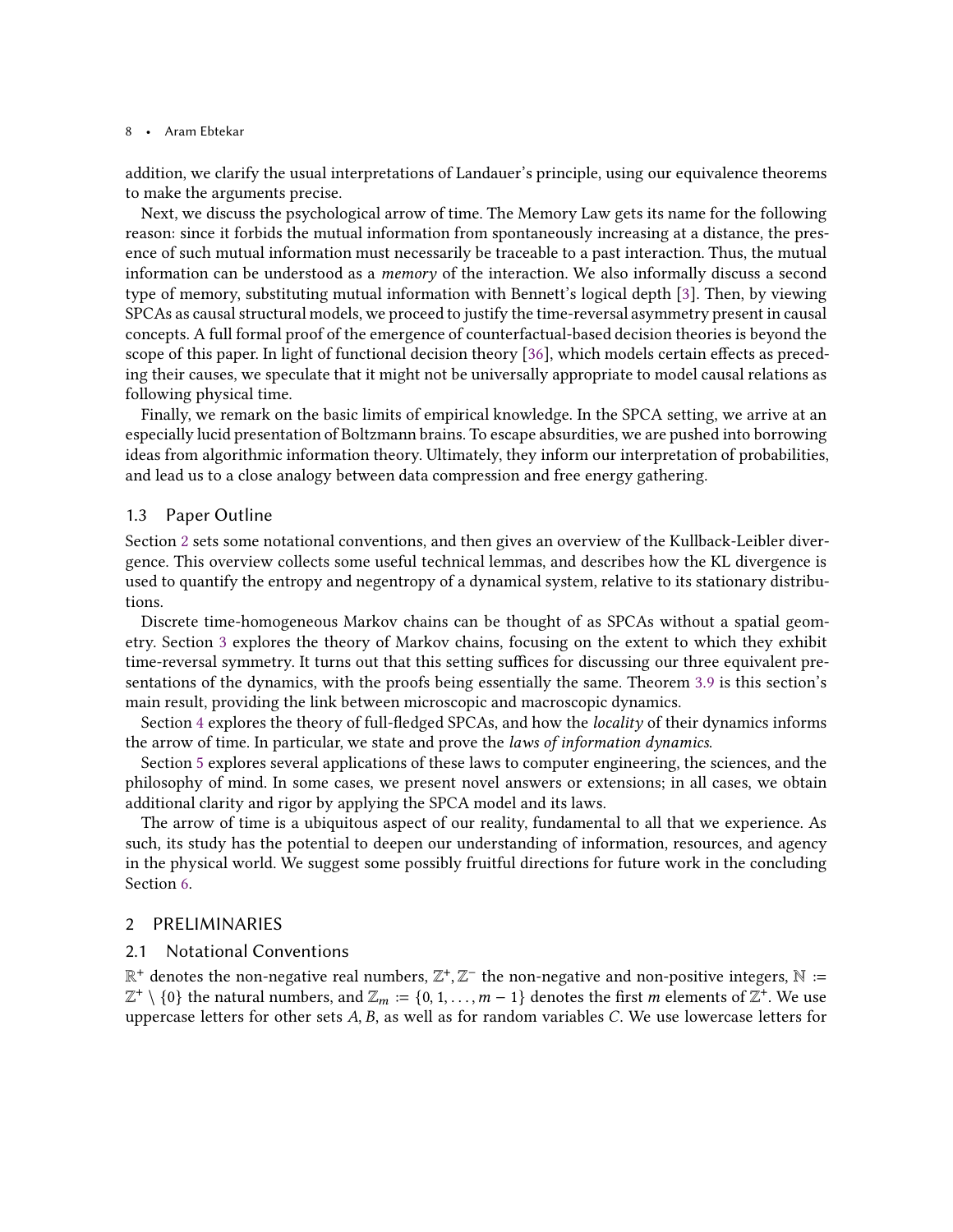elements of the corresponding sets  $a \in A$ ,  $b \in B$ , as well as for specific realizations of random variables  $c = C(\omega)$ . A's power set, consisting of all subsets of A, is denoted by  $\mathcal{P}(A)$ . Script letters are used for  $\sigma$ -algebras  $\mathcal{F}, \mathcal{G}$ , as well as for three important sets that will be treated as fixed in most contexts: the state space S and the discrete geometry  $(X, \mathcal{T})$ . The greek letters  $\mu$ ,  $\nu$ ,  $\pi$ ,  $\Gamma$  denote measures, with  $\lambda^{d}$ reserved for the Lebesgue measure (i.e., volume) on  $\mathbb{R}^{\bar{d}}.$ 

 $B^A$  is the set of functions from A to B or, equivalently, sequences indexed by A, of terms in B.  $f$  :  $A$  →  $B$  is synonymous with  $f \in B^A$ ; in either case,  $a \in A$  implies  $f(a) = f_a \in B$ . The image of a set  $A' \subset A$  under f is  $f(A') := \{f(a) : a \in A'\}$ . Bij $(A) \subset A^A$  denotes the set of invertible functions, or bijections, from A onto itself. The substitution  $f_{a\leftarrow b}: A \rightarrow B$  equals f everywhere except at a, where it equals  $b$  instead. That is,

$$
f_{a\leftarrow b}(a) := b,
$$
  

$$
f_{a\leftarrow b}(a') := f(a') \qquad \forall a' \in A \setminus \{a\}.
$$

Some intuitive shorthands will be used: for instance,  $f_{A'}$  denotes the restriction of  $f$  on the set  $A' \subset A$ . If A is ordered,  $f_{\leq a} := f_{A'}$  where  $A' := \{a' \in A : a' \leq a\}$ . If  $f$  takes multiple subscripts (i.e., arguments), we allow partial application of the arguments from left to right, so that, e.g.,  $((f_a)_b)_c := f_{a,b,c} = ((f_a)_b)_c$ .

When convenient, we will speak of a set of jointly distributed random variables, without explicit reference to the implied probability space  $(\Omega, \mathcal{F}, Pr)$ . Thus, when referring to a random variable C:  $\Omega \to A$ , we may abuse notation and write  $C \in A$ , instead of the technically accurate  $C(\omega) \in A$ . We write  $\mathcal{M}(A), \mathcal{M}^+(A)$  for the set of probability measures and non-null measures, respectively, on a set A equipped with the following  $\sigma$ -algebra:  $\mathcal{P}(A)$  if A is countable, or the product measure (generated by cylinder sets) if A is itself defined as a product of sets with specified  $\sigma$ -algebras. For  $a \in A$ , the point mass that puts probability one on a is denoted by  $\delta_a \in \mathcal{M}(A)$ . When A is countable, it will often be convenient to identify measures with real-valued functions of  $A$ , so that with a slight abuse of notation:

$$
\mathcal{M}(A) := \{ \mu \in (\mathbb{R}^+)^A : \sum_{a \in A} \mu(a) = 1 \}
$$
  

$$
\subset \mathcal{M}^+(A) := \{ \mu \in (\mathbb{R}^+)^A : \sum_{a \in A} \mu(a) > 0 \}.
$$

We'll use the usual shorthands with the probability measure Pr: for instance,  $Pr(C = c) := Pr({\omega \in \mathbb{R}^d})$  $\Omega$  :  $C(\omega) = c$ }). We write Pr<sub>C</sub> for the probability measure describing C's marginal distribution, i.e.,  $Pr_C(A') := Pr(C \in A')$ . Similarly, C's conditional distribution on an event E is denoted by  $Pr_{C|E}$ , i.e.,  $\Pr_{C|E}(A') := \Pr(C \in A' | E).$ 

Finally, indexed collections of random variables  $C = (C_a)_{a \in A}$  will be bolded for emphasis. Note that C can itself be thought of as a random variable, mapping  $\omega$  to  $(C_a(\omega))_{a \in A}$ .

#### <span id="page-8-0"></span>2.2 The Kullback-Leibler Divergence

All of our information-theoretic quantities are derived from this definition: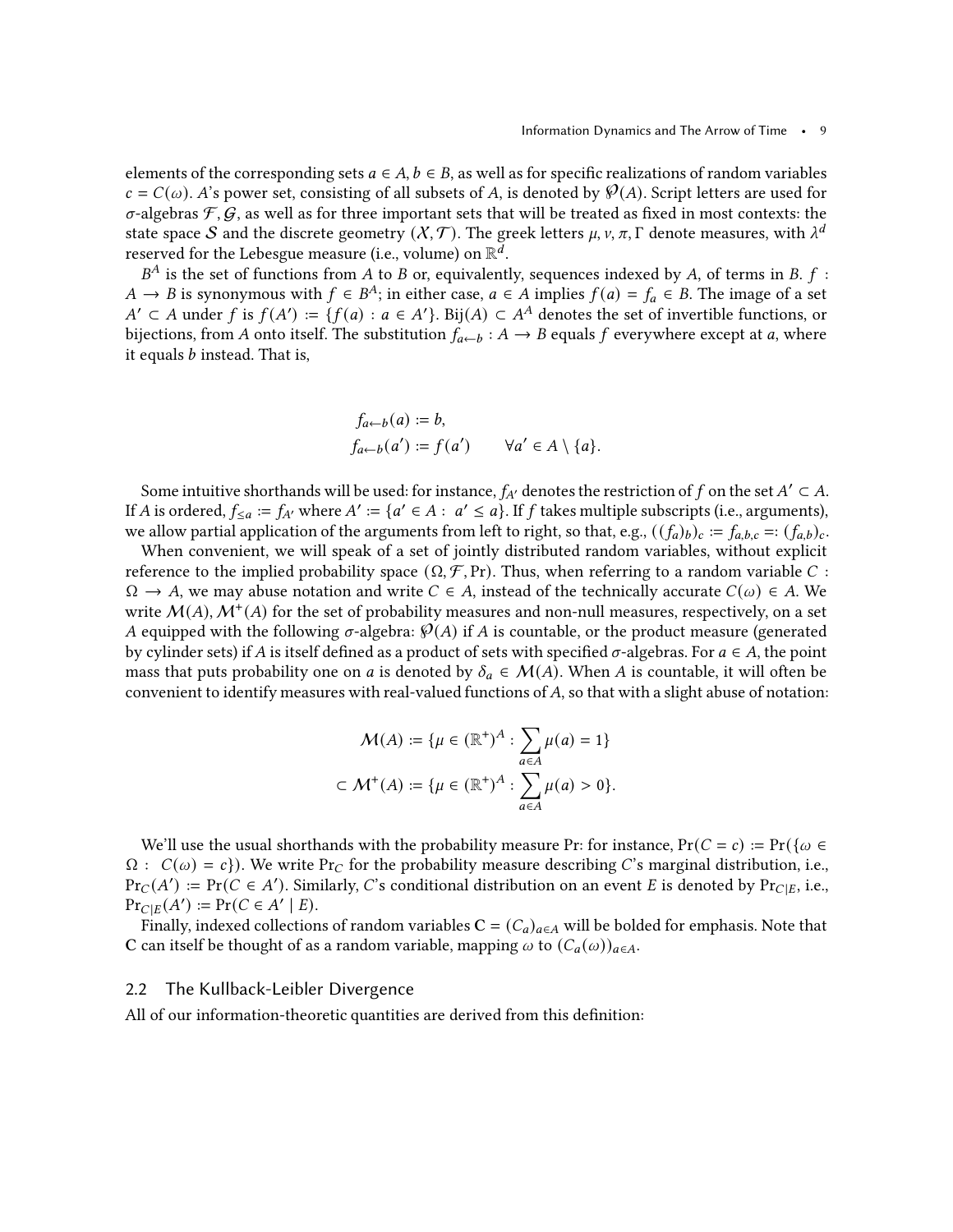Definition 2.1. Let S be a countable set,  $\mu \in \mathcal{M}(\mathcal{S})$ , and  $\pi \in \mathcal{M}^+(\mathcal{S})$ . The Kullback-Leibler diver**gence** of  $\mu$  relative to  $\pi$  is

$$
D_{\text{KL}}(\mu \parallel \pi) \coloneqq \sum_{s \in \mathcal{S}} \mu(s) \log \frac{\mu(s)}{\pi(s)}.
$$

Following standard conventions, terms with  $\mu(s) = 0$  are treated as 0, and terms with  $\pi(s) = 0 < \mu(s)$ are treated as +∞. $^2$  $^2$  When the logarithm's base is 2, the KL divergence is measured in units of  $bits;$  when the base is  $e$ , it's measured in nats.

 $D_{\text{KL}}(\mu \parallel \pi)$  quantifies how much knowledge we have about a state distributed according to  $\mu$ , with respect to the weights  $\pi$ . Relative to a fixed  $\pi$ , we'll say  $\mu$  has zero entropy (negentropy) when  $D_{KL}(\mu \parallel \pi)$ is maximal (minimal). Let's derive formulas for these extrema:

<span id="page-9-3"></span>LEMMA 2.2. For fixed  $\pi \in \mathcal{M}^+(\mathcal{S})$ ,

$$
\inf_{\mu \in \mathcal{M}(S)} D_{\text{KL}}\left(\mu \parallel \pi\right) = \log \frac{1}{\sum_{s \in S} \pi(s)},\tag{1}
$$

$$
\sup_{\mu \in \mathcal{M}(S)} D_{\text{KL}}(\mu \| \pi) = \log \frac{1}{\inf_{s \in S} \pi(s)}.
$$
\n(2)

PROOF. First, we show that for all  $\mu \in \mathcal{M}(\mathcal{S})$ ,

$$
\log \frac{1}{\sum_{s \in \mathcal{S}} \pi(s)} \le D_{\text{KL}}(\mu \parallel \pi) \le \log \frac{1}{\inf_{s \in \mathcal{S}} \pi(s)}.
$$

The left-hand inequality is trivial if the sum is infinite; otherwise, it follows from Gibbs' inequality. As for the right-hand inequality, since  $\mu(s) \leq 1$ ,

$$
D_{\text{KL}}(\mu \parallel \pi) \leq \sum_{s' \in \mathcal{S}} \mu(s') \log \frac{1}{\inf_{s \in \mathcal{S}} \pi(s)} = \log \frac{1}{\inf_{s \in \mathcal{S}} \pi(s)}.
$$

Now to actually achieve the infimum, enumerate  $S = \{s_1, s_2, \ldots\}$  and let

$$
\mu_i(s_j) = \begin{cases} \frac{\pi(s_j)}{\sum_{k=1}^i \pi(s_k)} & \text{if } j \leq i \\ 0 & \text{if } j > i. \end{cases}
$$

Then, as  $i \to \infty$ ,

$$
D_{\text{KL}}\left(\mu_{i} \parallel \pi\right) = \log \frac{1}{\sum_{k=1}^{i} \pi(s_{k})} \rightarrow \log \frac{1}{\sum_{s \in \mathcal{S}} \pi(s)}
$$

Finally, to achieve the supremum, choose a sequence  $(s_i)_{i \in \mathbb{N}}$  such that  $\lim_{i \to \infty} \pi(s_i) = \inf_{s \in \mathcal{S}} \pi(s)$ . Then, as  $i \to \infty$ ,

$$
D_{\text{KL}}\left(\delta_{s_i} \parallel \pi\right) = \log \frac{1}{\pi(s_i)} \to \log \frac{1}{\inf_{s \in \mathcal{S}} \pi(s)}.
$$

<span id="page-9-2"></span><span id="page-9-1"></span>.

 $\Box$ 

<span id="page-9-0"></span><sup>&</sup>lt;sup>2</sup>When the sum's positive and negative terms both diverge, the result is ill-defined. In this case,  $\mu$  is a convex combination of some  $\mu_+$ ,  $\mu_- \in \mathcal{M}(\mathcal{S})$ , with disjoint support, satisfying  $D_{KL}(\mu_+ \parallel \pi) = +\infty$  and  $D_{KL}(\mu_- \parallel \pi) = -\infty$ . Linear transformations of  $\mu$  remain convex combinations of the results of the same transformation on  $\mu_+$ ,  $\mu_-$ . Therefore, the identities in this paper extend to all such  $\mu$ , provided we set their KL divergence to an arbitrary constant in  $\mathbb{R} \cup \{+\infty, -\infty\}$ .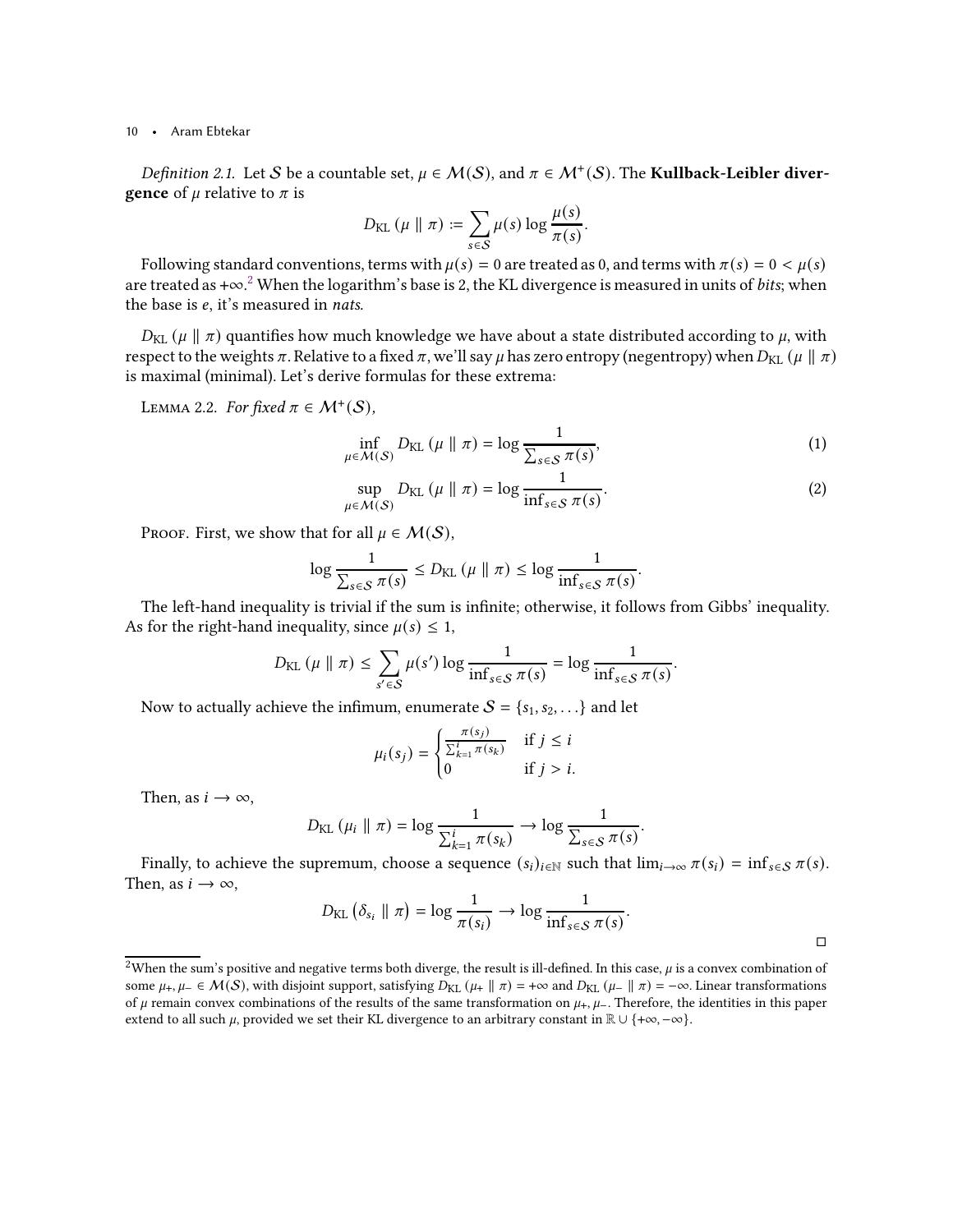When  $\pi$  is a finite measure, the bound in Equation [\(1\)](#page-9-1) is finite, and we define the **negentropy** of any  $\mu \in \mathcal{M}(\mathcal{S})$  by

$$
J_{\pi}(\mu) := D_{\text{KL}}\left(\mu \parallel \frac{\pi}{\sum_{s \in \mathcal{S}} \pi(s)}\right) = D_{\text{KL}}\left(\mu \parallel \pi\right) - \log \frac{1}{\sum_{s \in \mathcal{S}} \pi(s)} \geq 0.
$$

It follows that  $J_\pi(\mu) = 0$  iff  $\mu = \frac{\pi}{\sum_{s \in S} \pi(s)}$ . Conversely, when  $\inf_{s \in S} \pi(s) > 0$ , the bound in Equation [\(2\)](#page-9-2) is finite, and we define the **entropy** of any  $\mu \in \mathcal{M}(\mathcal{S})$  by

$$
H_{\pi}(\mu) := -D_{\text{KL}}\left(\mu \parallel \frac{\pi}{\inf_{s \in \mathcal{S}} \pi(s)}\right) = \log \frac{1}{\inf_{s \in \mathcal{S}} \pi(s)} - D_{\text{KL}}\left(\mu \parallel \pi\right) \geq 0.
$$

It follows that  $H_{\pi}(\mu) = 0$  iff  $\mu = \delta_q$  with  $q \in \arg \min_{s \in S} \pi(s)$ . Note that the sum  $H_{\pi}(\mu) + J_{\pi}(\mu)$ , which we term the **information capacity** of  $\pi$ , does not depend on  $\mu$ ; therefore, a zero in either quantity is a maximum in the other.

It may aid the reader's intuition to specialize the results in this paper to the case where  $\pi$  is the counting measure:  $\sharp(s) := 1$  for all  $s \in S$ . In this case, we recover **Shannon's entropy** 

$$
H(\mu) := H_{\sharp}(\mu) = -D_{\text{KL}}(\mu \parallel \sharp) = \sum_{s \in \mathcal{S}} \mu(s) \log \frac{1}{\mu(s)}.
$$

However, our theoretical development will work directly in terms of the KL divergence, as it's more general. The next definition will be useful when we discuss memory, and want to quantify how much two systems know about one another. In what follows, let  $\mathcal{S}_X, \mathcal{S}_Y$  be countable sets.

*Definition 2.3.* The **mutual information** between a pair of random variables  $X \in S_X$  and  $Y \in S_Y$ is

$$
I(X; Y) := D_{KL} \left( \Pr_{(X,Y)} \parallel \Pr_{X} \times \Pr_{Y} \right) = \sum_{x,y} \Pr(X = x, Y = y) \log \frac{\Pr(X = x, Y = y)}{\Pr(X = x) \Pr(Y = y)}.
$$

It will often be convenient to speak of the KL divergence of a random variable or its conditional expression. We will take these as shorthand for the corresponding marginal or conditional distributions. For example, we write  $D_{KL}(X \parallel \pi)$  and  $D_{KL}(X \mid Y = y \parallel \pi)$  instead of  $D_{KL}(\Pr_X \parallel \pi)$  and  $D_{\text{KL}}\left(\Pr_{X|Y=y} \parallel \pi\right)$ , respectively.

<span id="page-10-0"></span>LEMMA 2.4. Let  $\pi_X \in \mathcal{M}^+(\mathcal{S}_X), \pi_Y \in \mathcal{M}^+(\mathcal{S}_Y)$ . For any pair of random variables  $X \in \mathcal{S}_X, Y \in \mathcal{S}_Y$ , we have the following identities:

$$
I(X;Y) + D_{\text{KL}}(X \parallel \pi_X) = \mathbb{E}_y D_{\text{KL}}(X \mid Y = y \parallel \pi_X),
$$
  

$$
\mathbb{E}_y D_{\text{KL}}(X \mid Y = y \parallel \pi_X) + D_{\text{KL}}(Y \parallel \pi_Y) = D_{\text{KL}}(X, Y \parallel \pi_X \times \pi_Y),
$$

where the expectations are over realizations of Y: i.e.,  $\mathbb{E}_y f(y) := \sum_y \Pr(Y = y) f(y)$ .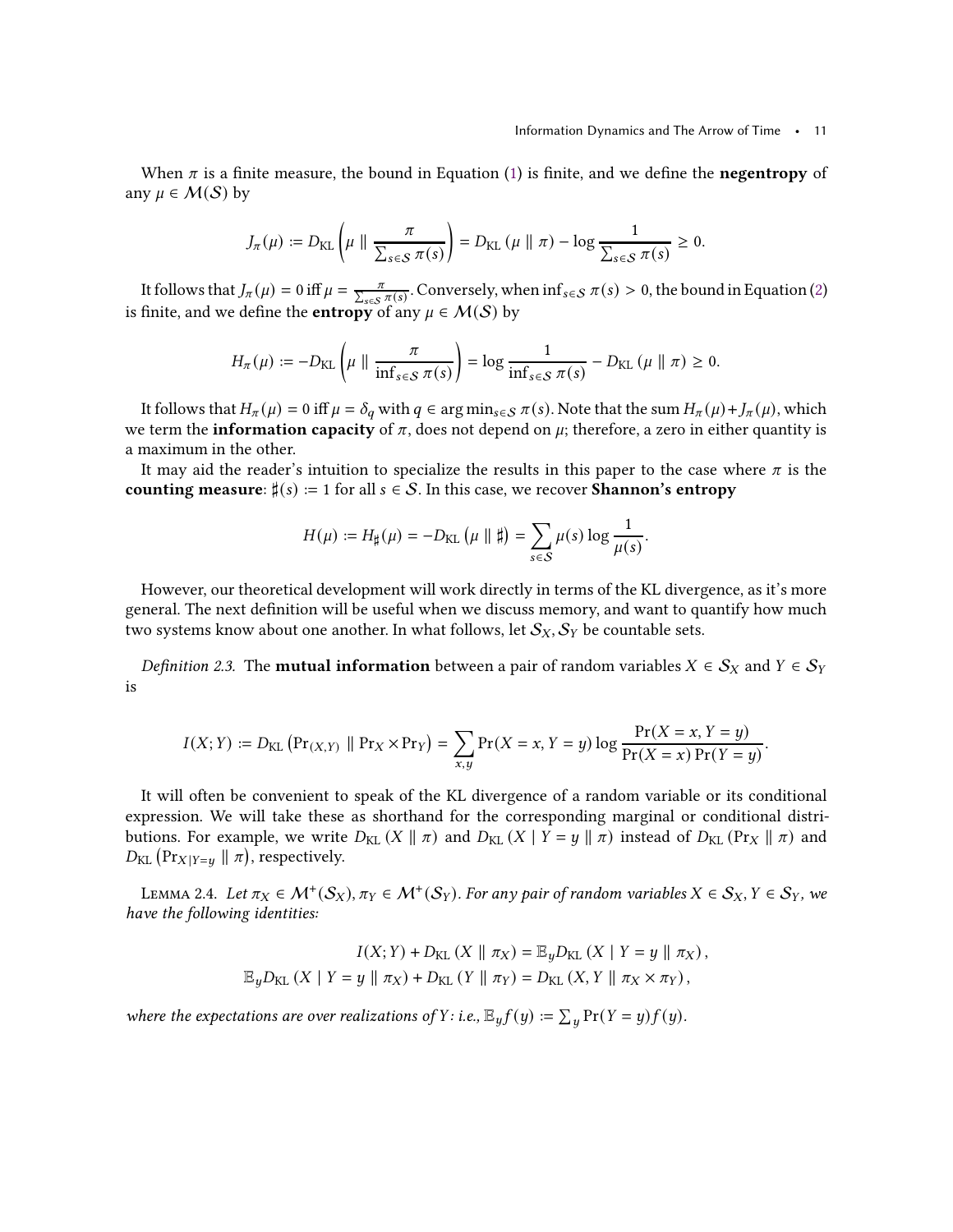PROOF. From their respective definitions:

$$
D_{KL}(X \parallel \pi_X) = \sum_{x,y} \Pr(X = x, Y = y) \log \frac{\Pr(X = x)}{\pi_X(x)},
$$
  
\n
$$
D_{KL}(Y \parallel \pi_Y) = \sum_{x,y} \Pr(X = x, Y = y) \log \frac{\Pr(Y = y)}{\pi_Y(y)},
$$
  
\n
$$
I(X;Y) = \sum_{x,y} \Pr(X = x, Y = y) \log \frac{\Pr(X = x, Y = y)}{\Pr(X = x) \Pr(Y = y)},
$$
  
\n
$$
D_{KL}(X \mid Y = y \parallel \pi_X) = \sum_{x} \Pr(X = x \mid Y = y) \log \frac{\Pr(X = x \mid Y = y)}{\pi_X(x)}.
$$

Therefore,

$$
I(X;Y) + D_{\text{KL}}(X \parallel \pi_X) = \sum_{x,y} \Pr(X = x, Y = y) \log \frac{\Pr(X = x \mid Y = y)}{\pi_X(x)}
$$
  
=  $\mathbb{E}_y D_{\text{KL}}(X \mid Y = y \parallel \pi_X)$ , and  

$$
\mathbb{E}_y D_{\text{KL}}(X \mid Y = y \parallel \pi_X) + D_{\text{KL}}(Y \parallel \pi_Y) = \sum_{x,y} \Pr(X = x, Y = y) \log \frac{\Pr(X = x, Y = y)}{\pi_X(x)\pi_Y(y)}
$$
  
=  $D_{\text{KL}}(X, Y \parallel \pi_X \times \pi_Y)$ .

<span id="page-11-1"></span>COROLLARY 2.5. Let  $\pi_X \in \mathcal{M}^+(\mathcal{S}_X), \pi_Y \in \mathcal{M}^+(\mathcal{S}_Y)$ . For any random variables  $X \in \mathcal{S}_X, Y \in \mathcal{S}_Y$ ,

$$
\log \frac{1}{\sum_{s \in \mathcal{S}_X} \pi_X(s)} \le D_{\text{KL}}\left(X, Y \parallel \pi_X \times \pi_Y\right) - D_{\text{KL}}\left(Y \parallel \pi_Y\right) \le \log \frac{1}{\inf_{s \in \mathcal{S}_X} \pi_X(s)}.
$$

PROOF. By Lemma [2.2,](#page-9-3) we have

$$
\log \frac{1}{\sum_{s \in S_X} \pi_X(s)} \leq \inf_{y} D_{\text{KL}} (X \mid Y = y \parallel \pi_X)
$$
  

$$
\leq \mathbb{E}_y D_{\text{KL}} (X \mid Y = y \parallel \pi_X)
$$
  

$$
\leq \sup_{y} D_{\text{KL}} (X \mid Y = y \parallel \pi_X) \leq \log \frac{1}{\inf_{s \in S_X} \pi_X(s)}
$$

Substituting for  $\mathbb{E}_y D_{\text{KL}}(X | Y = y \| \pi_X)$  in Lemma [2.4](#page-10-0) yields the desired result.

.

 $\Box$ 

# <span id="page-11-0"></span>3 MARKOV CHAINS

For ease of exposition, as well as to better appreciate the role of locality in the full setting of Section [4,](#page-22-0) we begin our investigation of time-reversal asymmetry in a more generic setting, devoid of spatial structure. An SPCA without a spatial geometry is simply a Markov chain: a sequence of random variables, each of which depends only on the previous. The sequence's joint distribution is uniquely determined by the initial state's probability distribution, together with a matrix detailing the conditional probabilities of transitioning from one state to another.

Throughout this section, let  $S$  be a fixed countable set.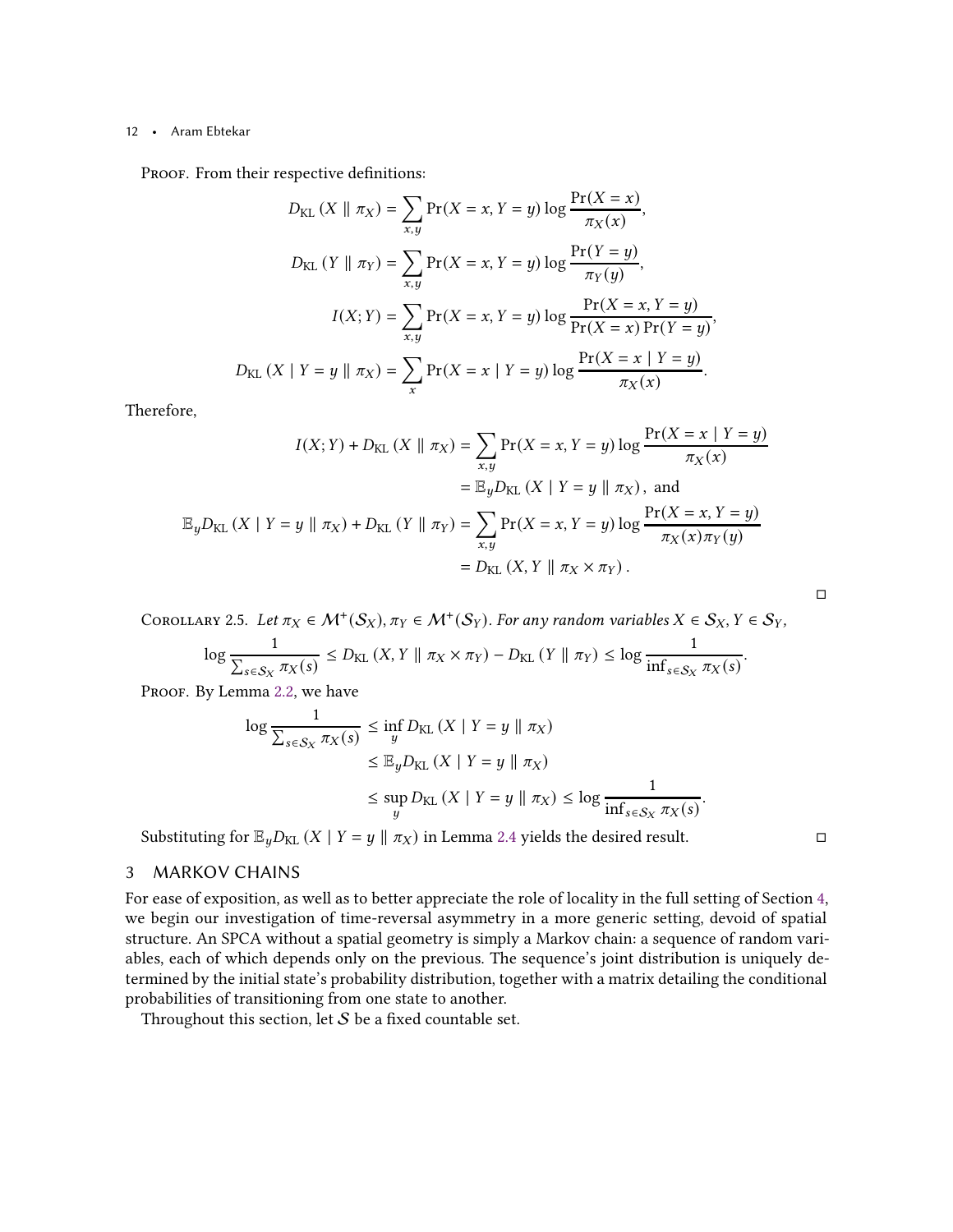### 3.1 Matrix Presentation

Definition 3.1. The set of stochastic matrices, and doubly stochastic matrices on  $S$  are, respectively,

$$
SM(S) = \{p \in (\mathbb{R}^+)^{S \times S} : \forall s \in S, \sum_{s' \in S} p(s, s') = 1\},\
$$
  

$$
DM(S) = \{p \in (\mathbb{R}^+)^{S \times S} : \forall s \in S, \sum_{s' \in S} p(s, s') = \sum_{s' \in S} p(s', s) = 1\}.
$$

A measure  $\mu$  or matrix  $p$  is said to have a  ${\bf common}$  denominator  $m\in\mathbb{N}$  if all its entries are multiples of  $\frac{1}{m}$ ; that is, if  $\mu \in (\frac{1}{m}\mathbb{Z}^+)^S$  or  $p \in (\frac{1}{m}\mathbb{Z}^+)^{S \times S}$ , respectively. It is said to be **strictly positive** if none of its entries are zero. Finally,  $\pi \in \mathcal{M}^{+}(\mathcal{S})$  is **stationary** for  $p \in \mathrm{SM}(\mathcal{S})$  if

$$
\sum_{s' \in S} \pi(s')p(s',s) = \pi(s).
$$

Note that  $p \in DM(S)$  iff  $\sharp$  is stationary for p.

<span id="page-12-2"></span>Our first presentation of Markov chain dynamics is the canonical one, given by a stochastic matrix:

*Definition 3.2.* A random variable  $C = (C_t)_{t \in \mathbb{Z}^+}$  is a discrete time-homogeneous **Markov chain** with initial condition  $\mu \in \mathcal{M}(\mathcal{S})$  and transition matrix  $p \in SM(\mathcal{S})$ , or a  $(\mu, p)$ -Markov chain for short, if its joint distribution is given by, for all  $c \in \mathcal{S}^{\mathbb{Z}^+}$ ,

$$
\Pr(C_{\leq t} = c_{\leq t}) = \mu(c_0) \prod_{u=0}^{t-1} p(c_u, c_{u+1}) \qquad \forall t \in \mathbb{Z}^+.
$$

Or equivalently,

<span id="page-12-1"></span><span id="page-12-0"></span>
$$
Pr(C_0 = c_0) = \mu(c_0),
$$
\n(3)

$$
Pr(C_{t+1} = c_{t+1} | C_{\leq t} = c_{\leq t}) = p(c_t, c_{t+1}) \qquad \forall t \in \mathbb{Z}^+.
$$
 (4)

Notice from Equation [\(4\)](#page-12-0) that, conditioned on  $C_t$ ,  $C_{t+1}$  is independent of  $C_{\leq t}$ . By induction on t, we obtain the Markov property in a form that is symmetric under time reversal:

$$
C_{>t}
$$
 is independent of  $C_{, conditioned on  $C_t$ . (5)$ 

In light of this symmetry, we might wonder if the asymmetry in Equation [\(4\)](#page-12-0) is a presentational artifact. That is, does C satisfy similar equations with the time subscripts negated? In addition, can C be extended to negative times, in such a way that Equation [\(4\)](#page-12-0) is satisfied at all times?

In general, extensions to negative times are not guaranteed to exist, nor be unique if they do. Even at positive times, the backward probabilities may lack time-homogeneity. Using the Markov property and Bayes' rule, we derive the backward probabilities: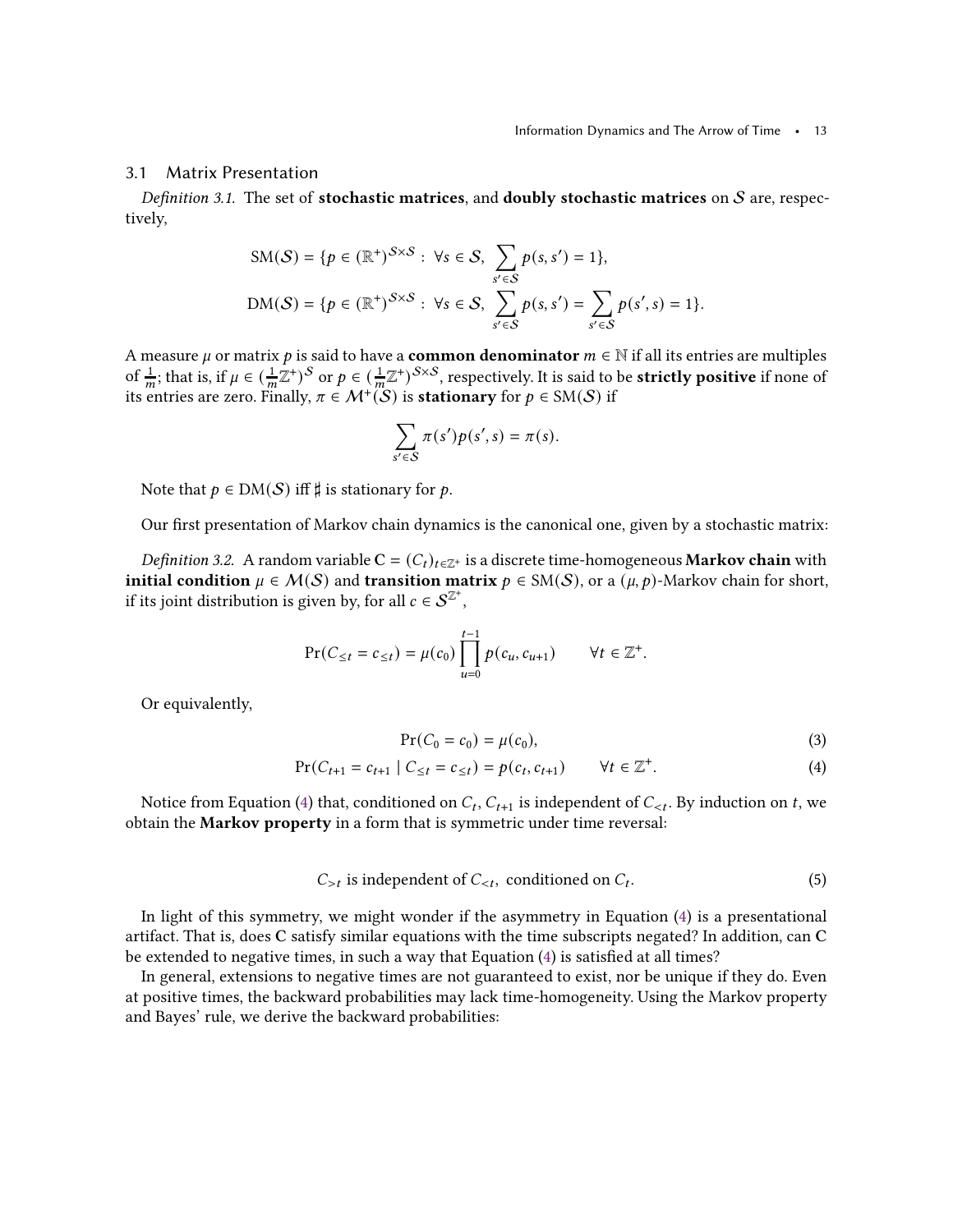$$
\Pr(C_{t-1} = c_{t-1} | C_{\geq t} = c_{\geq t}) = \Pr(C_{t-1} = c_{t-1} | C_t = c_t)
$$
  
= 
$$
\frac{\Pr(C_{t-1} = c_{t-1}) \Pr(C_t = c_t | C_{t-1} = c_{t-1})}{\Pr(C_t = c_t)}
$$
  
= 
$$
\frac{\Pr(C_{t-1} = c_{t-1})}{\Pr(C_t = c_t)} p(c_{t-1}, c_t).
$$
 (6)

Let's suppose that the dynamics  $p$  is recurrent, meaning that from every  $s \in S$ , we'll almost surely eventually revisit s. By Theorem 17.48 in [\[12](#page-42-15)],  $p$  then has a strictly positive stationary measure  $\pi$ . By Remark 17.51(i) in [\[12](#page-42-15)],  $\pi$  is uniquely determined up to constant multiples, on each irreducible component of S; that is, the ratio  $\pi(s')/\pi(s)$  is uniquely determined whenever  $p(s', s) > 0$ . Therefore, if the initial distribution  $\mu$  is stationary and the dynamics  $p$  is recurrent, the backward dynamics are time-homogeneous and given by a well-defined **dual transition matrix**:  $Pr(C_{t-1} = c_{t-1} | C_{\geq t} =$  $c_{\geq t}$ ) =  $p_{\text{dual}}(c_t, c_{t-1})$ , where

<span id="page-13-1"></span><span id="page-13-0"></span>
$$
p_{\text{dual}}(s, s') := \frac{\pi(s')}{\pi(s)} p(s', s),
$$
\n(7)

and  $\pi$  is stationary for both  $p$  and  $p_{\text{dual}}$ . In this case, it's also clear that C has a unique extension to negative times, such that Equation [\(4\)](#page-12-0) is satisfied for all  $t \in \mathbb{Z}$ .

Unfortunately, when  $\mu$  is non-stationary, the backward probabilities in Equation [\(6\)](#page-13-0) generally differ from  $p_{\text{dual}}(c_t, c_{t-1})$ . In the typical case, the ratio  $Pr(C_{t-1} = c_{t-1})/Pr(C_t = c_t)$  is time-dependent, the backward probabilities are time-inhomogeneous, and C has no extension that satisfies Equation [\(4\)](#page-12-0) at negative times.

Nonetheless, in Section [3.4,](#page-20-0) we will argue that a natural extension to negative times still exists. The negative-time dynamics will be given by  $p_{\text{dual}}$ . If we picture the **arrow of time** pointing away from  $t = 0$  on both sides, toward increasing values of |t|, then we find homogeneous dynamics (either  $p$  or  $p_{\text{dual}}$ ) along the arrow, and inhomogenous probabilities (inferred using Bayes' rule) against the arrow.

<span id="page-13-3"></span>3.1.1 The Second Law of Thermodynamics. As time advances, non-stationary distributions tend to evolve toward stationary distributions. To make this statement precise, we define a preorder on  $\mathcal{M}(\mathcal{S})$ :

Definition 3.3. Suppose  $\mu$ ,  $\nu \in M(S)$  and  $\pi \in M^+(S)$ . We say  $\mu$  thermo-majorizes  $\nu$  with respect to  $\pi$ , and write  $\mu \geq_{\pi} \nu$ , if there exists  $p \in SM(S)$  transforming  $\mu$  into  $\nu$  while keeping  $\pi$  stationary. That is, for all  $s \in \mathcal{S}$ ,

$$
\sum_{s' \in S} \mu(s')p(s',s) = \nu(s), \quad \sum_{s' \in S} \pi(s')p(s',s) = \pi(s).
$$

<span id="page-13-2"></span>For alternative characterizations of thermo-majorization and a broad survey of the topic, see [\[28](#page-43-8), §3]. For fixed  $\pi$ , the relation  $\succeq_{\pi}$  is clearly symmetric and transitive, hence a preorder. The zero entropy and zero negentropy distributions from Section [2.2,](#page-8-0) when they exist, are the maxima and minimum of  $\geq_{\pi}$ , respectively. Note that if  $\pi \in \mathcal{M}(\mathcal{S})$ , then  $\pi$  is the minimum of  $\geq_{\pi}$ . The precise statement we were looking for, then, is that evolutions always follow this preorder: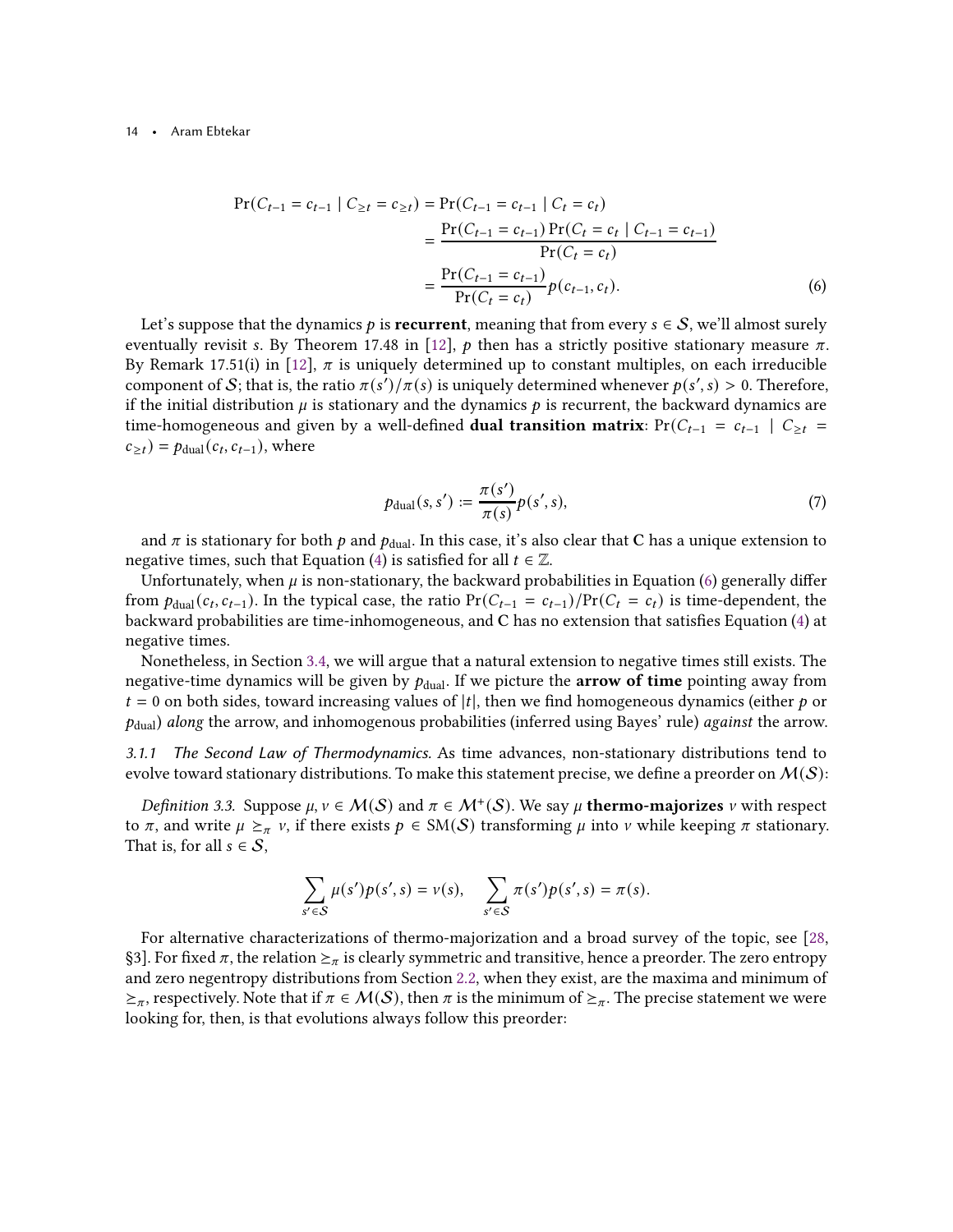THEOREM 3.4 (SECOND LAW OF THERMODYNAMICS). Let C be a Markov chain with stationary measure  $\pi$ . Then for all  $t \in \mathbb{Z}^+$ ,  $C_t \geq_{\pi} C_{t+1}$ . Therefore,

$$
D_{\text{KL}}(C_t \parallel \pi) \geq D_{\text{KL}}(C_{t+1} \parallel \pi).
$$

In particular, if C's transition matrix is doubly stochastic, then  $H(C_t) \leq H(C_{t+1})$ .

PROOF. The first and last statements are immediate from the definitions of  $\geq_{\pi}$  and H, respectively. The only non-trivial claim is that  $C_t \geq_{\pi} C_{t+1}$  implies  $D_{KL}(C_t || \pi) \geq D_{KL}(C_{t+1} || \pi)$ . In fact, a much more general result is presented as Theorem 17 in [\[4](#page-42-16)], according to which  $D_{KL}$  is but one of a broad class of monotones compatible with thermo-majorization.

Restricting attention to the doubly stochastic case, it's natural to wonder how good a monotone  $H$  is. For example, does  $H(\mu_1) \leq H(\mu_2)$  imply  $\mu_1 \geq \mu_2$ ? To see that the answer is no, consider the following distributions on the state space  $S = \mathbb{Z}_{2^{500}}$ :

$$
\mu_1(s) = \begin{cases} 2^{-300} \text{ for } 0 \le s < 2^{300}, \\ 0 \text{ for } 2^{300} \le s < 2^{500}, \end{cases}
$$
\n
$$
\mu_2(s) = \begin{cases} 2^{-100} \text{ for } 0 \le s < 2^{99}, \\ 0 \text{ for } 2^{99} \le s < 2^{499}, \\ 2^{-500} \text{ for } 2^{499} \le s < 2^{500}. \end{cases}
$$

It's easily verified that  $H(\mu_1) = H(\mu_2) = 300$  bits, but neither thermo-majorizes the other; in fact, any v simultaneously satisfying  $\mu_1 \geq \mu$  v and  $\mu_2 \geq \mu$  v must have  $H(\nu) > 399.3$  $H(\nu) > 399.3$  $H(\nu) > 399.3$  Nonetheless, [\[28](#page-43-8), §3] summarizes some settings in which an increase in  $H$  is almost sufficient for thermo-majorization. Intuitively, the most important such setting occurs when we have a large number  $n$  of i.i.d. samples, say from  $\mu_2$ . In this case, the joint sample almost certainly belongs to a **typical set**, consisting of about  $2^{-nH(\mu_2)}$  outcomes, each approximately equally likely [\[5](#page-42-3), §3.1]. Therefore, in sufficiently large aggregates, distributions of equal entropy are effectively interchangeable.

However, that's not at all the case in the one-shot setting, where  $\mu_2$  represents a large fraction of our system's total entropy. Equating the negentropy with chemical free energy (see Section [5.1\)](#page-31-0), an illustrative example would be to find ourselves with a 50% chance of discovering a crude oil deposit underneath our property. No matter our risk-aversion, no local action on our part can convert this situation into one with a 100% chance of having half an oil deposit! On the other hand, note that it takes a negligible amount of information to describe which of the two branches we're in: merely peeking at the most significant bit of  $s \in Z_{2^{500}}$  reveals whether  $\mu_2(s) = 2^{-100}$  or  $\mu_2(s) = 2^{-500}$ . Thus, it seems more useful to say that the entropy is *either* 100 bits or 500 bits, rather than averaging it out to 300 bits. This intuition is captured by the **Kolmogorov complexity**  $K(s)$ , which is a function of the specific instance s, rather than of a distribution as in  $H(\mu)$ . In Section [5.5,](#page-37-0) we'll revisit how to quantify resources in terms of the Kolmogorov complexity. Until then, for convenience's sake, our analyses are confined to the distribution-based framework of KL divergences.

<span id="page-14-0"></span> $3$ An entropy-minimizing  $v$  can be computed using the pointwise minimum of two Lorenz curves, as defined in [\[28](#page-43-8), §3]: one corresponding to the pair  $(\mu_1, \pi)$ , and the other to  $(\mu_2, \pi)$ .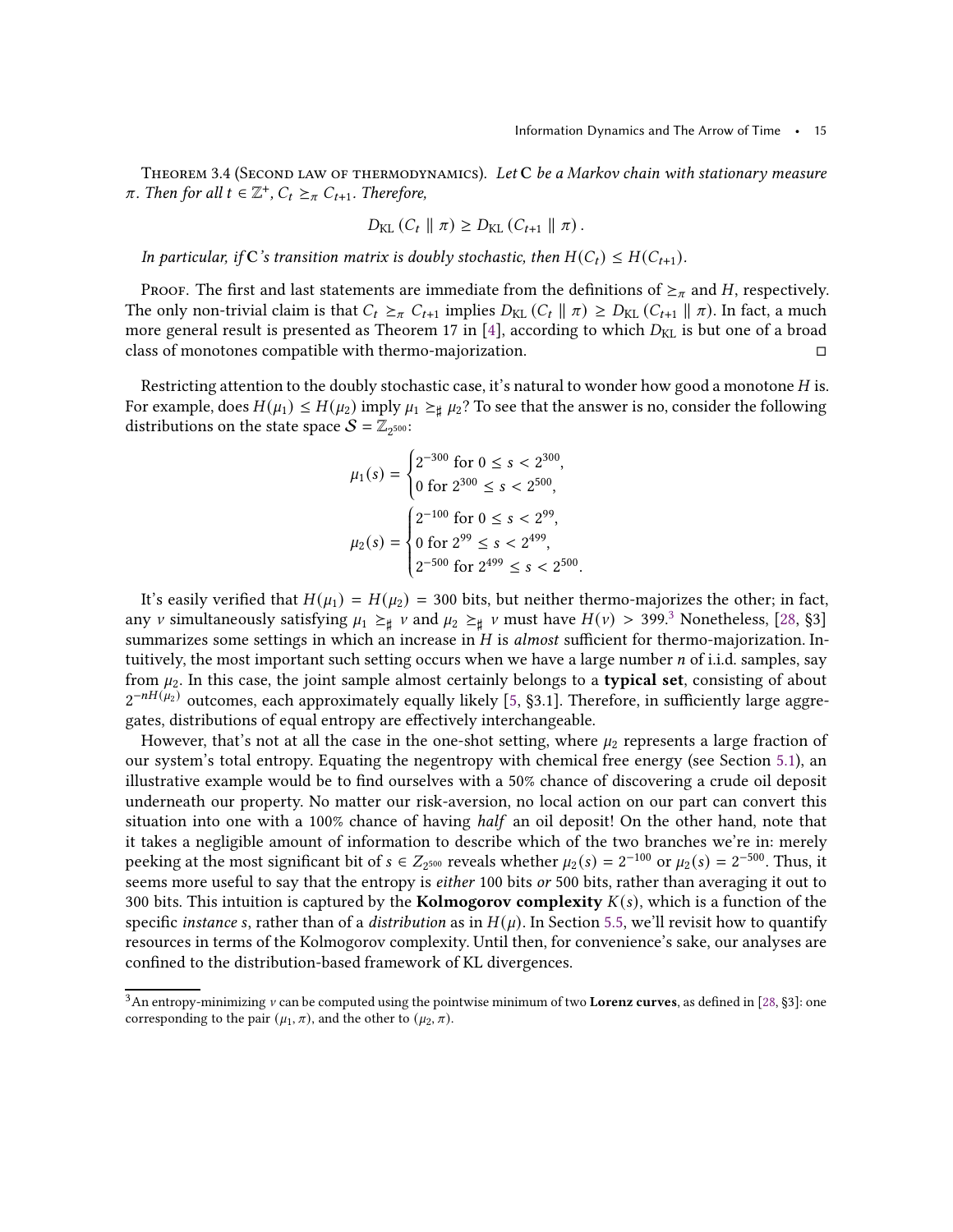3.1.2 Weighted Duplication. It will often be convenient to assume  $p \in DM(S)$ . Fortunately, any recurrent Markov chain can be cast approximately in these terms. To demonstrate, suppose  $p \in SM(S)$ has a strictly positive stationary measure  $\pi$ . If we think of  $\pi(s)$  as the "size" of state s, we want to split all the states into equal-sized pieces. If  $\pi$  has common denominator  $m$  (or we are willing to tolerate approximations with large *m*), then we can construct  $p_{dup} \in DM(S_{dup})$  on a new state space  $S_{dup}$ , consisting of  $m \cdot \pi(s)$  duplicates of each  $s \in S$ .

<span id="page-15-1"></span>*Definition 3.5.* Let C be a  $(\mu, p)$ -Markov chain with stationary measure  $\pi \in (\frac{1}{m} \mathbb{N})^S$ . An  $m\pi$ -duplication of C is any  $(\mu_{\text{dup}}, p_{\text{dup}})$ -Markov chain C', on the state space

$$
S_{\text{dup}} := \{(s, i) : s \in S, i \in \mathbb{Z}_{m\pi(s)}\}, \text{ where}
$$

$$
\mu_{\text{dup}}((s, i)) := \frac{\mu(s)}{m \cdot \pi(s)} \quad \text{for } (s, i) \in S_{\text{dup}},
$$

$$
p_{\text{dup}}((s, i), (s', i')) := \frac{p(s, s')}{m \cdot \pi(s')} \quad \text{for } (s, i), (s', i') \in S_{\text{dup}}.
$$

Intuitively, any time spent in state  $s \in S$  would instead be uniformly distributed among its duplicates  $(s, i) \in S_{\text{dup}}$ . It's straightforward to verify that the projection of C', in which each  $(s, i)$  is reduced to its first component *s*, is distributed identically to C. Furthermore,  $p_{\text{dup}} \in DM(S_{\text{dup}})$  because

$$
\sum_{(s,i)\in S_{\text{dup}}} p_{\text{dup}}((s,i),(s',i')) = \sum_{(s,i)\in S_{\text{dup}}} \frac{p(s,s')}{m \cdot \pi(s')}
$$

$$
= \sum_{s\in S} m \cdot \pi(s) \cdot \frac{p(s,s')}{m \cdot \pi(s')}
$$

$$
= \frac{\sum_{s\in S} \pi(s) \cdot p(s,s')}{\pi(s')}
$$

$$
= \frac{\pi(s')}{\pi(s')}
$$

$$
= 1, \text{ and}
$$

$$
\sum_{(s',i')\in S_{\text{dup}}} p_{\text{dup}}((s,i),(s',i')) = \sum_{(s',i')\in S_{\text{dup}}} \frac{p(s,s')}{m \cdot \pi(s')} = \sum_{s'\in S} p(s,s') = 1.
$$

#### 3.2 Random Function Presentation

In physics, we specify dynamics not with transition matrices, but with reversible equations of motion. The discrete-time analogue would be invertible functions on  $S$ . In this subsection, we demonstrate a close correspondence between transition matrices and *random* functions on  $S$ . In particular, we will see that doubly stochastic matrices correspond to invertible functions. Then, in Section [3.3,](#page-16-1) the functions will be made deterministic by attaching microscopic degrees of freedom in which to store the randomness.

<span id="page-15-0"></span>*Definition 3.6.* A random variable  $C = (C_t)_{t \in \mathbb{Z}^+}$  is a discrete time-homogeneous Markov chain with initial condition  $\mu \in \mathcal{M}(\mathcal{S})$  and **random dynamics**  $\Gamma \in \mathcal{M}(\mathcal{S}^{\mathcal{S}})$ , or a  $(\mu, \Gamma)$ -Markov chain for short,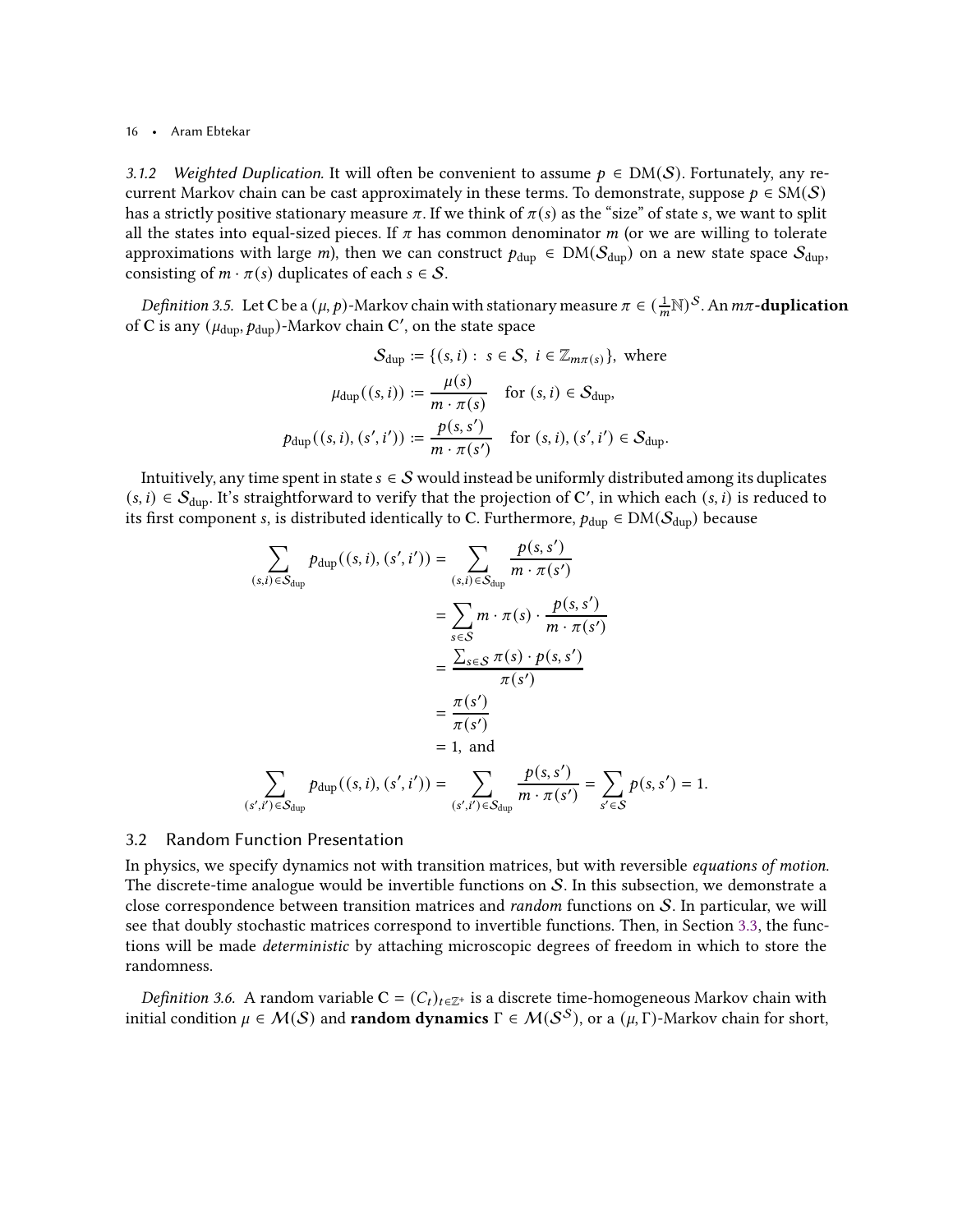if it can be extended to a joint distribution on  $(C, F) = (C_t, F_t)_{t \in \mathbb{Z}^+}$  (whose marginal agrees on C) such that  $Pr_{(C_0, F)} = \mu \times \Gamma^{\mathbb{Z}^+}$ , and

$$
C_{t+1} = F_t(C_t) \qquad \forall t \in \mathbb{Z}^+.
$$
 (8)

<span id="page-16-0"></span>The Markov chain terminology is justified by the following formal correspondence:

THEOREM 3.7. For every  $\Gamma \in \mathcal{M}(S^S)$ , there is a unique  $p \in SM(S)$  such that, for all  $\mu \in \mathcal{M}(S)$ , every  $(\mu, \Gamma)$ -Markov chain is also a  $(\mu, p)$ -Markov chain. If  $\Gamma(\text{Bij}(\mathcal{S})) = 1$ , then  $p \in \text{DM}(\mathcal{S})$ .

Conversely, for every  $p \in SM(S)$ , there exists  $\Gamma \in M(S^S)$  such that, for all  $\mu \in M(S)$ , every  $(\mu, p)$ -Markov chain is also a  $(\mu, \Gamma)$ -Markov chain. If  $p \in DM(S)$ , then  $\Gamma$  can be chosen to be supported on  $\text{Bij}(\mathcal{S})$ .

Proof. Suppose  $\Gamma \in \mathcal{M}(\mathcal{S}^{\mathcal{S}})$  is given. Let  $p(s,s')\coloneqq \Gamma(\{f\in \mathcal{S}^{\mathcal{S}}:f(s)=s'\}).$  The sets  $\{f\in \mathcal{S}^{\mathcal{S}}:f(s)=s'\}$  $f(s) = s'$ , with s fixed and s' ranging over S, are mutually exclusive and exhaustive, so  $p \in SM(S)$ . If  $f$  is invertible, then these sets with  $s'$  fixed and  $s$  ranging over  $\mathcal S$  are also mutually exclusive and exhaustive, so  $p \in DM(S)$ .

Now fix  $\mu \in \mathcal{M}(\mathcal{S})$ . Consider a  $(\mu, \Gamma)$ -Markov chain C and its companion functions F. Since Pr<sub>C<sub>0</sub></sub> =  $\mu$ , Equation [\(3\)](#page-12-1) holds. Furthermore, since  $F_t$  is independent of  $C_{\leq t}$ ,

$$
Pr(C_{t+1} = c_{t+1} | C_{\leq t} = c_{\leq t}) = Pr(F_t(c_t) = c_{t+1}) = p(c_t, c_{t+1}),
$$

so Equation [\(4\)](#page-12-0) holds as well. Therefore, C is a  $(\mu, p)$ -Markov chain. To prove uniqueness, set  $t = 0$  in this equation to find that C is *not* a  $(\mu, p')$ -Markov chain, if  $p'(s, s') \neq p(s, s')$  and  $\mu(s) > 0$ .

For the converse, suppose  $p \in SM(S)$  is given. Enumerate  $S = \{s_1, s_2, ...\}$ . For each  $r \in [0, 1)$  and  $s \in S$ , let  $f_r(s) := s_i$ , where  $i \in \mathbb{N}$  is chosen such that  $\sum_{j=1}^{i-1} p(s, s_j) \le r < \sum_{j=1}^{i} p(s, s_j)$ . Taking r to be drawn uniformly from [0, 1),  $f_r$  is then drawn from the pushforward of the Lebesgue measure  $\lambda$ ; call it  $\Gamma \in \mathcal{M}(\mathcal{S}^{\mathcal{S}})$ . For all  $s, s_i \in \mathcal{S}$ , it satisfies

$$
\Gamma(\{f \in S^S : f(s) = s_i\}) = \lambda(\{r \in [0,1) : f_r(s) = s_i\}) = \lambda \left( \left[ \sum_{j=1}^{i-1} p(s,s_j), \sum_{j=1}^i p(s,s_j) \right] \right) = p(s,s_i).
$$

For this  $\Gamma$  and a fixed  $\mu$ , let  $(C, F)$  be jointly distributed according to Definition [3.6.](#page-15-0) To see it as an extension of an arbitrary  $(\mu, p)$ -Markov chain, it remains to show that the marginal on C agrees with Equations [\(3\)](#page-12-1) and [\(4\)](#page-12-0); the verification steps are identical to the previous case.

If  $p \in DM(S)$ , the only change in the argument is that  $\Gamma$  must be constructed using only bijections in its support, satisfying  $\Gamma({f \in Bij(S) : f(s) = s'}) = p(s, s')$ . The existence of such a  $\Gamma$  is a general-ization of the Birkhoff-von Neumann theorem. Its proof is highly technical; for details, see [\[25](#page-43-6)].  $\square$ 

# <span id="page-16-1"></span>3.3 Deterministic Function Presentation

In classical physics, we think of the dynamics as fundamentally deterministic and reversible. The appearance of randomness emerges from chaos: the gradual amplification of microscopic uncertainty until it enters the macroscopic world, increasing some coarse-grained notion of entropy. Since the time-reversed dynamics are equally chaotic, we might be puzzled as to why entropy only increases in the future direction, i.e., why time has an arrow.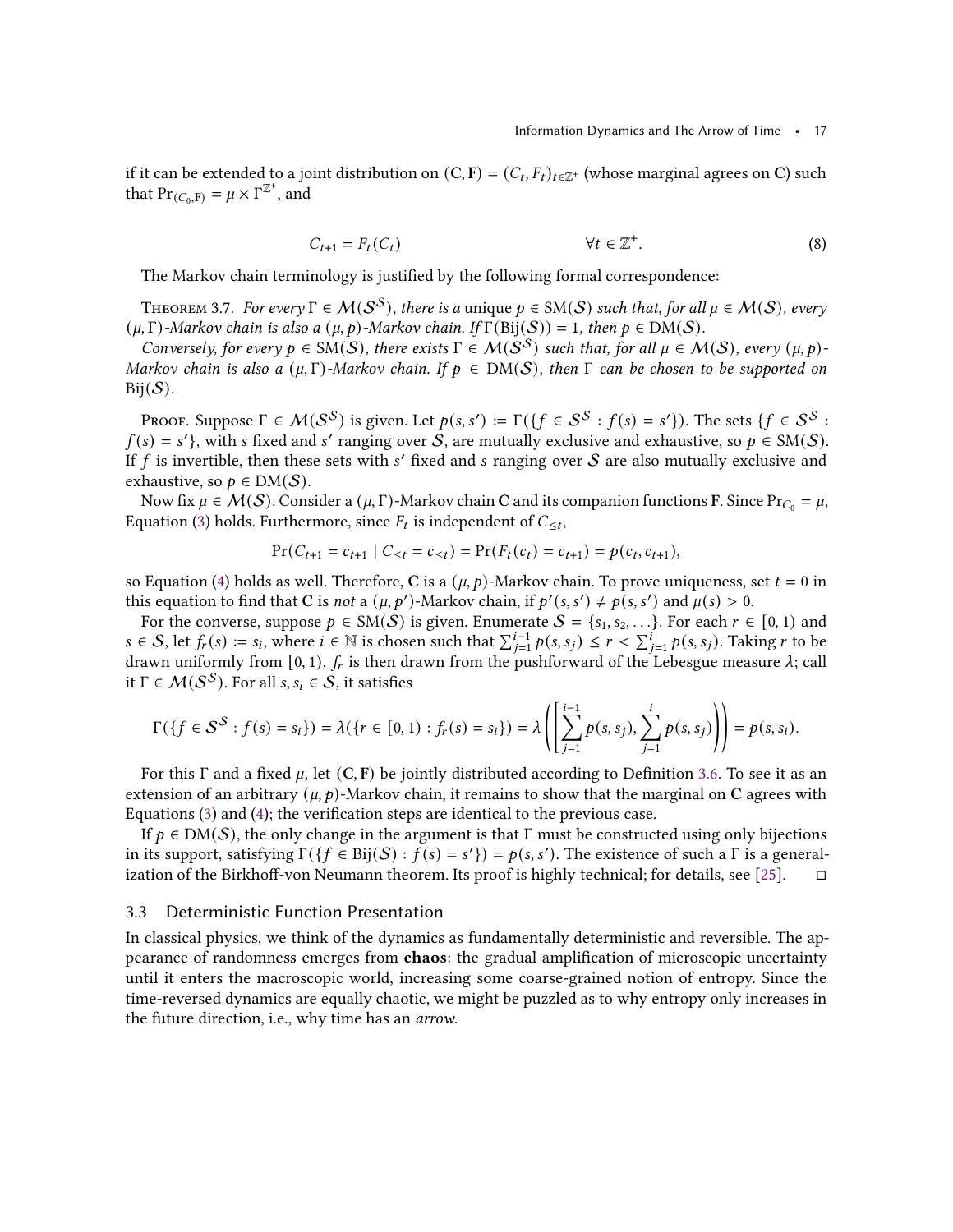For instance, consider a system that has been brought to thermodynamic equilibrium. It is considered effectively random for the purposes of its evolution into the future. However, the system's past evolution would see it evolve *out* of equilibrium, revealing that the present equilibrium state is, in reality, far from random.

In this subsection, we develop a third presentation of Markov chains, adding microscopic degrees of freedom which are effectively random for the purposes of its future evolution, while in fact containing hidden structure sufficient to recover its past evolution. The dynamics are deterministic, but appear random when considering only the macroscopic evolution forward in time. This section's main result, Theorem [3.9,](#page-17-1) provides a formal justification for the modeling of physical systems, despite their determinism and reversibility, by Markov chains.

When  $\pi$  is stationary with respect to a macroscopic view of the dynamics, we think of it as defining a measure space  $(S, \mathcal{P}(S), \pi)$ . This macroscopic variable is coupled with infinitely many microscopic degrees of freedom, each initially sampled i.i.d. from the probability space  $(\mathcal{R}, \mathcal{G}, \Gamma)$ . These microscopic components are arranged along a bidirectional sequence indexed by  $t \in \mathbb{Z}$ ; it may be helpful to think of them as random seeds prepared at initialization, one to use at each time step. Putting the pieces together, a full state is given generically by an element of  $S \times \mathcal{R}^{\mathbb{Z}}$ .

Formally, define the  $\sinh f$  map  $\sigma: R^{\mathbb{Z}} \to R^{\mathbb{Z}}$  by  $\sigma(r)_t := r_{t+1}.$  The dynamics is specified in terms of a function  $T : S \times \mathcal{R} \to S \times \mathcal{R}$  that ignores all but the zeroth microscopic component. Interleaving it with the shift map ensures that we always act on fresh, never-before-seen components. To be precise, given *T*, we define its **shift-extension**  $\overline{T}$  :  $S \times \mathbb{R}^{\mathbb{Z}} \to S \times \mathbb{R}^{\mathbb{Z}}$  by

<span id="page-17-2"></span>
$$
\overline{T}(s,r) := (s', \sigma(r_{0\leftarrow a})), \text{ where } T(s,r_0) = (s',a). \tag{9}
$$

<span id="page-17-0"></span>In other words,  $\overline{T}$  first applies  $T$  to  $(s, r_0)$ , and then applies  $\sigma$  to the entire sequence  $r$ .  $\overline{T}$  will be our deterministic dynamical law:

Definition 3.8. Let  $(R, G, \Gamma)$  be a probability space. A random variable  $C = (C_t)_{t \in \mathbb{Z}^+}$  is a discrete timehomogeneous Markov chain with initial condition  $\mu \in \mathcal{M}(S)$ , randomness generator  $(\mathcal{R}, \mathcal{G}, \Gamma)$ , and  $\mathcal{P}(S) \times \mathcal{G}$ -measurable **deterministic dynamics**  $T : S \times \mathcal{R} \to S \times \mathcal{R}$ , or a  $(\mu, \mathcal{R}, \mathcal{G}, \Gamma, T)$ -Markov chain for short, if it can be extended to a joint distribution on  $(C, R) = (C_t, R_t)_{t \in \mathbb{Z}^+}$  (whose marginal agrees on C) such that  $Pr_{(C_0, R_0)} = \mu \times \Gamma^{\mathbb{Z}}$ , and

<span id="page-17-3"></span>
$$
(C_{t+1}, R_{t+1}) = \overline{T}(C_t, R_t) \qquad \forall t \in \mathbb{Z}^+, \tag{10}
$$

where  $\overline{T}$  is as defined in Equation [\(9\)](#page-17-2).

A straightforward induction verifies the indentity  $R_{t,u} = R_{t',u'}$  for all  $t, t', u, u' \in \mathbb{Z}^+$  satisfying  $t + u =$  $t' + u'$ . In particular,  $R_{t,\mathbb{Z}^+} = R_{0,t+\mathbb{Z}^+}$ ; therefore, at all times  $t \in \mathbb{Z}^+$ ,  $(C_t, R_{t,\mathbb{Z}^+})$  is distributed according to  $\mu \times \Gamma^{\mathbb{Z}^+}$ . This property ensures the forward macroscopic dynamics are time-homogeneous, as we now show.

<span id="page-17-1"></span>THEOREM 3.9. For every probability space  $(R, G, \Gamma)$  and  $\mathcal{P}(S) \times G$ -measurable  $T : S \times \mathcal{R} \to S \times \mathcal{R}$ , there is a unique  $p \in SM(S)$  such that, for all  $\mu \in \mathcal{M}(S)$ , every  $(\mu, \mathcal{R}, \mathcal{G}, \Gamma, T)$ -Markov chain is also a  $(\mu, p)$ -Markov chain. If T is  $\pi \times \Gamma$ -measure-preserving, then  $\pi$  is stationary for  $p$ .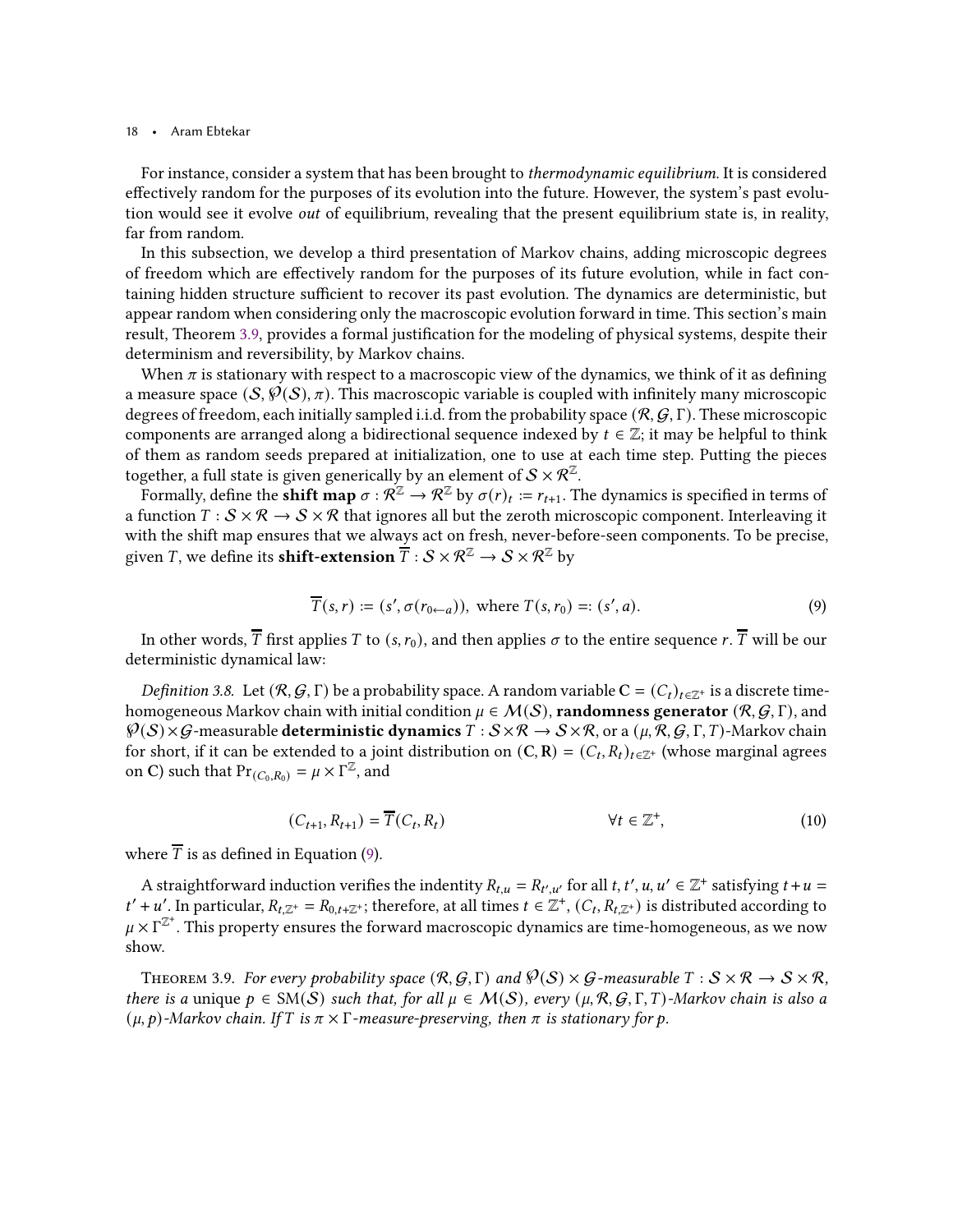Conversely, for every  $p \in SM(S)$ , there exists a probability space  $(R, G, \Gamma)$  and  $\mathcal{P}(S) \times G$ -measurable  $T : S \times \mathcal{R} \to S \times \mathcal{R}$  such that, for all  $\mu \in \mathcal{M}(S)$ , every  $(\mu, \rho)$ -Markov chain is also a  $(\mu, \mathcal{R}, \mathcal{G}, \Gamma, T)$ -Markov chain. If p has a strictly positive stationary measure  $\pi$  with a common denominator, then T can be chosen to be a  $\pi \times \Gamma$ -measure-preserving bijection.

PROOF. Suppose  $(R, G, \Gamma)$  and T are given. For s, s'  $\in \mathcal{S}$ , define the sets

$$
A_{s,s'} := \{ a \in \mathcal{R} : \exists a' \in \mathcal{R}, \ T(s, a) = (s', a') \},
$$
  
and let  $p(s, s') := \Gamma(A_{s,s'})$ .  
Then, 
$$
\sum_{s' \in \mathcal{S}} p(s, s') = \Gamma\left(\bigcup_{s' \in \mathcal{S}} A_{s,s'}\right) = \Gamma(\mathcal{R}) = 1,
$$

because the sets  $A_{s,s'}$  with fixed s are mutually exclusive and exhaustive. Hence,  $p \in SM(S)$ . Furthermore, if T is  $\pi \times \Gamma$ -measure-preserving, then

$$
\sum_{s \in S} \pi(s) p(s, s') = \sum_{s \in S} (\pi \times \Gamma)(\{s\} \times A_{s, s'})
$$
  

$$
= (\pi \times \Gamma) \left( \bigcup_{s \in S} (\{s\} \times A_{s, s'}) \right)
$$
  

$$
= (\pi \times \Gamma)(T^{-1}(\{s'\} \times \mathcal{R}))
$$
  

$$
= (\pi \times \Gamma)(\{s'\} \times \mathcal{R})
$$
  

$$
= \pi(s') \Gamma(\mathcal{R})
$$
  

$$
= \pi(s'), \text{ so } \pi \text{ is stationary for } p.
$$

Now fix  $\mu \in \mathcal{M}(\mathcal{S})$ , a  $(\mu, \mathcal{R}, \mathcal{G}, \Gamma, T)$ -Markov chain C, and its microscopic companion R. By definition,  $\Pr_{C_0} = \mu$ , so Equation [\(3\)](#page-12-1) holds. Furthermore, since  $R_{t,0} = R_{0,t}$  is independent of  $C_{\leq t}$ ,

$$
Pr(C_{t+1} = c_{t+1} | C_{\leq t} = c_{\leq t}) = Pr(R_{0,t} \in A_{c_t, c_{t+1}}) = \Gamma(A_{c_t, c_{t+1}}) = p(c_t, c_{t+1}),
$$

so Equation [\(4\)](#page-12-0) holds. Therefore, C is a  $(\mu, p)$ -Markov chain. To prove uniqueness, set  $t = 0$  in this equation to find that C is *not* a  $(\mu, p')$ -Markov chain, if  $p'(s, s') \neq p(s, s')$  and  $\mu(s) > 0$ .

For the converse, suppose  $p \in SM(S)$  is given. By Theorem [3.7,](#page-16-0) it corresponds to some random dynamics Γ  $\in M(S^{\mathcal{S}})$ , defined on the σ-algebra G generated by the cylinder subsets of  $\mathcal{S}^{\mathcal{S}}$ . Define  $T : \mathcal{S} \times \mathcal{S}^{\mathcal{S}} \to \mathcal{S} \times \mathcal{S}^{\mathcal{S}}$  by

$$
T(s,f) := (f(s),f).
$$

For a generic cylinder set  $A = \{f \in S^S : f(s_1) = s'_1, \ldots, f(s_n) = s'_n\} \in G$ , the pre-image

$$
T^{-1}(\{s_0'\} \times A) = \bigcup_{s_0 \in S} \left( \{s_0\} \times \{f \in S^S : f(s_0) = s_0', \dots, f(s_n) = s_n'\} \right)
$$

is a countable union of cylinder sets; hence, T is  $\mathcal{P}(S) \times \mathcal{G}$ -measurable. It's straightforward to check that for all  $\mu \in \mathcal{M}(\mathcal{S}),$  every  $(\mu, p)$ -Markov chain is also a  $(\mu, \mathcal{S}^\mathcal{S}, \mathcal{G}, \Gamma, T)$ -Markov chain.

We modify this construction in the case where  $\pi \in (\frac{1}{m} \mathbb{N})^S$  is stationary for p. The  $m\pi$ -duplication of p (see Definition [3.5\)](#page-15-1) has dynamics  $p_{\text{dup}} \in DM(S_{\text{dup}})$ , where  $S_{\text{dup}}$  consists of  $m \cdot \pi(s)$  "duplicates"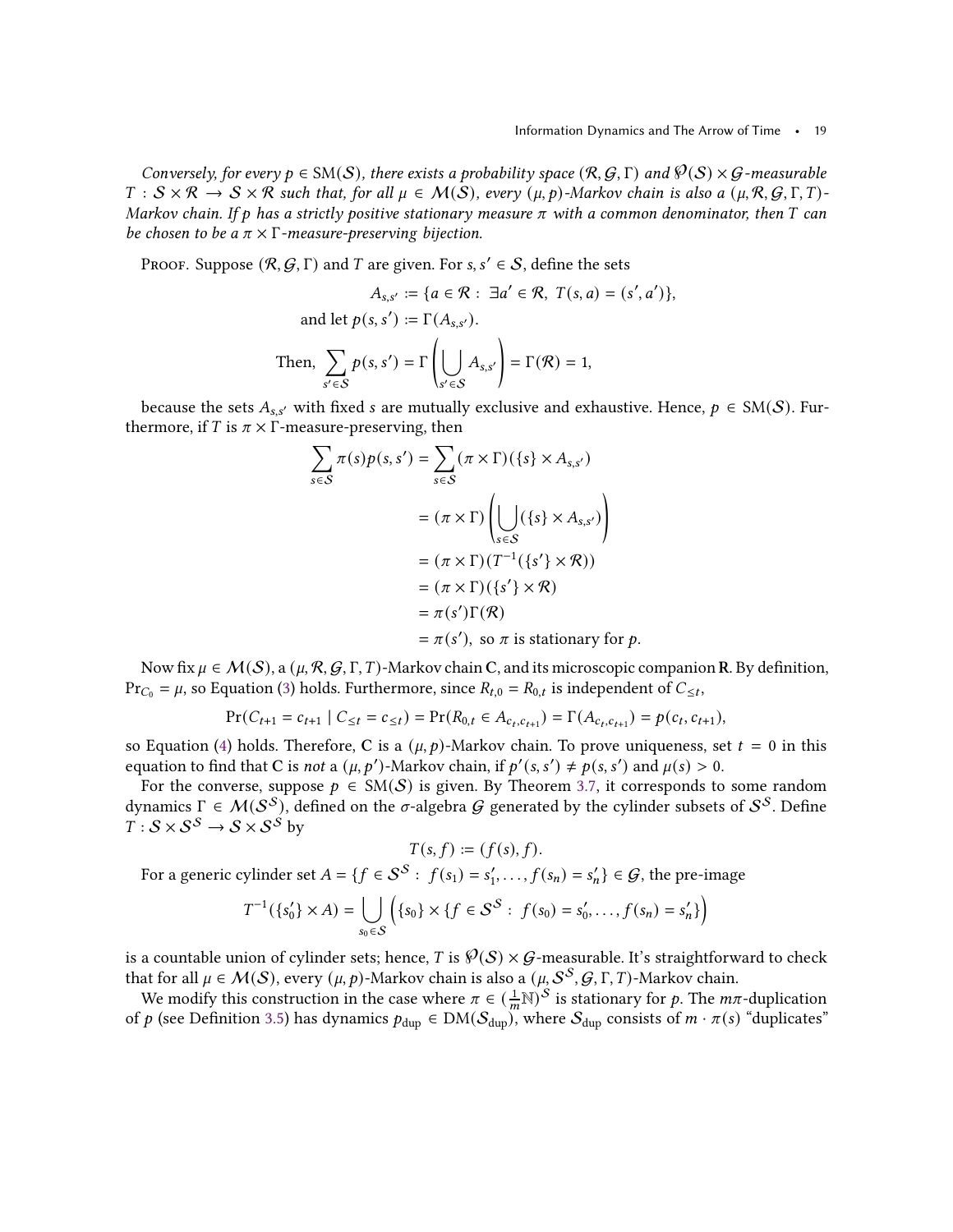of each  $s \in S$ . By Theorem [3.7,](#page-16-0)  $p_{\text{dup}}$ 's random function presentation  $\Gamma$  can be taken to be supported on Bij $(\mathcal{S}_{\text{dup}})$ .

Now for each  $s \in S$ , split the interval  $[0, 1)$  into  $m \cdot \pi(s)$  equal-sized sub-intervals  $I_{s,i} := [\frac{i}{m \cdot \pi(s)}, \frac{i+1}{m \cdot \pi(s)}]$  $\frac{l+1}{m \cdot \pi(s)}$ ), one for each duplicate  $(s, i) \in S_{\text{dup}}$  of  $s$ . For each  $(s, i) \in S_{\text{dup}}$  and  $f \in \text{Bij}(S_{\text{dup}})$ , use  $(s', i') := f((s, i))$ to define the bijection

$$
T_{s,i,f}: \{s\} \times I_{s,i} \times \{f\} \to \{s'\} \times I_{s',i'} \times \{f\} \text{ by}
$$
  

$$
T_{s,i,f}\left(s, \frac{i+r}{m \cdot \pi(s)}, f\right) := \left(s', \frac{i'+r}{m \cdot \pi(s')}, f\right) \ \forall r \in [0,1).
$$

The collection  ${T_{s,i,f}}$  have disjoint domains and disjoint ranges. By joining them together, we obtain a single  $\pi \times \lambda \times \Gamma$ -measure-preserving bijection  $T : S \times [0, 1) \times Bij(S_{dup}) \rightarrow S \times [0, 1) \times Bij(S_{dup})$ . It's straightforward to check that for all  $\mu \in \mathcal{M}(\mathcal{S})$ , every  $(\mu, p)$ -Markov chain is also a  $(\mu, [0, 1) \times$ Bij( $S_{\text{dup}}$ ),  $\mathcal{B} \times \mathcal{G}$ ,  $\lambda \times \Gamma$ ,  $T$ )-Markov chain, where  $\mathcal{B}$  is the Borel  $\sigma$ -algebra generated by the subintervals of  $[0, 1)$ .

To elucidate the situation in physical terms, let's imagine for simplicity that  $p \in SM(S)$  has common denominator  $m \in \mathbb{N}$ . In this case, the functions  $f_r$  constructed in the proof of Theorem [3.7](#page-16-0) only depend on *r* through the value of  $i \in \mathbb{Z}_m := \{0, 1, \ldots, m-1\}$  for which  $r \in \left[\frac{i}{m}, \frac{i+1}{m}\right]$  $\frac{(n+1)}{m}$ ). Hence,  $\Gamma$  is the uniform distribution on the multiset (allowing for duplicates)  $\{f_0, f_{\frac{1}{m}}, \ldots, f_{\frac{m-1}{m}}\}$ .

When  $p \in DM(S)$ , that proof used a different construction to obtain a mixture of bijections. We replace it with a discrete variant: rather than invoking the general Birkhoff-von Neumann theorem, we can consider the m-regular bipartite graph with vertex partition  $(S, S)$ , and  $m \cdot p(s, s')$  edges from each s on the left partition to each s' on the right. Repeated application of Hall's marriage theorem decomposes the graph into  $m$  perfect matchings. Therefore, we can take  $\Gamma$  to be the uniform distribution over the corresponding  $m$  bijections on  $S$ .

In the proof of Theorem [3.9,](#page-17-1) we embedded these random functions into the state's microscopic components, allowing  $T$  to simply "read" a choice of function and apply it to the macroscopic component. Now that a function is uniquely determined by the integer  $i \in \mathbb{Z}_m$ , we might as well store *i* directly. Thus, we take  $\mathcal{R} := \mathbb{Z}_m$  and  $\Gamma := \frac{1}{m}$  $\frac{1}{m}$ #. The microscopic information  $r \in (\mathbb{Z}_m)^{\mathbb{Z}}$ , then, forms a bidirectional sequence of *m*-ary digits. We can map  $(\mathbb{Z}_m)^{\mathbb{Z}}$  onto the unit square  $[0, 1]^2$  as follows:

$$
r\mapsto (x,y):=\left(\sum_{i=1}^\infty r_{i-1}m^{-i},\ \sum_{i=1}^\infty r_{-i}m^{-i}\right).
$$

This mapping is almost one-to-one, aside from ambiguities at the *m*-adic rationals, e.g.,  $1 = 0.\overline{9}$ . Ignoring the ambiguous set, whose measure is zero, we can therefore represent our generic state as an element of  $\mathcal{S} \times [0, 1)^2$ , initially distributed according to  $\mu \times \lambda^2$ .

Such a multibaker map was first studied for simple random walks in [\[7](#page-42-2)]. With Theorem [3.9,](#page-17-1) we have generalized it to arbitrary discrete Markov chains. The macroscopic state in  $S$  is coupled to a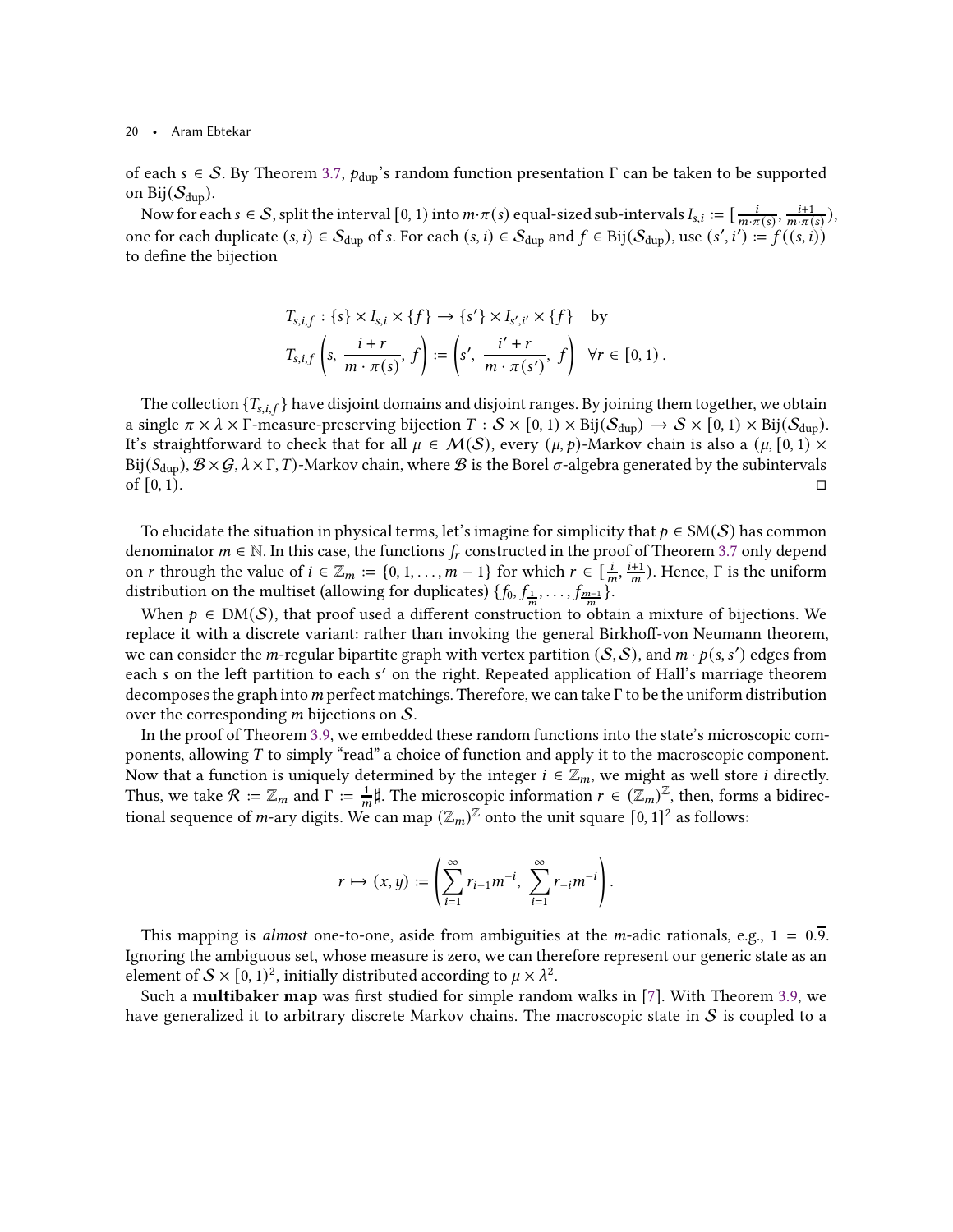microscopic element in  $[0, 1)^2$ , whose shift map  $\sigma$  now becomes area-preserving and chaotic, expanding the x-axis while contracting the y-axis, each by a factor of  $m$ . In the language of dynamical systems,  $\overline{T}$  can be viewed as a measure-preserving transformation with Lyapunov exponents  $\pm \log m$ , and Kolmogorov-Sinai entropy  $\log m$  [\[6](#page-42-17)].

Now, perhaps the requirement that  $(x, y)$  be initialized uniformly on the unit square seems too restrictive for analogies to physics. Instead, let's imagine starting with a fixed arbitrary state in  $\mathcal{S}\times [0,1)^2$  , and perturbing it slightly. This is done in such a way that the microscopic component becomes uniformly distributed on a set  $A \subset [0, 1)^2$  of positive area:  $\lambda^2(A) > 0$ . Consider the half-open axis-aligned squares with  $m$ -adic rational endpoints:

$$
\mathcal{D} = \left\{ \left[ \frac{i}{m^n}, \frac{i+1}{m^n} \right] \times \left[ \frac{j}{m^n}, \frac{j+1}{m^n} \right] : i, j, n \in \mathbb{Z}^+, i < m^n, j < m^n \right\}.
$$

 ${\cal D}$  is a semiring of sets that generates the Borel  $\sigma$ -algebra on  $[0,1)^2$ . By the measure approxima-tion theorem (Theorem 1.65(ii) in [\[12\]](#page-42-15)), for any  $\varepsilon > 0$ , there exists a finite collection of disjoint sets  $D_1, \ldots, D_k \in \mathcal{D}$ , whose union approximates A, in the sense that

$$
\lambda^2 (A \triangle \bigcup_{i=1}^k D_i) < \varepsilon.
$$

Let  $m^{-n}$  be the minimum width among the sets  $\{D_i\}_{i=1}^k$ . Then, in the base  $m$  representations of the coordinates of a uniform sample from  $\bigcup_{i=1}^k D_i$ , all but the first  $n$  positions are uniformly distributed. Since the x coordinate expands by one position per time step, it will be uniformly distributed on  $[0, 1)$ at all times  $t \geq n$ ; consequently, the macroscopic dynamics will approximate a time-homogeneous Markov chain in the forward direction. Since  $\varepsilon$  was arbitrary, the error in this approximation goes to 0 as  $t \to \infty$ .

At last, we have the tools needed to discuss the extension of a non-stationary Markov chain C to negative times. If T is invertible, such an extension is uniquely determined by Equation [\(10\)](#page-17-3). The preceding argument then applies equally well in reverse: at all times  $t \leq -n$ , our sample's  $\gamma$  coordinate is uniformly distributed on  $[0, 1)$ ; consequently, the macroscopic dynamics will approximate a timehomogeneous Markov chain in the backward direction.

If the set  $A$  is very convoluted, the arrow of time may be ambiguous over a broad time interval, during which the macroscopic dynamics are not necessarily time-homogeneous nor Markov in either direction. Nonetheless, we see that for sufficiently large positive times, the arrow of time must eventually stabilize in the forward direction; likewise for sufficiently negative times, the arrow stabilizes in the backward direction. Remarkably, it turns out that the forward and backward dynamics (as  $t \to +\infty$  and  $t \to -\infty$ , respectively) are related by duality of their transition matrix presentations. We demonstrate this connection next.

# <span id="page-20-0"></span>3.4 The Dual Arrows

Under the idealized conditions of Definition [3.8,](#page-17-0) a dynamical system's macroscopic behavior is exactly that of a Markov chain, and Theorem [3.9](#page-17-1) gives it a unique transition matrix  $p$ . Now, if  $T$  is invertible, the dynamical system's extension to negative times has macroscopic backward probabilities identical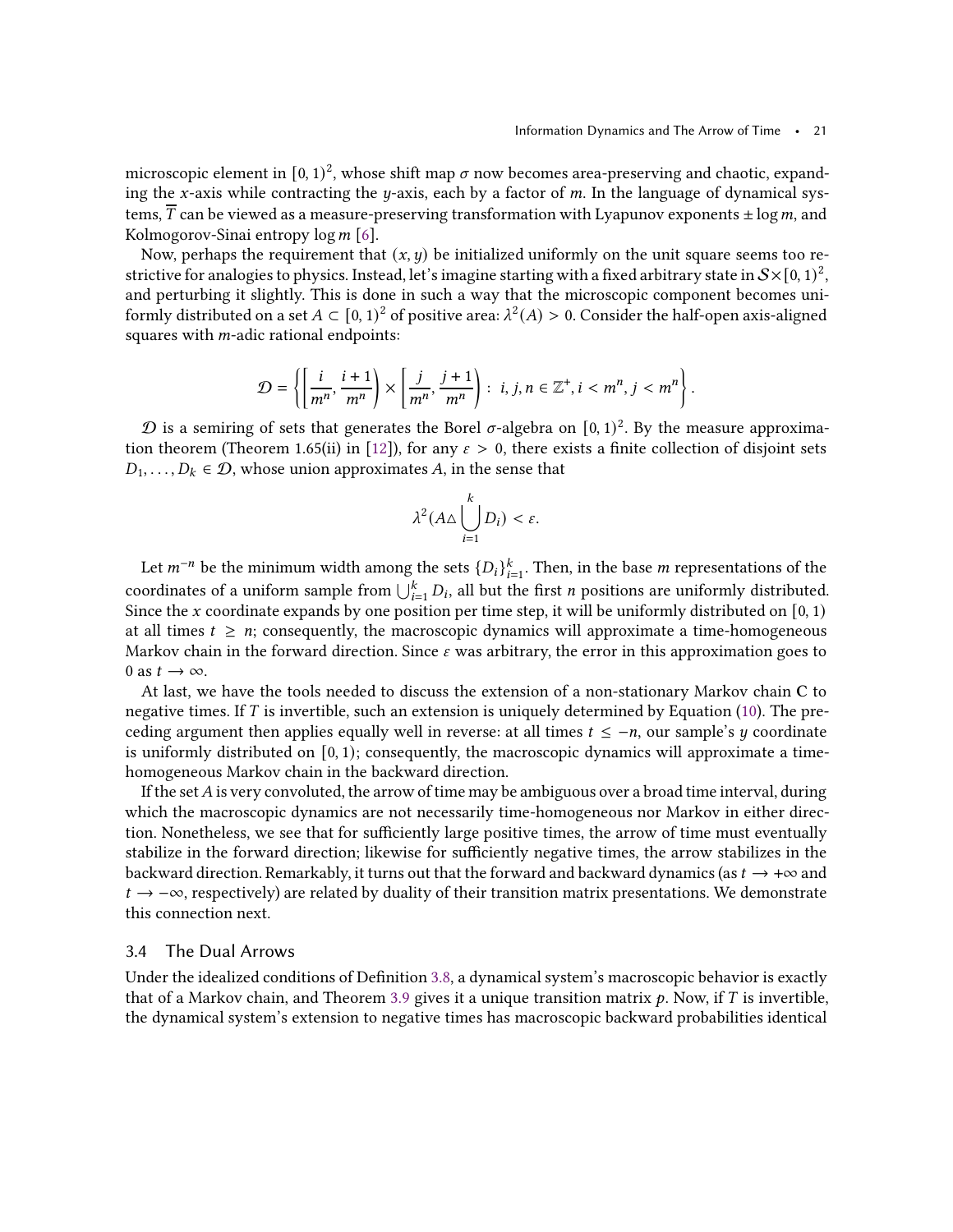to the forward probabilities corresponding to  $T^{-1}$ : this is an immediate consequence of inverting Equation  $(10)$  under symmetric initial conditions. If T not only has an inverse, but also preserves a relevant measure, we now show that replacing  $T$  with  $T^{-1}$  changes the transition matrix from  $p$  to  $p_{\mathrm{dual}}.$ 

Recall that, with respect to a strictly positive stationary distribution  $\pi$  of  $p \in SM(S)$ , the dual matrix is defined by Equation [\(7\)](#page-13-1). If  $p$  is recurrent,  $p_{\text{dual}}$  is uniquely determined; otherwise, it may depend on a choice of  $\pi$ , which will be made clear by context. In addition, for  $\Gamma \in \mathcal{M}(\text{Bij}(\mathcal{S}))$ , we define  $\Gamma_{\rm dual}\in\mathcal{M}(\mathrm{Bij}(\mathcal{S}))$  by  $\Gamma_{\rm dual}(A):=\Gamma(\{f\in\mathrm{Bij}(\mathcal{S}):$   $f^{-1}\in A\}).$  This allows us to equate dual and inverse dynamics across all three presentations:

<span id="page-21-0"></span>THEOREM 3.10. Suppose  $\Gamma \in \mathcal{M}(\text{Bij}(\mathcal{S}))$  is a random function presentation for  $p \in \text{DM}(\mathcal{S})$ . Then,  $\Gamma_{\text{dual}}$ is a random function presentation for  $p_{\text{dual}}$ .

Alternatively, suppose  $(R, G, \Gamma, T)$  is a deterministic function presentation for  $p \in SM(S)$ , which has a strictly positive stationary measure  $\pi$ . If T is bijective and  $\pi \times \Gamma$ -measure-preserving, then  $(R, G, \Gamma, T^{-1})$ is a deterministic function presentation for  $p_{\mathrm{dual}}$ .

PROOF. When discussing a generic  $p \in DM(S)$ , the implied stationary measure is ‡; hence, the dual matrix in Equation [\(7\)](#page-13-1) is simply the transpose of p. Let  $\mu \in \mathcal{M}(\mathcal{S})$  be arbitrary. We verify the dynamics of a  $(\mu, \Gamma_{\text{dual}})$ -Markov chain C, with companion functions F:

$$
\Pr(C_{t+1} = c_{t+1} | C_{\leq t} = c_{\leq t}) = \Pr(F_t(c_t) = c_{t+1})
$$
  
=  $\Gamma_{\text{dual}}(\{f \in \text{Bij}(\mathcal{S}) : f(c_t) = c_{t+1}\})$   
=  $\Gamma(\{f \in \text{Bij}(\mathcal{S}) : f(c_{t+1}) = c_t\})$   
=  $p(c_{t+1}, c_t)$   
=  $p_{\text{dual}}(c_t, c_{t+1}).$ 

Similarly, under the hypotheses of the second claim, we verify the dynamics of a  $(\mu, \mathcal{R}, \mathcal{G}, \Gamma, T^{-1})$ -Markov chain C, with microscopic companion R:

$$
\pi(c_t) \Pr(C_{t+1} = c_{t+1} | C_{\leq t} = c_{\leq t}) = \pi(c_t) \Pr(\exists a' \in \mathcal{R}, T^{-1}(c_t, R_{0,t}) = (c_{t+1}, a'))
$$
  
\n
$$
= \pi(c_t) \Pr(\exists a' \in \mathcal{R}, T(c_{t+1}, a') = (c_t, R_{0,t}))
$$
  
\n
$$
= (\pi \times \Gamma)(\{c_t\} \times \{a \in \mathcal{R} : \exists a' \in \mathcal{R}, T(c_{t+1}, a') = (c_t, a)\})
$$
  
\n
$$
= (\pi \times \Gamma)((\{c_t\} \times \mathcal{R}) \cap T(\{c_{t+1}\} \times \mathcal{R}))
$$
  
\n
$$
= (\pi \times \Gamma)((\{c_{t+1}\} \times \mathcal{R}) \cap T^{-1}(\{c_t\} \times \mathcal{R}))
$$
  
\n
$$
= (\pi \times \Gamma)(\{c_{t+1}\} \times \{a \in \mathcal{R} : \exists a' \in \mathcal{R}, T(c_{t+1}, a) = (c_t, a')\})
$$
  
\n
$$
= \pi(c_{t+1}) p(c_{t+1}, c_t).
$$

Therefore,

$$
Pr(C_{t+1} = c_{t+1} | C_{\leq t} = c_{\leq t}) = \frac{\pi(c_{t+1})}{\pi(c_t)} p(c_{t+1}, c_t) = p_{\text{dual}}(c_t, c_{t+1}).
$$

In light of Theorem [3.10,](#page-21-0) it's natural to extend Equations [\(3\)](#page-12-1) and [\(4\)](#page-12-0) with an additional dual equation. That is, given  $\mu \in \mathcal{M}(\mathcal{S})$  and a recurrent matrix  $p \in SM(\mathcal{S})$ , the **bidirectional**  $(\mu, p)$ -**Markov chain**  $C = (C_t)_{t \in \mathbb{Z}}$  has its joint distribution uniquely determined by: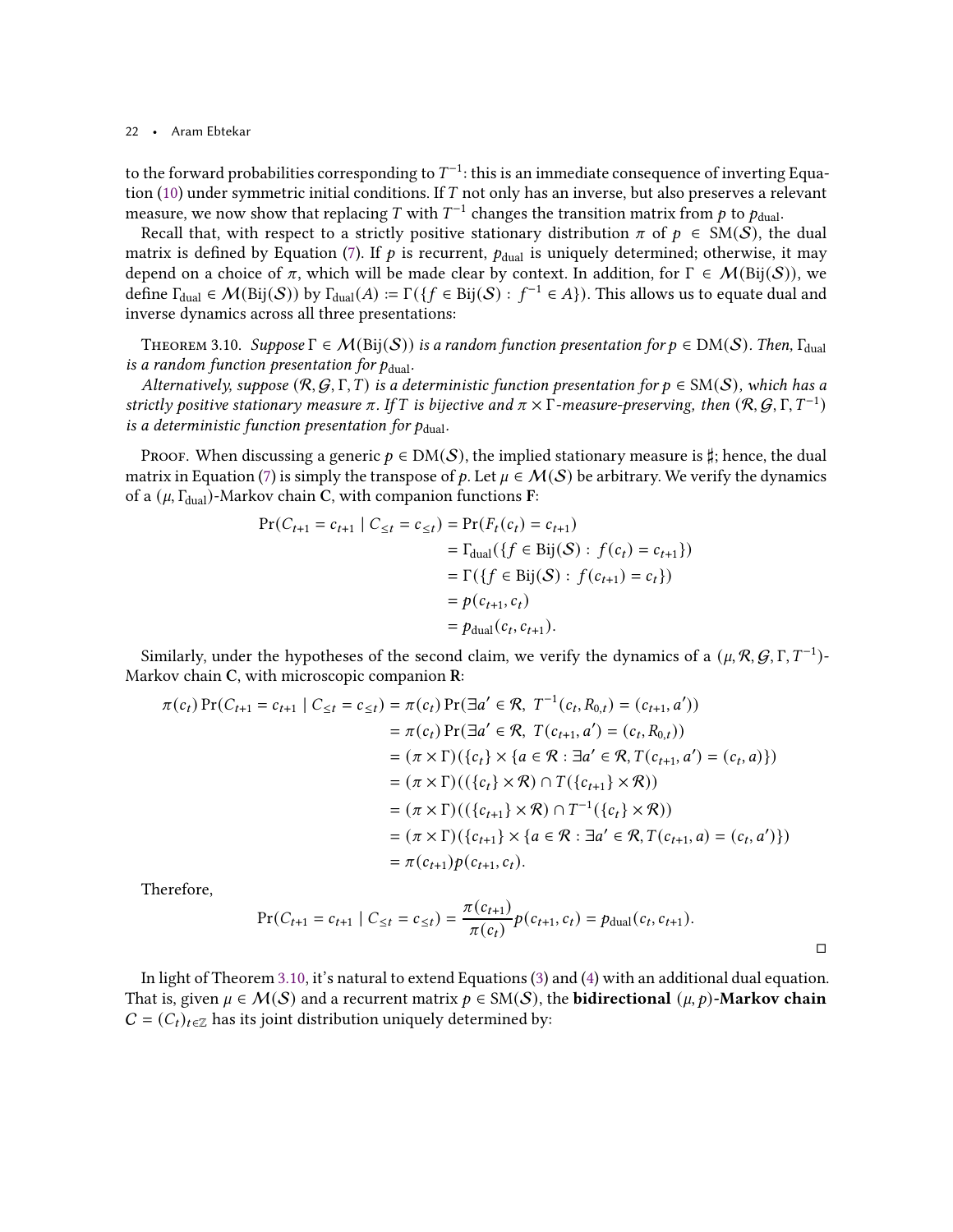$$
\Pr(C_0 = c_0) = \mu(c_0),
$$
\n
$$
\Pr(C_{t+1} = c_{t+1} | C_{\leq t} = c_{\leq t}) = p(c_t, c_{t+1}) \qquad \forall t \in \mathbb{Z}^+,
$$
\n
$$
\Pr(C_{t-1} = c_{t-1} | C_{\geq t} = c_{\geq t}) = p_{\text{dual}}(c_t, c_{t-1}) \qquad \forall t \in \mathbb{Z}^-.
$$

C is effectively two Markov chains glued together at  $t = 0$ , at which time its entropy is minimal, by Theorem [3.4.](#page-13-2) In the context of reversible theories in physics,  $p_{\text{dual}}$  would be the macroscopic representation of time reversal, if we destroy (e.g., via perturbation) its microscopic correlations, thus preventing restoration of the past's low entropy. To illustrate with a thought experiment, suppose we start from the present state of the Universe, and apply its dual dynamics. When looking at reversible phenomena, such as celestial mechanics, the effect is like rewinding time. However, thermodynamically irreversible events would not become undone. For instance, a dropped glass that has shattered would remain in pieces. A fried egg in a pan would not "unfry", but overcook instead. Life on Earth would likely malfunction in bizarre ways, though we don't presume to guess whether it would eventually adapt to the new arrow of time, or instead suffer a mass extinction.

In reality, of course, rewinding through history does not exhibit statistics characteristic of this dual Markov chain. Instead, microscopic correlations render the macroscopic backward probabilities timeinhomogeneous, as in Equation [\(6\)](#page-13-0). In the next section, we'll see that the backward probabilities can even violate locality. This motivates us to split the second law of thermodynamics into two parts: a Resource Law and a Memory Law. Informally speaking, homogeneity is most closely related to the Resource Law, which informs the thermodynamic arrow of time; and locality is most closely related to the Memory Law, which informs the psychological arrow of time.

### <span id="page-22-0"></span>4 STOCHASTIC PARTITIONED CELLULAR AUTOMATA

Generic Markov chains are not well-suited to investigations of locality, for they lack a notion of space. In the physical Universe, dynamics are defined locally, interactions propagating no faster than the speed of light. As a result, each point in space-time is causally related to regions called its past and future light cones, ensuring some causal separation between spatially distant entities. We will need discrete analogues of these concepts.

# 4.1 Core Definitions

Definition 4.1. A discrete spatial geometry  $(X, \mathcal{T})$  is a set of spatial cells X, along with a finite set of **local translations**  $\mathcal{T} \subset \text{Bij}(X)$  which includes the identity function: id  $\in \mathcal{T}$ .

Associated with  $(X, \mathcal{T})$  is the quasimetric

$$
d(x,y) := \min\{n \in \mathbb{Z}^+ : \exists \tau_1, \ldots \tau_n \in \mathcal{T}, \ \tau_n(\ldots(\tau_1(x))\ldots) = y\},\
$$

which is a metric iff  $\mathcal T$  is closed under inverses. It determines a partial order on  $\frac12 \mathbb Z^+ \times \mathcal X$ : given times  $t, u \in \frac{1}{2}$  $\frac{1}{2}\mathbb{Z}^+$  and positions  $x, y \in \mathcal{X}$ , we write  $(t, x) < (u, y)$  iff  $t < u$  and  $d(x, y) \le |u| - |t|$ . In this case, we say  $(u, y)$  is **reachable** from, or in the **future** of,  $(t, x)$ , and that  $(t, x)$  is in the **past** of  $(u, y)$ .

If either  $(t, x) < (u, y)$ ,  $(t, x) = (u, y)$ , or  $(t, x) > (u, y)$ , we say the pairs are **timelike** related; otherwise, they are spacelike related.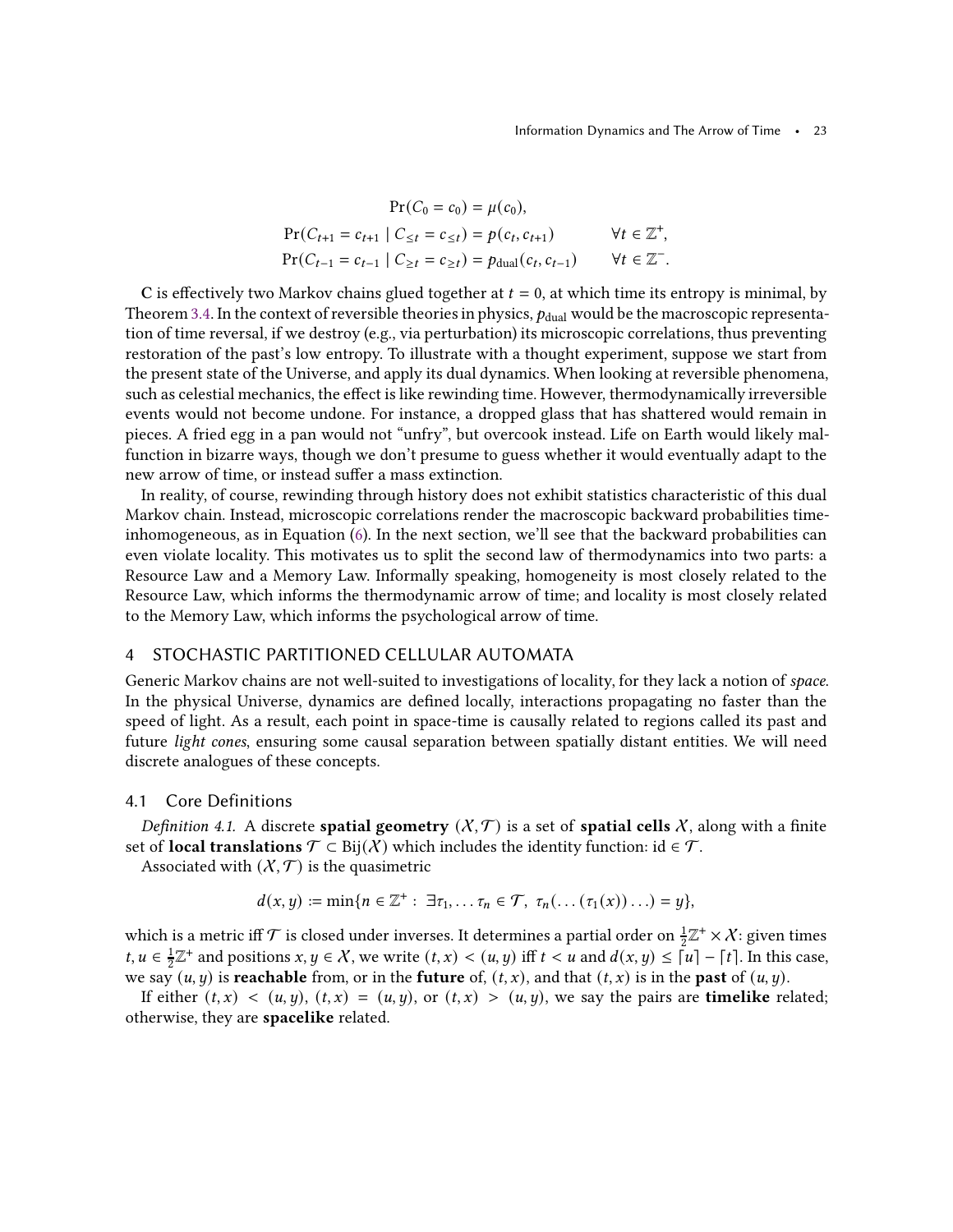The reason for times to be half-integers will be made clear in Definition [4.2.](#page-24-0) We now describe some useful sets, including the past and future "light cones". For  $t \in \frac{1}{2}$  $\frac{1}{2}\mathbb{Z}^+, x \in \mathcal{X}$ , and  $A \subset \frac{1}{2}$  $\frac{1}{2}\mathbb{Z}^+\times\mathcal{X}$ :

$$
\text{Fast}(t, x) := \left\{ (u, y) \in \frac{1}{2} \mathbb{Z}^+ \times \mathcal{X} : (u, y) < (t, x) \right\},
$$
\n
$$
\text{Future}(t, x) := \left\{ (u, y) \in \frac{1}{2} \mathbb{Z}^+ \times \mathcal{X} : (u, y) > (t, x) \right\},
$$
\n
$$
\text{Fast}(A) := \bigcup_{(t, x) \in A} \text{Fast}(t, x),
$$
\n
$$
\text{Future}(A) := \bigcup_{(t, x) \in A} \text{Future}(t, x),
$$
\n
$$
\text{NonFut}(A) := \left( \frac{1}{2} \mathbb{Z}^+ \times \mathcal{X} \right) \setminus \text{Future}(A).
$$

,

In addition, we define  $\mathcal{T}_{\circ}(A)$  to be the set of subcells reachable from  $A \subset \mathcal{X}$  in one local translation. As it will usually be inconvenient to deal with a *fine* region containing fractions of cells, we also define  $T_+(A)$  and  $T_-(A)$  to be sets of cells that over- and under-estimate  $\mathcal{T}_{\circ}(A)$ , respectively. To be precise:

$$
\mathcal{T}_{\circ}(A) := \{ (\tau(x), \tau) : x \in A, \tau \in \mathcal{T} \},
$$
  

$$
\mathcal{T}_{+}(A) := \{ \tau(x) : x \in A, \tau \in \mathcal{T} \},
$$
  

$$
\mathcal{T}_{-}(A) := X \setminus \mathcal{T}_{+}(X \setminus A).
$$

The following are straightforward to verify:

$$
\mathcal{T}_{-}(A) \subset A \subset \mathcal{T}_{+}(A),
$$

$$
\mathcal{T}_{-}(A) \times \mathcal{T} \subset \mathcal{T}_{\circ}(A) \subset \mathcal{T}_{+}(A) \times \mathcal{T},
$$
Future( $\{t\} \times A$ ) = 
$$
\bigcup_{u > t} \left( \{u\} \times \mathcal{T}_{+}^{\lceil u \rceil - \lceil t \rceil}(A) \right).
$$

Our main object of study, the stochastic partitioned cellular automaton or SPCA, combines the structure of a spatial geometry with that of a Markov chain. Its deterministic analogue, the PCA, was first studied in [\[18](#page-42-11)]. For the purposes of modeling reversible systems, we find PCAs to be more useful than ordinary cellular automata (CAs), for two reasons. Firstly, a PCA's evolution alternates between two types of steps, enforcing a clear separation between localized dynamics and movement; this helps with the intuition and analysis. Secondly, a PCA is reversible if and only if its cellwise dynamics is, and its time-reversal has the same maximum speed of propagation; in contrast, the question of whether a given CA is reversible is undecidable, and its time-reversal may interact across much larger neighborhoods [\[10](#page-42-18)]. For a modern survey of reversible cellular automata, see [\[11\]](#page-42-10).

While all cellular automata are divided into **cells**  $x \in \mathcal{X}$ , a PCA or SPCA is additionally divided along **tracks**  $\tau \in \mathcal{T}$ . The pair  $(x, \tau)$  describes a **subcell**. Whereas a Markov chain assigns a random element of  $\mathcal S$  to each time  $t\in\Z^+$ , an SPCA decomposes  $\mathcal S=\prod_{\tau\in\mathcal T}\mathcal S_\tau$  along tracks, and assigns a random element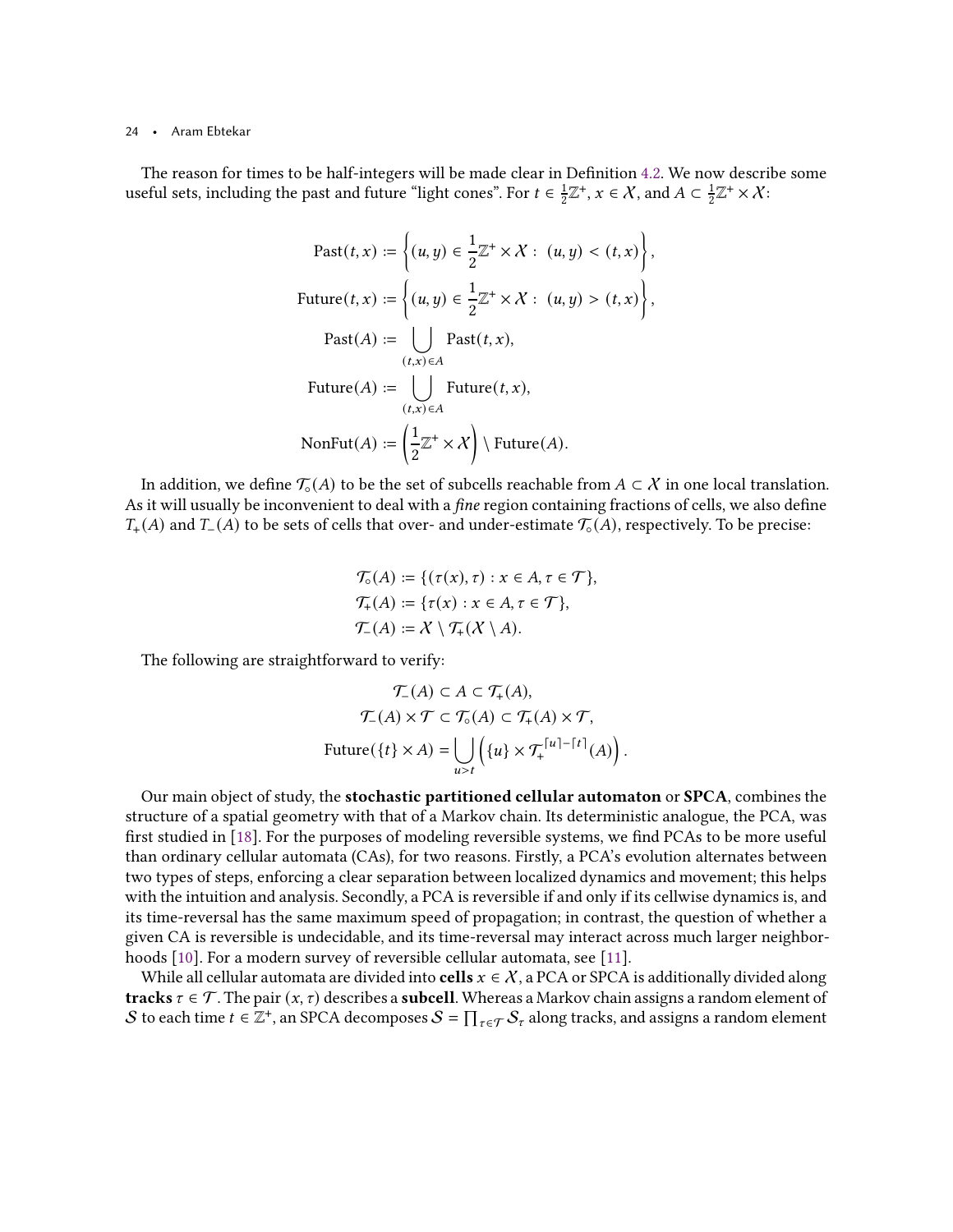of  $S_{\tau}$  to each time-cell-track coordinate  $(t, x, \tau) \in \frac{1}{2}\mathbb{Z}^+ \times \mathcal{X} \times \mathcal{T}$ . The SPCA's evolution alternates between cellwise dynamics, applied independently at each cell, and trackwise translations.

From now on, we treat both the spatial geometry  $(X, \mathcal{T})$  and the finitely many countable sets  ${S_{\tau}}_{\tau\in\tau}$ , whose product makes up the state space S, as fixed. We augment our trio of Markov chain presentations in Definitions [3.2,](#page-12-2) [3.6](#page-15-0) and [3.8](#page-17-0) with spatial structure, making them SPCAs:

<span id="page-24-0"></span>Definition 4.2. Fix an initial condition  $\mu \in \mathcal{M}(\mathcal{S}^X)$ . Given a random configuration history C =  $(C_{t,x,\tau})_{(t,x,\tau)\in\mathbb{Z}^+\times\mathcal{X}\times\mathcal{T}}$ , extend it to the half-integer times  $t\in\frac{1}{2}$  $\frac{1}{2}\mathbb{Z}^+$  by setting

$$
C_{t+\frac{1}{2},\tau(x),\tau} := C_{t,x,\tau} \qquad \forall (t,x,\tau) \in \mathbb{Z}^+ \times \mathcal{X} \times \mathcal{T}.
$$
\n
$$
(11)
$$

For  $p \in SM(S)$ , we call C a  $(\mu, p)$ -SPCA if Pr<sub>C<sub>0</sub></sub> =  $\mu$ , and

$$
\Pr(C_{t,x} = c_{t,x} \mid C_{\text{NonFut}(t-\frac{1}{2},x)} = c_{\text{NonFut}(t-\frac{1}{2},x)}) = p(c_{t-\frac{1}{2},x}, c_{t,x}) \qquad \forall (t,x) \in \mathbb{N} \times \mathcal{X}.
$$
 (12)

For  $\Gamma \in \mathcal{M}(\mathcal{S}^{\mathcal{S}})$ , we call C a ( $\mu$ , Γ)-**SPCA** if it can be extended to a joint distribution on (C, F) =  $(C_{t,x}, F_{t,x})_{(t,x)\in\mathbb{Z}^+\times\mathcal{X}}$  (whose marginal agrees on C) such that  $Pr_{(C_0,F)} = \mu \times \Gamma^{\mathbb{Z}^+\times\mathcal{X}}$ , and

<span id="page-24-3"></span><span id="page-24-2"></span><span id="page-24-1"></span>
$$
C_{t,x} = F_{t,x}(C_{t-\frac{1}{2},x}) \qquad \forall (t,x) \in \mathbb{N} \times \mathcal{X}.
$$
 (13)

Finally, let  $(\mathcal{R}, \mathcal{G}, \Gamma)$  be a probability space, and  $T : S \times \mathcal{R} \to S \times \mathcal{R}$  be  $\mathcal{P}(S) \times \mathcal{G}$ -measurable. We call C a  $(\mu, \mathcal{R}, \mathcal{G}, \Gamma, T)$ -SPCA if it can be extended to a joint distribution on  $(C, R) = (C_{t,x}, R_{t,x})_{(t,x) \in \mathbb{Z}^+ \times \mathbb{X}}$  (whose marginal agrees on C) such that  $Pr_{(C_0, R_0)} = \mu \times \Gamma^{\chi \times \mathbb{Z}}$ , and

$$
(C_{t,x}, R_{t,x}) = \overline{T}(C_{t-\frac{1}{2},x}, R_{t-1,x}) \qquad \forall (t,x) \in \mathbb{N} \times X,
$$
 (14)

where  $\overline{T}$  is as defined in Equation [\(9\)](#page-17-2).

Some remarks are in order. If the unequal time coordinates on the right-hand side of Equation [\(14\)](#page-24-1) seem unnatural, we can think of the microscopic variables R as residing on the stationary track id  $\in$ T. Repeating Equation [\(11\)](#page-24-2) for R, with  $\tau = id$ , yields  $R_{t-\frac{1}{2},x} := R_{t-1,x}$ . To make the situation even more symmetric, we could place microscopic variables  $R_{t,x,\tau} \in \mathcal{R}^{\mathbb{Z}}$  on all the tracks, resulting in a deterministic PCA whose subcellular states belong to  $\mathcal{S}_{\tau}\times\mathcal{R}^{\mathbb{Z}}$ .

Since the dynamics apply at the cellular level, it doesn't matter how we distribute R between tracks: either way, Theorems [3.7](#page-16-0) and [3.9](#page-17-1) generalize directly, simply substituting "Markov chain" with "SPCA" in their statements. The proofs are essentially the same, so we won't repeat them. However, note that a stationary measure with respect to the cellwise dynamics will not necessarily be stationary with respect to trackwise translations. To ensure stationarity with respect to translations, we'll typically require that the measure be i.i.d. across cells and independent across tracks. That is, it should be of the form  $\pi^{\mathcal{X}}$ , with  $\pi$  satisfying the following:

<span id="page-24-5"></span>Definition 4.3. Let C be a  $(\mu, p)$ -SPCA, and suppose  $\pi_{\tau} \in \mathcal{M}^+(\mathcal{S}_{\tau})$  for each  $\tau \in \mathcal{T}$ . If the independent product

<span id="page-24-4"></span>
$$
\pi := \prod_{\tau \in \mathcal{T}} \pi_{\tau} \in \mathcal{M}^+(\mathcal{S}) \tag{15}
$$

is stationary for p, then we say that  $\pi$  is **stationary** for C.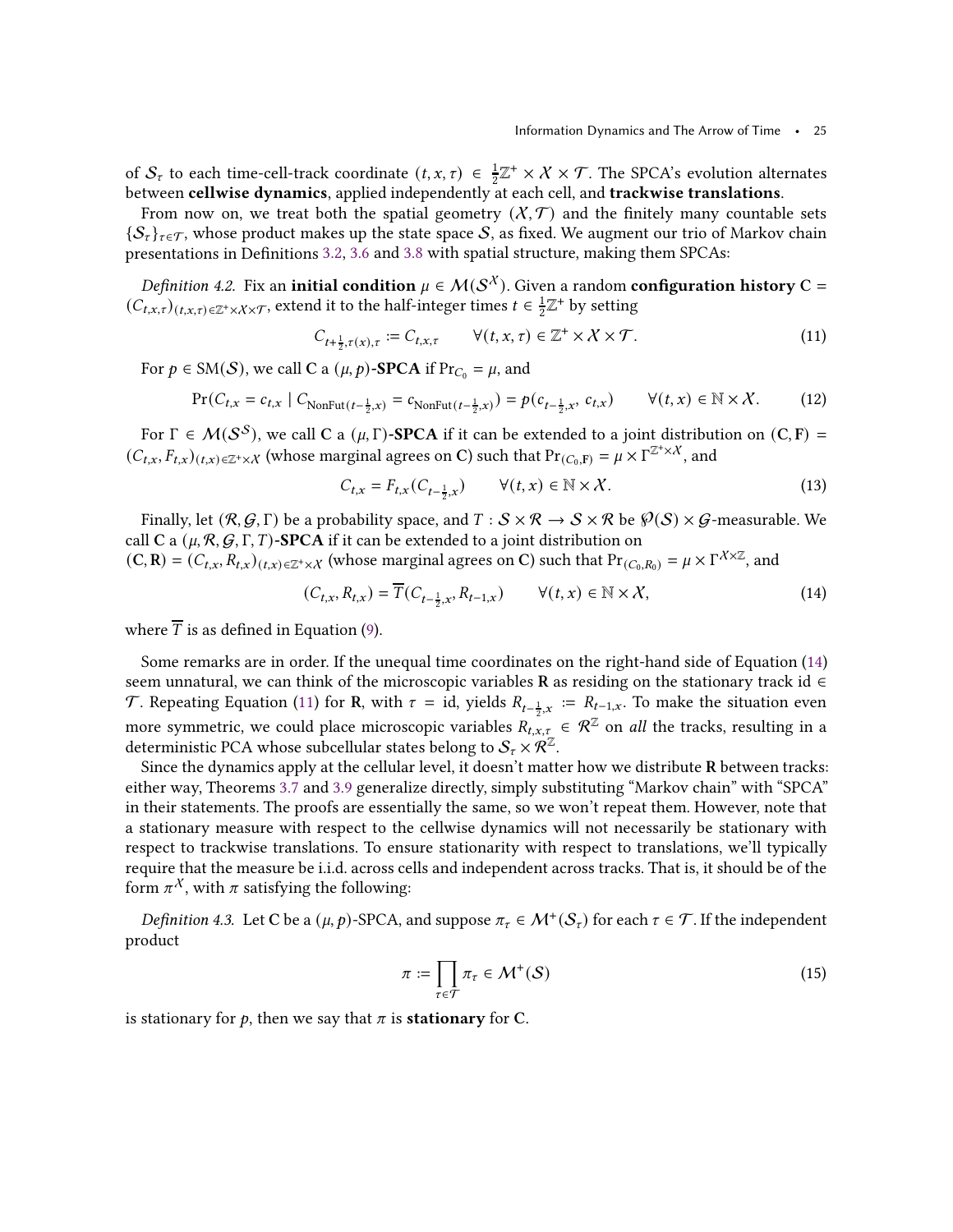We now have all the pieces of our model. If Definition [4.2](#page-24-0) seems dense, recall that by the equivalence theorems, we really only need Equations [\(11\)](#page-24-2) and [\(12\)](#page-24-3). SPCAs and Markov chains simultaneously generalize one another. On one hand, every Markov chain can be thought of as an SPCA with a trivial geometry, having  $|X| = 1$  and  $\mathcal{T} = \{\text{id}\}\$ . On the other hand, every SPCA can be thought of as a Markov chain by collapsing all its cells into a **global state**  $C_t \in \mathcal{S}' \coloneqq \mathcal{S}^{\mathcal{X}}.$ 

Applying Theorem [3.4](#page-13-2) to an SPCA's global state yields a global statement of the second law of thermodynamics; however, it only applies when there are finitely many cells, whose aggregate KL divergence is finite. Even then, it's not particularly useful, as it says nothing about the KL divergence within specific regions of interest. The importance of a spatial geometry is that it makes the dynamics local, constraining the movement of information.

Before setting out to derive local laws, we need one more piece of notation. A region that consists only of whole cells can be described by its set of cells,  $A \subset \mathcal{X}$ . If  $\pi \in \mathcal{M}^+(\mathcal{S})$ , then  $\pi^A \in \mathcal{M}^+(\mathcal{S}^A)$ . However, a *fine* region, which may include fractions of cells, is best described in terms of its subcells,  $A \subset \mathcal{X} \times \mathcal{T}$ . In this case, we abuse notation slightly and write:

$$
\pi^A := \prod_{(x,\tau)\in A} \pi_\tau \in \mathcal{M}^+\left(\prod_{(x,\tau)\in A} \mathcal{S}_\tau\right).
$$

# 4.2 The Laws of Information Dynamics

Unlike traditional thermodynamic analyses, we do not assume any sort of internal equilibrium. As a result, regions may become arbitrarily correlated with one another, rendering the KL divergence not quite additive as a set function, but supermodular. The following decomposition is very useful to keep in mind.

<span id="page-25-3"></span>THEOREM 4.4 (RESOURCE DECOMPOSITION). Let C be an SPCA and  $\pi \in \mathcal{M}^{+}(\mathcal{S})$ . For any pair of disjoint finite fine regions  $A, B \subset X \times \mathcal{T}$ ,

$$
D_{\text{KL}}\left(C_{t,A\cup B} \parallel \pi^{A \cup B}\right) = D_{\text{KL}}\left(C_{t,A} \parallel \pi^{A}\right) + D_{\text{KL}}\left(C_{t,B} \parallel \pi^{B}\right) + I(C_{t,A}; C_{t,B}).
$$

Proof. Add the two identities in Lemma [2.4](#page-10-0) to obtain

$$
D_{\text{KL}}(X, Y \parallel \pi_X \times \pi_Y) = D_{\text{KL}}(X \parallel \pi_X) + D_{\text{KL}}(Y \parallel \pi_Y) + I(X; Y).
$$

The desired result now follows from a direct substitution.

<span id="page-25-2"></span>Under suitable hypotheses, we'd like to show that all three terms in this decomposition are nonincreasing. One difficulty is that the trackwise translation step can make a mess of our regions.

LEMMA 4.5 (ONE-STEP INFODYNAMICS). Let  $C$  be an SPCA with stationary measure  $\pi$ . Consider a disjoint pair of finite regions  $A, B \subset \mathcal{X}$ , and  $t \in \mathbb{N}$ . Then,

$$
C_{t-\frac{1}{2},A} \geq_{\pi^A} C_{t,A} \geq_{\pi^A} C_{t+\frac{1}{2},\mathcal{T}_0(A)},
$$
\n(16)

$$
D_{\text{KL}}\left(C_{t-\frac{1}{2},A} \parallel \pi^A\right) \ge D_{\text{KL}}\left(C_{t,A} \parallel \pi^A\right) = D_{\text{KL}}\left(C_{t+\frac{1}{2},\mathcal{T}_{\circ}(A)} \parallel \pi^A\right),\tag{17}
$$

$$
I(C_{t-\frac{1}{2},A}; C_{t-\frac{1}{2},B}) \ge I(C_{t,A}; C_{t,B}) = I(C_{t+\frac{1}{2},\mathcal{T}_{0}(A)}; C_{t+\frac{1}{2},\mathcal{T}_{0}(B)}),
$$
\n(18)

<span id="page-25-1"></span><span id="page-25-0"></span>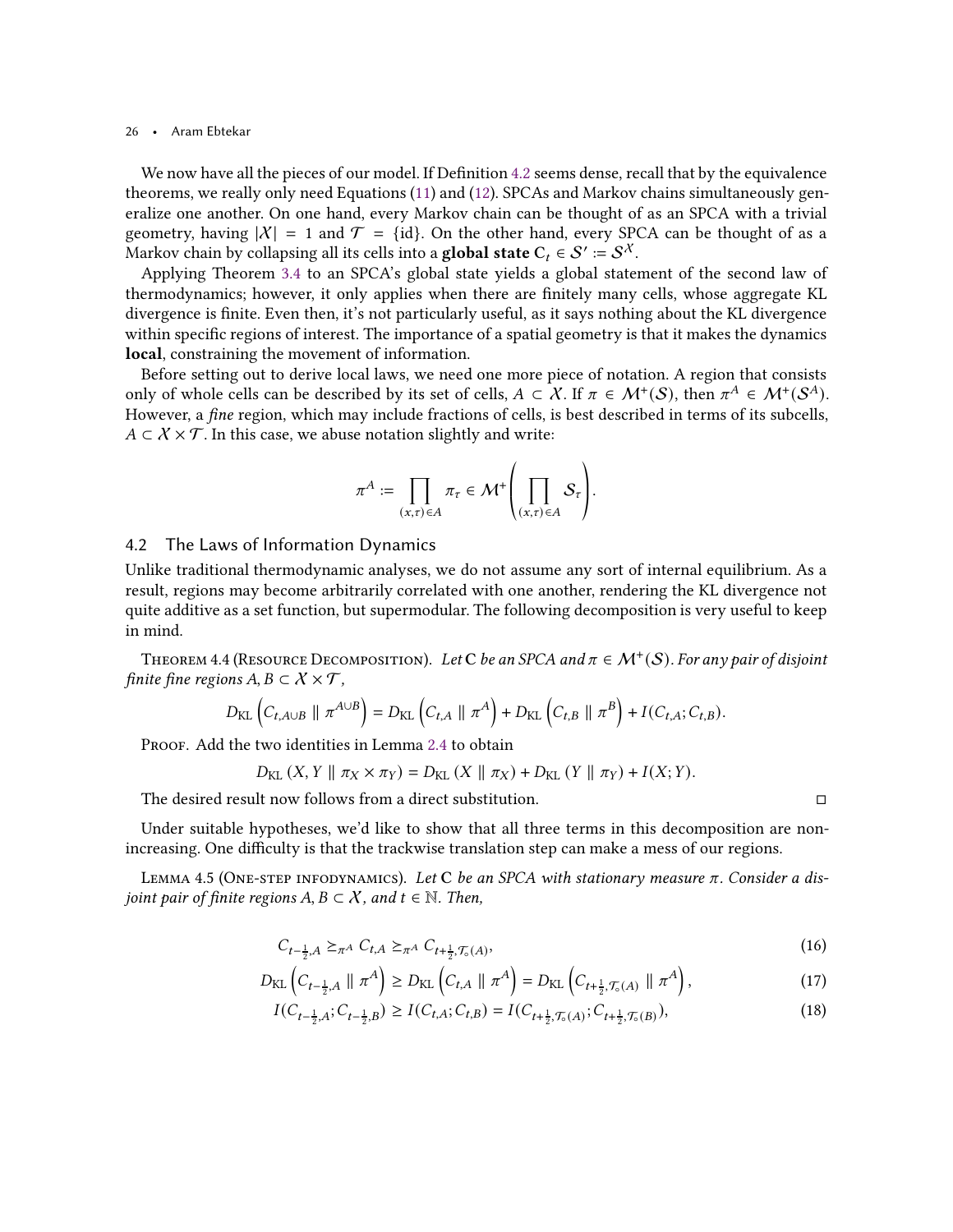### where the right-hand parts also hold for  $t = 0$ .

Proof. The left-hand inequalities concern a cellwise dynamics step. When each cell evolves according to  $p ∈ {\rm SM}(\mathcal{S})$ , for which  $\pi$  is stationary, then the evolution from  $C_{t-\frac{1}{2},A}$  to  $C_{t,A}$  is mediated by the Kronecker product  $p^A := \bigotimes_{x \in A} p \in SM(S^A)$ , for which  $\pi^A$  is stationary. Theorem [3.4](#page-13-2) now implies both  $C_{t-\frac{1}{2},A} \geq_{\pi^A} C_{t,A}$  and the left half of Equation [\(17\)](#page-25-0). The left half of Equation [\(18\)](#page-25-1) is an immediate consequence of the data processing inequality [\[5](#page-42-3), §2.8].

Finally, the right-hand parts concern a trackwise translation step. By Equation [\(11\)](#page-24-2), the contents of  $C_{t+\frac{1}{2},\mathcal{T}_{\circ}(A)}$  are identical to those of  $C_{t,A}$ , so the result follows.

Equation [\(17\)](#page-25-0) is a myopic version of the second law of thermodynamics; in the SPCA context, we'll call it a Resource Law. Intuitively, it says that the KL divergence can be moved at the velocities present in  $\mathcal T$ , and it can be destroyed, but it cannot be spontaneously created. Accordingly, the KL divergence can be seen as a kind of resource, analogous to the free energy in physics.

Equation  $(18)$  is a similarly myopic version of what we'll call a **Memory Law**. It says essentially the same thing for the mutual information: correlations can be moved, each piece of the correlated pair travelling at some velocity from  $\mathcal T$ . They can also be destroyed. However, non-local correlations cannot be spontaneously created. On the other hand, we'll see in Section [5](#page-30-0) that a correlated pair can be created within a cell, and then be made to move apart. This will play a critical role in our understanding of memory.

Unfortunately, Lemma [4.5](#page-25-2) doesn't compose nicely over multiple time steps. The issue is that the regions  $\mathcal{T}_{\circ}(A), \mathcal{T}_{\circ}(B)$  are fine, containing some fractions of cells. The left-hand inequalities only hold for regions consisting of complete cells, so we are blocked from applying them inductively at the subsequent time step. To get loose bounds, we may either complete or clear the fractional cells:

<span id="page-26-0"></span>LEMMA 4.6 (CELL COMPLETION). Let C be an SPCA with stationary measure  $\pi$ . Consider a disjoint pair of finite regions  $A, B \subset \mathcal{X}$ , and  $t \in \frac{1}{2}$  $\frac{1}{2}\mathbb{Z}^+$ . Then,

$$
D_{\text{KL}}\left(C_{t,\mathcal{T}_{\circ}(A)} \parallel \pi^{A}\right) \geq D_{\text{KL}}\left(C_{t,\mathcal{T}_{+}(A)} \parallel \pi^{\mathcal{T}_{+}(A)}\right) - |\mathcal{T}_{+}(A) \setminus A| \log \frac{1}{\inf_{s \in S} \pi(s)},
$$
  

$$
D_{\text{KL}}\left(C_{t,\mathcal{T}_{\circ}(A)} \parallel \pi^{A}\right) \geq D_{\text{KL}}\left(C_{t,\mathcal{T}_{-}(A)} \parallel \pi^{\mathcal{T}_{-}(A)}\right) + |A \setminus \mathcal{T}_{-}(A)| \log \frac{1}{\sum_{s \in S} \pi(s)}.
$$

PROOF. Corollary [2.5](#page-11-1) can be used to bound the difference between the KL divergences of two fine regions, one containing the other, relative to independent product measures. Here, independence is ensured by Equation [\(15\)](#page-24-4).

We'll also need the fact that  $\mathcal{T}_{\circ}(A)$  consists of exactly  $|A|$  subcells on each track  $\tau \in \mathcal{T}$ . This implies, for instance, that  $(\mathcal{T}_+(A) \times \mathcal{T}) \setminus \mathcal{T}_{\circ}(A)$  consists of  $|\mathcal{T}_{+}(A) \setminus A|$  subcells on each track. The first inequality now follows from applying Corollary [2.5](#page-11-1) to bound the difference

$$
D_{\text{KL}}\left(C_{t,\mathcal{T}_{+}(A)} \parallel \pi^{\mathcal{T}_{+}(A)}\right) - D_{\text{KL}}\left(C_{t,\mathcal{T}_{\circ}(A)} \parallel \pi^{A}\right) \text{ from above.}
$$

By the same reasoning,  $\mathcal{T}_{\circ}(A) \setminus (\mathcal{T}_{-}(A) \times \mathcal{T})$  consists of  $|A \setminus \mathcal{T}_{-}(A)|$  subcells on each track. The second inequality now follows from applying Corollary [2.5](#page-11-1) to bound the difference

$$
D_{\text{KL}}\left(C_{t,\mathcal{T}_{\circ}(A)} \parallel \pi^{A}\right) - D_{\text{KL}}\left(C_{t,\mathcal{T}_{\circ}(A)} \parallel \pi^{\mathcal{T}_{\circ}(A)}\right) \text{ from below.}
$$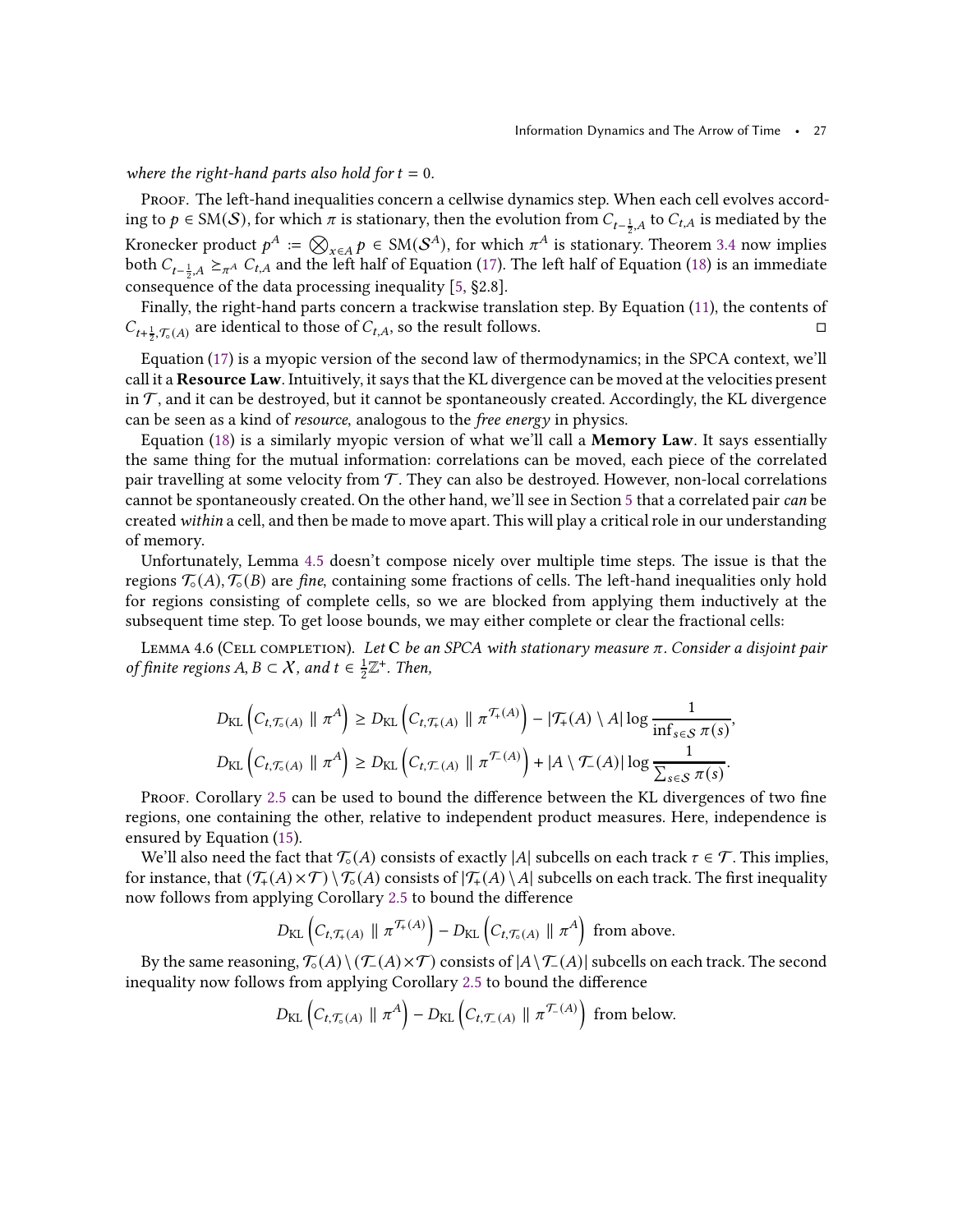<span id="page-27-1"></span>We can now extend the Resource Law to longer time horizons, at the expense of requiring our regions to expand or contract at the "speed of light":

THEOREM 4.7 (RESOURCE LAW FOR OPEN SYSTEMS). Let C be an SPCA with stationary measure  $\pi$ . Consider a finite region  $A \subset \mathcal{X}$ , and  $t, u \in \frac{1}{2}$  $\frac{1}{2}\mathbb{Z}^+$  with  $t \leq u$ . Let  $A_+ := \mathcal{T}_+^{\lceil u \rceil - \lceil t \rceil}(A)$  and  $A_- := \mathcal{T}_-^{\lceil u \rceil - \lceil t \rceil}(A)$ . Then,

$$
D_{\text{KL}}\left(C_{t,A} \parallel \pi^A\right) \ge D_{\text{KL}}\left(C_{u,A_+} \parallel \pi^{A_+}\right) - |A_+ \setminus A| \log \frac{1}{\inf_{s \in S} \pi(s)},
$$
  

$$
D_{\text{KL}}\left(C_{t,A} \parallel \pi^A\right) \ge D_{\text{KL}}\left(C_{u,A_-} \parallel \pi^{A_-}\right) + |A \setminus A_-| \log \frac{1}{\sum_{s \in S} \pi(s)}.
$$

PROOF. We fix t and proceed by induction on u. The base case  $u = t$  is trivial, since  $A_+ = A = A_-$ . We have two types of induction steps. The cellwise dynamics step follows from the left-hand side of Equation [\(17\)](#page-25-0), since  $A_+$ ,  $A_-$  do not change during these steps. On the other hand, the trackwise translation step follows by chaining the right-hand side of Equation [\(17\)](#page-25-0) with Lemma [4.6.](#page-26-0)

*Remark.* In terms of Section [2.2'](#page-8-0)s entropy  $H_{\pi}$  and negentropy  $J_{\pi}$ , the conclusions of Theorem [4.7](#page-27-1) are more simply written:

$$
H_{\pi^A}(C_{t,A}) \le H_{\pi^{A_+}}(C_{u,A_+}),
$$
  

$$
J_{\pi^A}(C_{t,A}) \ge J_{\pi^{A_-}}(C_{u,A_-}).
$$

Likewise, we can extend the Memory Law to longer time horizons. Our new statement is more general, saying that it's impossible to spontaneously create information about any sort of event, unless the event in question is in our future.

<span id="page-27-0"></span>THEOREM 4.8 (MEMORY LAW FOR OPEN SYSTEMS). Let C be an SPCA. Consider a finite region  $A \subset \mathcal{X}$ , and  $t, u \in \frac{1}{2}$  $\frac{1}{2}\mathbb{Z}^+$  with  $t \leq u$ . Let  $A_- := \mathcal{T}^{[u]-\lceil t \rceil}(A)$ . If Y is any function of  $C_{\text{NonFut}(\lbrace t \rbrace \times A)}$ , then

$$
I(C_{t,A}; Y) \ge I(C_{u,A_*}; Y).
$$
  
Therefore, if  $B \subset X \setminus A$  and  $B_- := \mathcal{T}^{\lfloor u \rfloor - \lceil t \rceil}(B)$ , then

$$
I(C_{t,A}; C_{t,B}) \geq I(C_{u,A_{-}}; C_{u,B_{-}}).
$$

Proof. The first result is a direct application of the data processing inequality, on the SCM-style graphical model implied by Equation [\(12\)](#page-24-3). To prove the second result, we apply the first result twice. In the first application, we substitute  $C_{t,B}$  for  $Y$ ; in the second, we substitute  $C_{u,A_-}$  for  $Y$ . Chaining the steps together yields

$$
I(C_{t,A}; C_{t,B}) \ge I(C_{u,A_-}; C_{t,B}) \ge I(C_{u,A_-}; C_{u,B_-}).
$$

To see that the Resource and Memory Laws need not hold under time reversal, let's consider a simple counter-example. Fix  $\pi \in \mathcal{M}(\mathcal{S})$ , and consider the transition matrix  $p(s, s') = \pi(s')$ . In the first time step, it collapses an arbitrary initial condition  $\mu$  into the stationary distribution  $\pi^\mathcal{X}$ , setting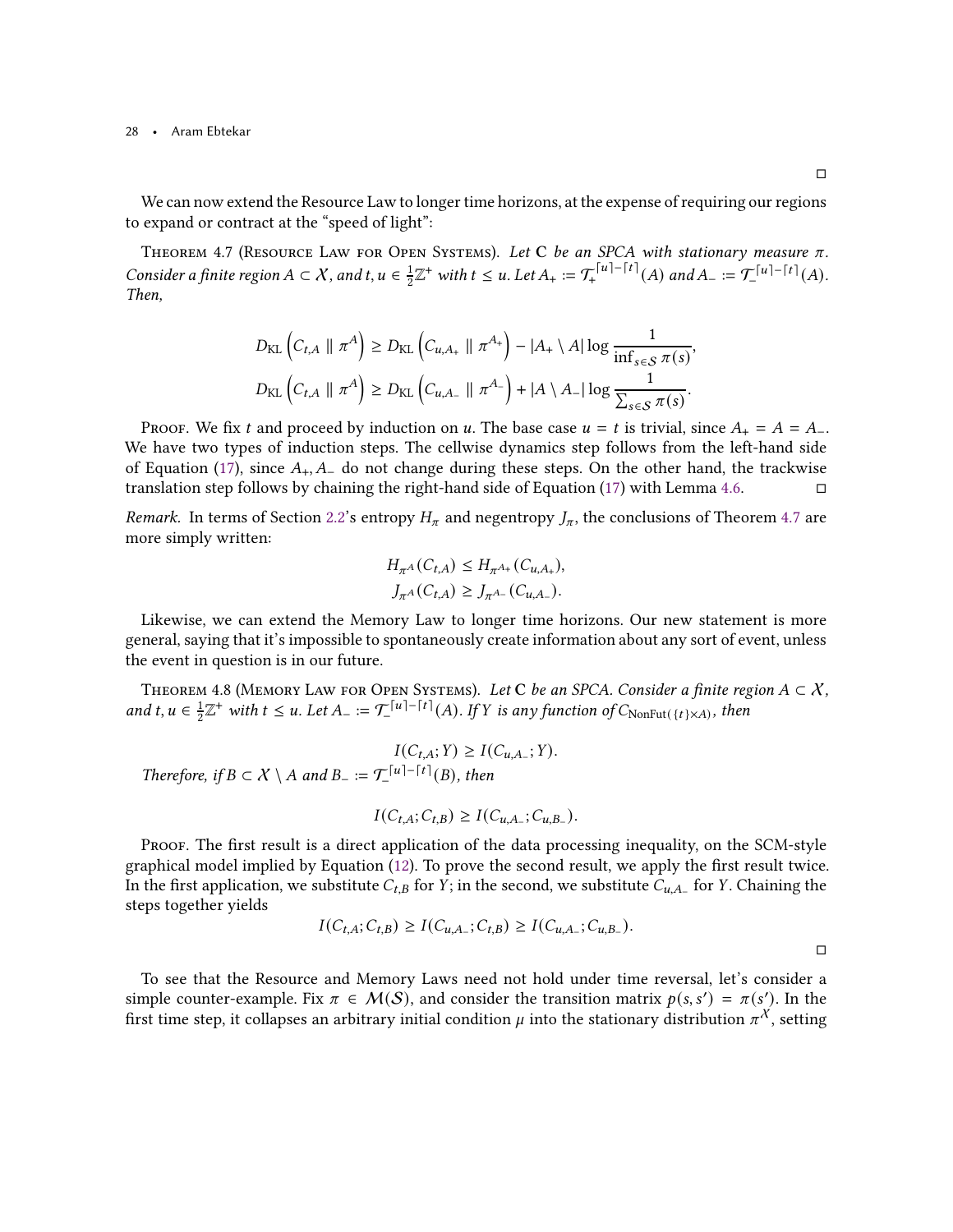the negentropy and mutual information to zero everywhere. Therefore, reversing this step backward would yield an increase in both quantities, in clear violation of both laws.

# 4.3 Closed Systems

Theorems [4.7](#page-27-1) and [4.8](#page-27-0) are significantly weakened by their need to allow for all possible movements of information. In many practical settings, movements are much more restricted. In particular, we take an interest in regions that are insulated for a period of time, by a boundary that's impervious to the transmission of information.

For a fixed finite region  $A \subset \mathcal{X}$  and track  $\tau \in \mathcal{T}$ , the translation step moves an equal number of  $\tau$ -subcells into A as out of A. If the arriving and departing subcells happen to have identical contents, then the translation step amounts to nothing more than a trackwise permutation of the subcells in A. When  $\pi$  satisfies Equation [\(15\)](#page-24-4),  $\pi^A$  is stationary with respect to such a permutation.

To ensure that the arriving and departing subcells match, we fix a state  $q \in S$ , and require that the boundary of A be filled with q. This way, all subcells crossing in or out of A via track  $\tau$  will be in state  $q_{\tau}$ . If q is a **quiescent state**, satisfying  $p(q, q) = 1$ , then it will be possible to maintain a thick "barrier" of  $q$  cells surrounding  $A$ ; however, we will not formally require quiescence. To increase generality, we allow the region  $A$  to vary with time, thus modeling systems that can move and change size.

<span id="page-28-0"></span>*Definition 4.9.* Let C be an SPCA, and  $A = (A_t)_{t \in \mathbb{Z}^+}$  be a (non-random) sequence of subsets of X. We say  $A$  is finite if  $|A_t| < \infty$  for all  $t \in \mathbb{Z}^+$ . For  $t \in \mathbb{Z}^+$ ,  $\tau \in \mathcal{T}$ , define the boundary

$$
\partial_{t,\tau}A:=\left(A_t\cap \tau^{-1}(X\setminus A_{t+1})\right)\cup \left((X\setminus A_t)\cap \tau^{-1}(A_{t+1})\right).
$$

We say that  $q \in S$  insulates A at time  $t \in \mathbb{Z}^+$  if, for all  $\tau \in \mathcal{T}$  and  $x \in \partial_{t,\tau}A$ , we have  $C_{t,x,\tau} = q_{\tau}$ . Given  $t, u \in \frac{1}{2}$  $\frac{1}{2}\mathbb{Z}^+$ , we say that A is a q-**closed system** during the time interval  $[t, u)$  if, with probability one,  $q \in S$  insulates A at all times in  $[t, u) \cap \mathbb{Z}^+$ .

Note that we only care about insulating A at integer times  $t \in \mathbb{Z}^+$ ; in particular, every region is a q-closed system with respect to intervals of the form  $[t + \frac{1}{2}]$  $\frac{1}{2}$ , t + 1), corresponding a single cellwise dynamics step. This makes sense, as the step involves no movement. Accordingly, in what follows, we adopt the notational convention that when  $t \in \frac{1}{2}$  $\frac{1}{2}\mathbb{Z}^+$ ,  $A_t := A_{\lceil t \rceil}$ . All time intervals are interpreted as subsets of  $\frac{1}{2}\mathbb{Z}^+$ .

<span id="page-28-1"></span>THEOREM 4.10 (RESOURCE LAW FOR CLOSED SYSTEMS). Let C be an SPCA with stationary measure  $\pi$ . Let  $q \in \mathcal{S}$ ,  $t, u \in \frac{1}{2}$  $\frac{1}{2}\mathbb{Z}^+$  with  $t \leq u$ , and  $(A_t)_{t \in \mathbb{Z}^+}$  be a finite q-closed system during  $[t, u)$ . Then,

$$
D_{\text{KL}}\left(C_{t,A_t} \parallel \pi^{A_t}\right) \geq D_{\text{KL}}\left(C_{u,A_u} \parallel \pi^{A_u}\right) + \left(|A_t| - |A_u|\right) \log \frac{1}{\pi(q)}.
$$

Furthermore, if  $|A_t| = |A_u|$ , then  $C_{t,A_t} \geq_{\pi^{A_t}} C_{u,A_u}$ .

Proof. Let  $B := \bigcup_{v \in [t,u]} A_v \subset \mathcal{X}$ . Define the random variable  $\mathsf{C}' : [t,u] \times B \to \mathcal{S}$  by

$$
C'_{v,x} := \begin{cases} C_{v,x} & \text{if } x \in A_v, \\ q & \text{otherwise.} \end{cases}
$$

To start, we claim that  $C'_v \geq_{\pi^B} C'_v$  $\int_{v+\frac{1}{2}}^{v}$  for all  $v \in [t, u)$ . By Definition [3.3,](#page-13-3) it suffices to show that  $\pi^B$  is stationary with respect to the transformation applied to go from  $C_v'$  to  $C_n'$  $v + \frac{1}{2}$ .

2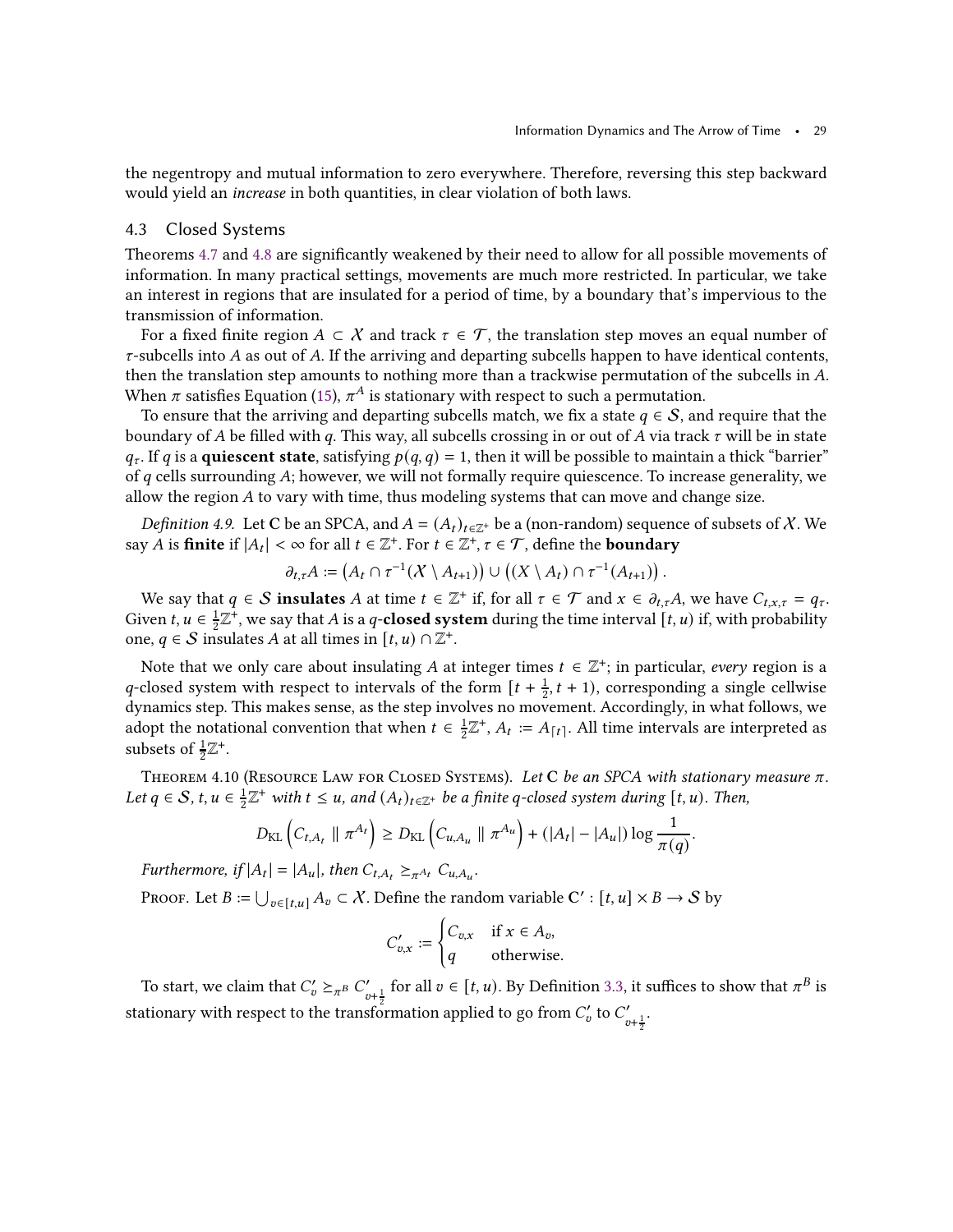The case  $v \in \mathbb{Z}^+$ + $\frac{1}{2}$  $\frac{1}{2}$  corresponds to a cellwise dynamics step. Note that  $A_v := A_{v+\frac{1}{2}}$ , by our convention. Since  $C'_{v,x} = C'_{v+\frac{1}{2},x} = q$  for all  $x \in B \setminus A_v$ , the Kronecker product  $p^{A_v} \otimes id^{B \setminus A_v}$  transformed  $\int_{v+\frac{1}{2},x}^{\prime}=q$  for all  $x\in B\setminus A_v,$  the Kronecker product  $p^{A_v}\otimes {\rm id}^{B\setminus A_v}$  transforms the distribution of  $C'_v$  into that of  $C'_v$  $\int_{v+\frac{1}{2}}^{\prime}$ . Now,  $\pi^{A_v}$  is stationary with respect to  $p^{A_v}$ , and  $\pi^{B\setminus A_v}$  is stationary with respect to id $^{B\setminus A_v}.$  Therefore,  $\pi^B$  is stationary with respect to  $p^{A_v}\otimes\mathrm{id}^{B\setminus A_v},$  proving our claim.

The case  $v \in \mathbb{Z}^+$  corresponds to a trackwise translation step. Fix  $\tau \in \mathcal{T}$  and let  $A'_v := A_v \setminus \partial_{v,\tau} A =$  $A_v \cap \tau^{-1}(A_{v+1})$ . Note that  $\tau$  maps  $A'_v \subset B$  injectively into B, and that  $C'_{v,x} = C'_v$  $y'_{v+\frac{1}{2},y} = q$  for all  $x \in B \setminus A_v'$ ,  $y \in B \setminus \tau(A'_v)$ . Therefore, without altering the translation step's outcome on  $C'_v$ , we can re-arrange  $\tau$ on  $B \setminus A'_v$  to get a bijection  $\tau': B \to B$ , agreeing with  $\tau$  on  $A'_v$ . Putting all the modified tracks together yields a trackwise permutation of  $B$ 's subcells, for which  $\pi^B$  is stationary.

This proves our claim. By transitivity of  $\geq_{\pi^B}$ , we can chain it across the time interval  $[t, u]$  to obtain  $C'_t \geq_{\pi}^B C'_u$ . Or, expanding the definition of C':

$$
C_{t,A_t} \times q^{B \setminus A_t} \geq_{\pi^B} C_{u,A_u} \times q^{B \setminus A_u}.
$$

In particular, when  $|A_t| = |A_u|$ , we conclude that  $C_{t,A_t} \succeq_{\pi^{A_t}} C_{u,A_u}$ , as desired. Now, a second consequence of  $C_t' \geq_{\pi^B} C_u'$  is that

<span id="page-29-1"></span>
$$
D_{\text{KL}}\left(C'_t \parallel \pi^B\right) \ge D_{\text{KL}}\left(C'_u \parallel \pi^B\right). \tag{19}
$$

Applying Theorem [4.4,](#page-25-3) with  $I(C_{t, A_t}; q^{B \setminus A_t}) = 0$ , yields

$$
D_{\text{KL}}\left(C'_{t} \parallel \pi^{B}\right) = D_{\text{KL}}\left(C_{t,A_{t}} \parallel \pi^{A_{t}}\right) + D_{\text{KL}}\left(q^{B\setminus A_{t}} \parallel \pi^{B\setminus A_{t}}\right)
$$

$$
= D_{\text{KL}}\left(C_{t,A_{t}} \parallel \pi^{A_{t}}\right) + (|B| - |A_{t}|) \log \frac{1}{\pi(q)}.
$$
Similarly,  $D_{\text{KL}}\left(C'_{u} \parallel \pi^{B}\right) = D_{\text{KL}}\left(C_{u,A_{u}} \parallel \pi^{A_{u}}\right) + (|B| - |A_{u}|) \log \frac{1}{\pi(q)}.$ 

Substituting these into Equation [\(19\)](#page-29-1) yields the desired inequality.  $\Box$ 

Remark. If  $q \in \arg\min_{s \in S} \pi(s)$ , the conclusion of Theorem [4.10](#page-28-1) can be more simply written:

$$
H_{\pi^{A_t}}(C_{t,A_t}) \le H_{\pi^{A_u}}(C_{u,A_u}).
$$

<span id="page-29-0"></span>THEOREM 4.11 (MEMORY LAW FOR CLOSED SYSTEMS). Let C be an SPCA. Let  $q \in S$ ,  $t, u \in \frac{1}{2}$  $\frac{1}{2}\mathbb{Z}^+$  with  $t \le u$ , and  $(A_t)_{t \in \mathbb{Z}^+}$  be a finite q-closed system during  $[t, u)$ . If Y is any function of  $C_{\text{NonFut}(A')}$ , where  $A' := \bigcup_{v \in [t,u)} \{v\} \times A_v$ , then

$$
I(C_{t,A_t};Y) \geq I(C_{u,A_u};Y).
$$

Therefore, if  $(B_t)_{t\in\mathbb{Z}^+}$  is another finite q-closed system during  $[t, u)$ , such that  $A_v \cap B_v = \emptyset$  for all  $v \in [t, u)$ , then

$$
I(C_{t,A_t}; C_{t,B_t}) \geq I(C_{u,A_u}; C_{u,B_u}).
$$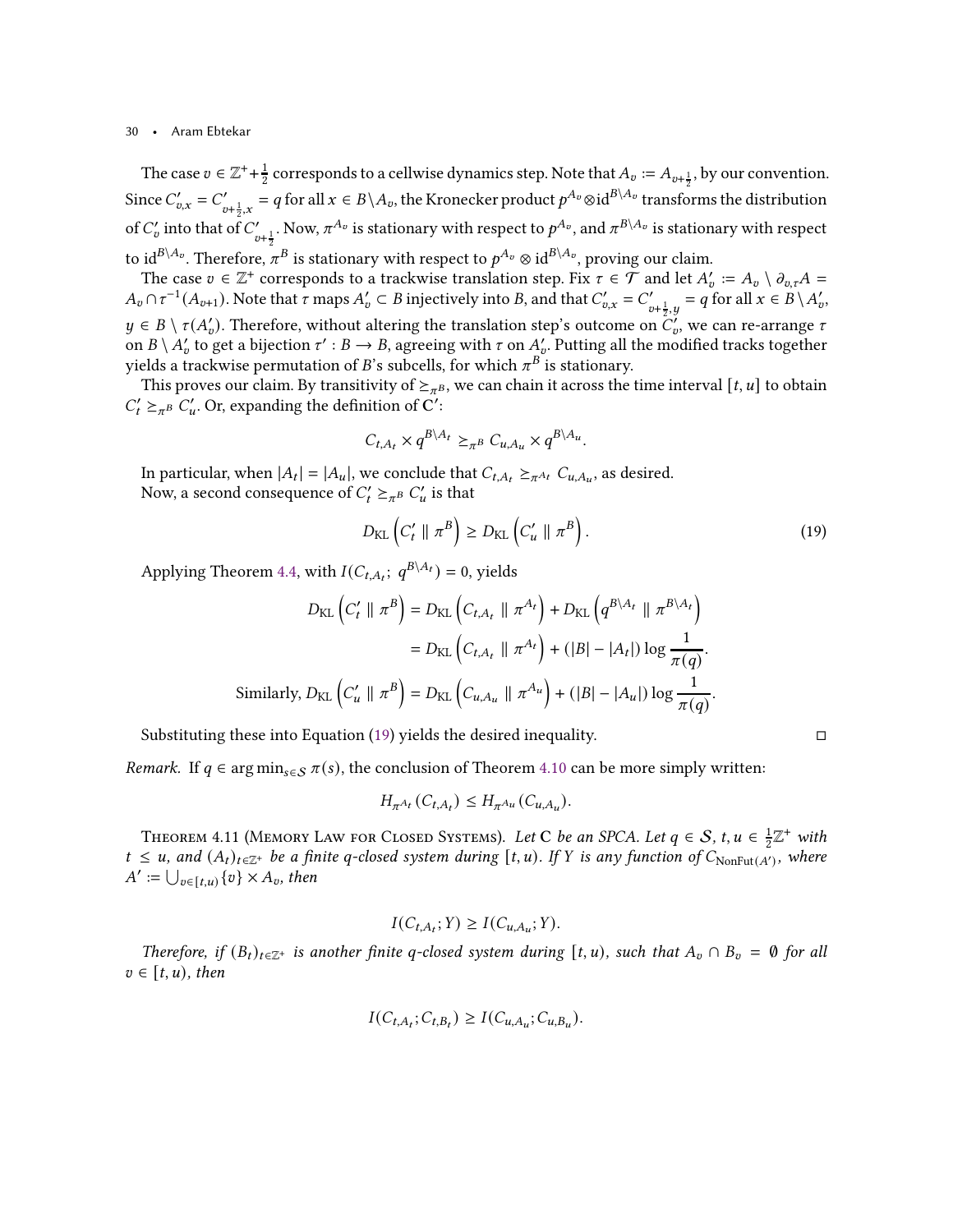PROOF. We fix  $t$  and prove both inequalities by induction on  $u$ . The base cases are trivial. The translation steps follow easily too, because all arriving and departing subcells on track  $\tau$  are deterministically  $q_{\tau}$ , which cannot contribute to the mutual information.

Finally, let's consider the cellwise dynamics step, supposing it ends at  $u \in \mathbb{Z}^+$ . Note that  $A_{u-\frac{1}{2}} :=$  $A_u$ , by our convention. By Equation [\(12\)](#page-24-3),  $C_{u,A_u}$  is conditionally independent of  $C_{\text{NonFut}({u-\frac{1}{2}}) \times A_u}$  (and hence, of *Y*), given  $C_{u-\frac{1}{2},A_u}$ . The data processing inequality now implies the cellwise step of our first result:

$$
I(C_{u-\frac{1}{2},A_u};Y) \ge I(C_{u,A_u};Y).
$$

Applying it twice, substituting first  $C_{u-\frac{1}{2},B_u}$  and then  $C_{u,A_u}$  for Y, yields the cellwise step of our second result:

$$
I(C_{u-\frac{1}{2},A_u}; C_{u-\frac{1}{2},B_u}) \ge I(C_{u,A_u}; C_{u-\frac{1}{2},B_u}) \ge I(C_{u,A_u}; C_{u,B_u}).
$$

By induction, the proof is complete.

Compared to Theorems [4.7](#page-27-1) and [4.8,](#page-27-0) our new formulations in Theorems [4.10](#page-28-1) and [4.11](#page-29-0) offer stronger conclusions. The price, of course, is the hypothesis of closed systems. As spelled out in Definition [4.9,](#page-28-0) a closed system and its coordinates must be known *a priori*: in a Universe such as our own, this amounts to foreseeing, ever since the Big Bang, precisely where any laboratory experiment is going to take place! Realistically, then, it's often insufficient to apply the laws directly on the SPCA C of interest. Instead, we should condition on the experiment's setup at the time that it's initiated. It's relatively straightforward to check that the conditional distribution of  $C_{\geq t}$ , given any event  $E$  at time  $t\in\mathbb{Z}^+$ , is itself an SPCA with initial condition  $Pr_{C_I|E}$ . By applying Theorems [4.10](#page-28-1) and [4.11](#page-29-0) on this transformed SPCA, we obtain conditional versions of those laws.

Using a similar transformation, it's possible to define **counterfactual** versions of the laws. Instead of conditioning on an event, we derive  $\overline{\text{C}}'$  from  $\overline{\text{C}}$  by removing the instance of Equation [\(12\)](#page-24-3) corresponding to a particular pair  $(t, x)$ , and instead set  $C'_{t, x}$  to some exogenous value. Note that, according to this definition, counterfactual interventions only alter the future, so that  $C'_{\leq t} = C_{\leq t}$ . Since the dynamics at times other than *t* are unaffected,  $C'_{\geq t}$  is an SPCA.

These transformations mirror their SCM equivalents [\[21](#page-43-1)]. Intuitively, conditionals represent beliefs updated by an observation, whereas counterfactuals represent the hypothetical effects of alternate causes. Section [5.3](#page-34-0) gives physical relevance to the conditional view: once we demonstrate how memories of past events are formed, it will follow that agents can condition their actions on such a memory. The physical interpretation of counterfactuals is more mysterious, as they involve hypothetical alternatives, even ones that are known not to occur. They violate the "laws of physics" given by Equation [\(12\)](#page-24-3) in a decidedly time-asymmetric manner: in the deterministic function presentation, it's the constraint immediately *preceding* the intervention that's ignored, therefore cutting links to the past. We'll return to this topic in Section [5.4.](#page-35-0)

# <span id="page-30-0"></span>5 APPLICATIONS

The SPCA is a simple, mathematically precise model of emergent irreversibility. It's also quite general, being parametrized by  $(X, \mathcal{T}, \mathcal{S}, \mu, p)$ . Our main motivation for creating such a model is to provide a firm foundation with which to reason clearly about time and information. The arrow of time is so deeply ingrained in our intuitions, even in the language of science and mathematics, that, in the absence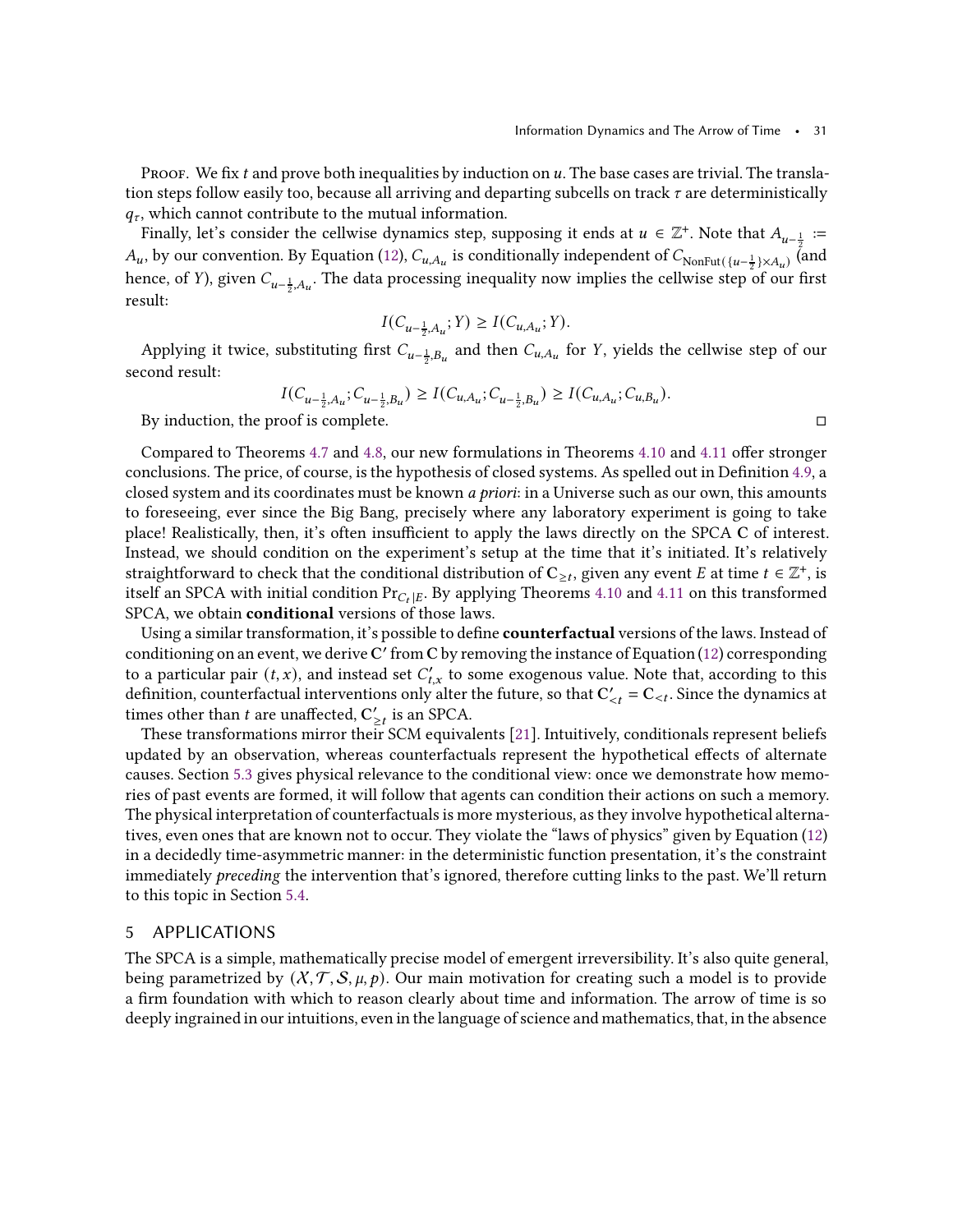of a precise model, it's extremely easy for assumptions to go unchecked. This section explores some applications that demonstrate the clarifying power of SPCAs and their laws of information dynamics.

# <span id="page-31-0"></span>5.1 Information as a Resource

[\[11\]](#page-42-10) summarizes several computational universality results for reversible cellular automata. While extending them to SPCAs is beyond the scope of this paper, it's easy to see that, despite the fixed dynamics  $p$ , an SPCA's evolution in a non-closed region can vary substantially as a result of interactions with the region's surroundings. For example, we might think of these surroundings as including an agent who "intentionally" (see Section [5.4\)](#page-35-0) manipulates the dynamics, by employing various technologies.

Since it's difficult to reason in detail about all possible interactions, we seek general constraints imposed by the underlying dynamics  $p$ . Suppose  $\pi$  is stationary in the sense of Definition [4.3.](#page-24-5) Then, in terms of Section [2.2'](#page-8-0)s negentropy  $J_{\pi}$ , Theorem [4.4](#page-25-3) reads:

<span id="page-31-1"></span>
$$
J_{\pi^{A \cup B}}(C_{t,A \cup B}) = J_{\pi^{A}}(C_{t,A}) + J_{\pi^{B}}(C_{t,B}) + I(C_{t,A}; C_{t,B}).
$$
\n(20)

If  $A$ ,  $B$  are closed systems, then by Theorems [4.7](#page-27-1) and [4.10,](#page-28-1) none of the three terms on the right may increase. As a result, we may think of them as resources. Intuitively speaking, Equation [\(20\)](#page-31-1) decomposes the *aggregate* resource in  $A \cup B$  into three non-negative components: the *internal* resource in each of A and B, plus a *mutual* resource due to their correlations.

The resource interpretation makes even more sense for non-closed systems. If  $A, B$  are non-fine (i.e., made of complete cells), then Lemma [4.5](#page-25-2) shows that the three terms are non-decreasing over any single time step, although afterward the regions may no longer consist entirely of complete cells. On the resulting fine regions, the laws no longer apply. Now we must interpret Equation [\(20\)](#page-31-1) differently. Suppose  $A \cup B$  is non-fine, even though each of A, B individually are fine. Then by the Resource Law, the aggregate resource cannot decrease; however, it may be arbitrarily redistributed among its three components!

In summary, the general situation is that the negentropy may be moved or destroyed, but not created; and likewise, non-local mutual information may be moved or destroyed, but not created. However, as soon as two systems come close enough to collide at the cellular level, they are free to produce new mutual information and/or exchange negentropy, subject to the aggregate negentropy not increasing.

The aggregate negentropy of an SPCA is analogous to the free energy in physics. Readers who are less familiar with statistical mechanics may find this counter-intuitive: after all, energy is a conserved quantity, not a decreasing one. Nonetheless, real-life applications consistently see energy change from useful forms into less useful forms. For example, the chemical energy of fossil fuels can be converted into electricity that powers household devices, before ultimately changing irreversibly into ambient heat. Even the class of energy sources that we term *renewable* — hydro, wind and solar — can be traced back to the consumption of nuclear fuel at the Sun's core: a vast reserve to be sure, but finite.

The explanation is that, in the physical Universe as well, the ultimate currency is negentropy, for which the free energy is merely a convenient accounting mechanism. Just as the stationarity of  $\pi$  is a property of certain dynamics  $p$ , so is the law of conservation of energy. In a world where both properties hold, a closed system's negentropy should be more precisely defined as the difference between its KL divergence, and the least possible KL divergence at the same total energy. A system is said to be in thermodynamic equilibrium when its negentropy is zero. Defined this way, it's possible for two systems to have zero internal negentropy and zero mutual information, but positive aggregate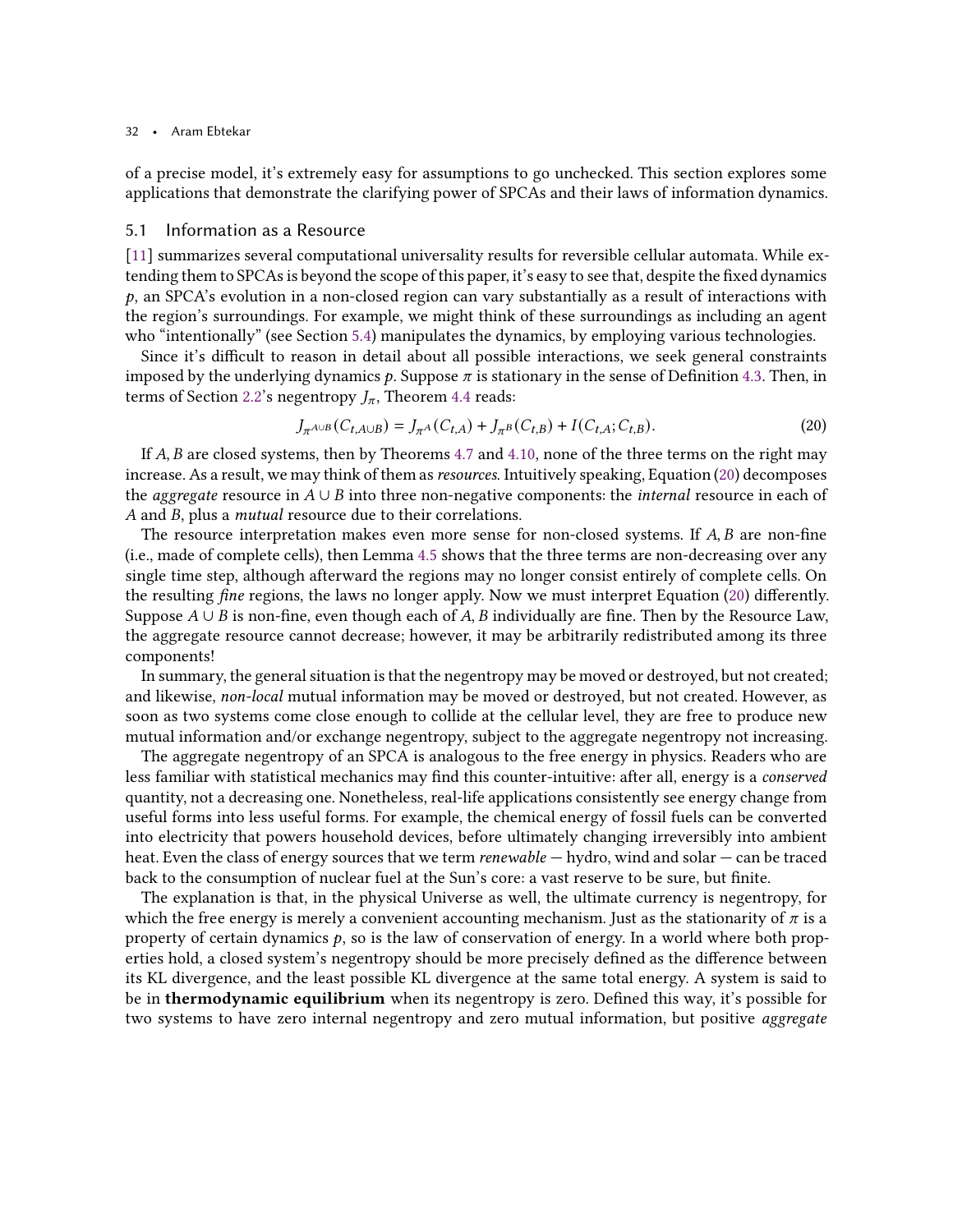negentropy: for example, while a box of hot gas and a box of cold gas may be useless individually, by exchanging energy, together they can power a *heat engine*. The details of such an engine are standard material, so we end the discussion here.

As an additional note, the modern framework of resource theories abstracts over these sorts of exchanges in the presence of multiple constraints. For an exposition and additional references, see [\[31](#page-43-9)].

# <span id="page-32-1"></span>5.2 The Price of Erasure

In the digital age, a question of great practical interest is how much computation can be performed while consuming a given amount of free energy, i.e., dissipating it as heat. Von Neumann initially proposed that every elementary computation should cost at least one bit of negentropy. Landauer refined this hypothesis, and argued quite convincingly [\[13](#page-42-13)] that only irreversible computations, which erase information, carry this cost. By translating his argument to the setting of SPCAs, we'll now make it clearer and more precise, and offer an extension involving non-local correlations.

Let each subcell consist of an array of  $b \in \mathbb{N}$  digital bits: that is,  $\mathcal{S}_{\tau} := \{0,1\}^{b}$  for each  $\tau \in \mathcal{T}$ . As previously discussed, we seek constraints implied by the dynamics' stationary distribution. For simplicity, let's choose it to be  $\sharp$ ; this is equivalent to assuming  $p \in DM(S)$ . By Theorem [3.7,](#page-16-0) the dynamics can in full generality be described as a probabilistic mixture of local (i.e., cellwise) bijections. Non-bijective operations are forbidden.

Now, it's important to be precise about what we mean by "erase" and "cost". Suppose our computer's digital memory contains a random bit. If erasing means simply replacing the bit's value (0 or 1 with equal probability) with another, i.i.d. random value, this can be done for free, provided that no other data is correlated with the bit's original value (see the Principle below).

On the other hand, suppose we wish to clear the bit without giving it a random value, i.e., set it to zero. Erasing entropy in this manner is forbidden, as it's non-bijective; in order to make it bijective, we must move the entropy elsewhere. For example, in a real physical system, we can simultaneously dissipate energy into a *heat bath*, such as the surrounding air. The additional energy gives the air access to twice as many configurations as it had before, making the overall operation bijective. The "cost" of erasure, then, is the minimum energy that must be dissipated as heat, in order to produce a bijection. At typical room temperatures, this amounts to about  $3 \times 10^{-21}$  Joules per bit of entropy. Note that the aggregate negentropy does not change: we merely move it from the memory into the heat bath. In principle, the operation can be reversed, randomizing the cleared bit while withdrawing energy from the heat bath [\[2\]](#page-42-4). In this sense, clearing a randomized bit is also free.

If "costs" should refer to something irrevocable, then we should really be looking for decreases in the aggregate negentropy. They occur when we try to erase that which has no genuine entropy to begin with. Consider a deterministic computation: it likely creates junk data, which should eventually be disposed of in order to reuse the memory. As the data was created deterministically, it has zero entropy, and can be erased for free by reversible computing methods that make careful use of this fact [\[17](#page-42-19), [33](#page-43-10)]. Indeed, reversible computing research is largely motivated by the desire to circumvent the Landauer price $^4$  $^4$ . On the other hand, these methods tend to spend a fair amount of computation

<span id="page-32-0"></span><sup>&</sup>lt;sup>4</sup>In fact, even attaining the Landauer price requires much more sophisticated management of entropy than is employed by modern technologies. In an irreversible computer, we already create one bit of entropy by "forgetting" a digital bit's value; to avoid incurring additional costs, we must transfer this entropy into the heat bath in a fully reversible manner. Suppose instead, that we clear the digital bit irreversibly by imposing an energy differential between its 0 and 1 states, and then allowing it to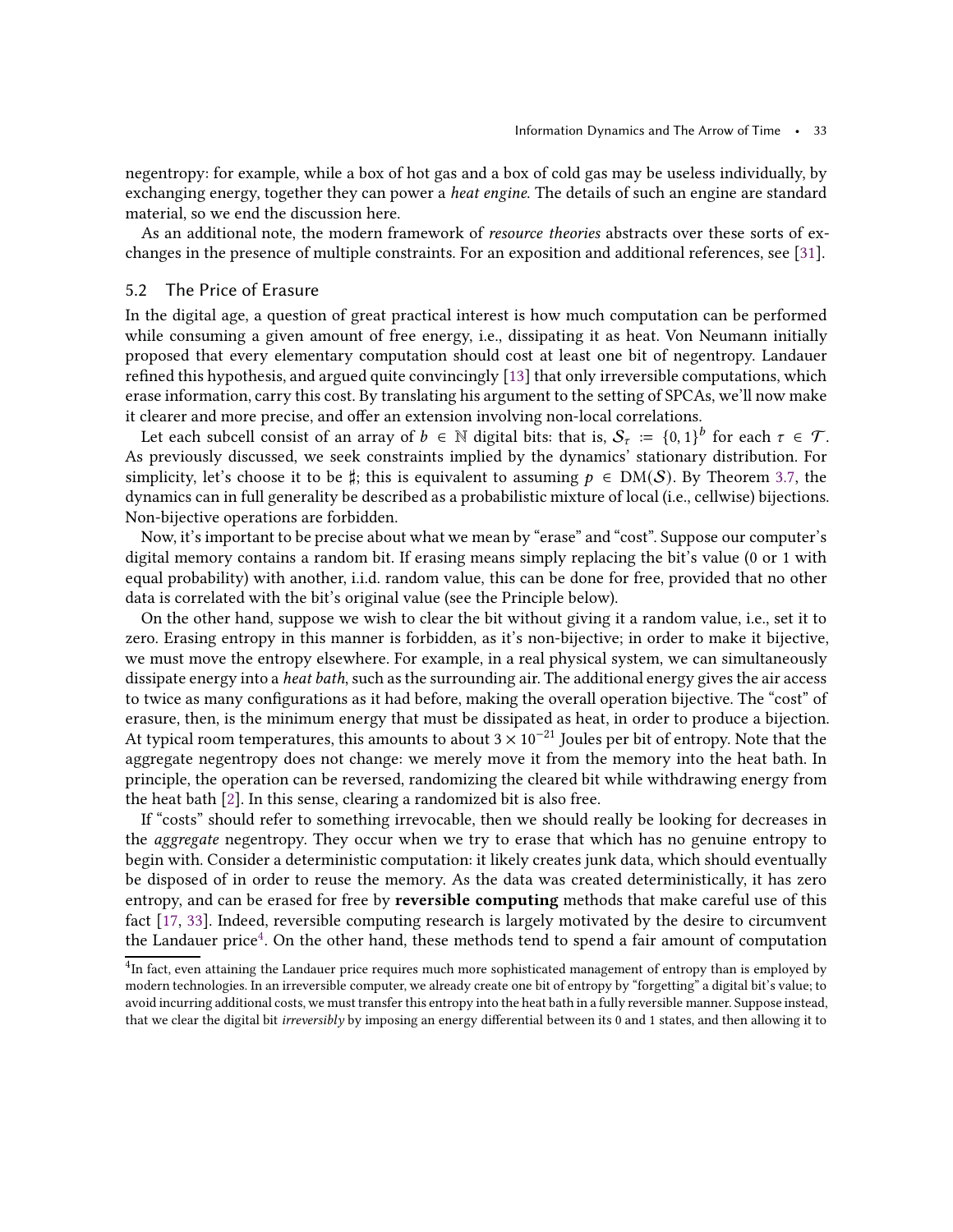time in order to undo the logical depth [\[3](#page-42-14)] of the data. To avoid this, we may be tempted to forget about the data's source and perform a generic erasure, as if we were clearing a random value.

But we know that erasing a random value is free! Conceptually, we should say that the Landauer price was paid at the moment when we decided to forget the junk data's deterministic origins and treat it as random: at this point, our subjective model of the data already has a decreased negentropy. Eventually, we'll dispose of each junk bit by dissipating heat. Since the bit was in fact deterministic, the heat bath initially occupies only half of its now-expanded configuration space; however, it quickly "con-summates" the Landauer price by applying true randomization<sup>[5](#page-33-0)</sup> during its return to thermodynamic equilibrium. At this point, even someone with knowledge of the erased bit's former value would be unable to retrieve the lost negentropy.

An interesting twist on the situation occurs in the presence of non-local correlations, i.e., regions with positive mutual information. Since the three terms in Equation [\(20\)](#page-31-1) are non-increasing, a decrease in any one of them necessarily carries a price. In particular, non-local correlations are a resource whose destruction would be irrevocable:

Non-Local Landauer's Principle. Non-local increases in mutual information are forbidden. Non-local decreases in mutual information are permitted, but at an equal cost to the aggregate entropy.

This principle is an immediate consequence of the discussion following Equation [\(20\)](#page-31-1). The first part says that information cannot be spontaneously created: while it is possible to obtain news from a faraway nation, say by carrier pidgeon, the pidgeon must first visit the source, and then physically carry the information to you! This is essentially just another way of saying that faster-than-light communication is forbidden. On the other hand, since the time-reversal of any forbidden operation is necessarily irreversible, it should be no surprise that a spontaneous *decrease* in mutual information would be costly.

In case this principle seems too abstract, let's see it in engineering terms. Returning to our arrays of bits, recall that the free operations are probabilistic mixtures of local bijections. A deterministic example is the XOR-assignment operation  $(x, y) \mapsto (x, x \oplus y)$ . It can be used to copy the data x onto blank memory, resulting in two copies:  $(x, 0) \mapsto (x, x)$ . Conversely, two local copies can be cancelled by this operation, leaving only one copy:  $(x, x) \mapsto (x, 0)$ . However, once two copies are separated, erasing one copy is no easier than if it were the only copy in the Universe. In fact, the situation is even worse: the previous trick of re-randomizing the data is no longer free either, as it now results in two independent pieces of random data.

The dream of reversible computing depends on carefully returning all copies of data to their source, so that they can be cleaned up without cost. This seems plausible for internal computations, where we can hope to tightly control the components of our computer and isolate them from external noise. However, in the case of sensory data, the Landauer cost is likely to persist, as we have less control over environmental sources of information. If the environment changes between the time when data

come to thermal equilibrium with the heat bath. If an acceptable probability of failure is 2−50, then this method dissipates at least 50 bits worth of entropy! Methods that improve upon this should perhaps be called semireversible computing: for example, we might accumulate the entropy in a separate "junk memory", which is dissipated in batches using a correlated energy differential. Or, we might smooth the thermal equilibriation over the course of a long computation, as in the branching Brownian model in Figure 10c of [\[2](#page-42-4)].

<span id="page-33-0"></span><sup>&</sup>lt;sup>5</sup>Recall that, in the SPCA model, randomization is true at the level of the macroscopic state space S. The deterministic presentation works on the microscopic state space  $S \times \mathcal{R}^{\mathbb{Z}}$ , randomly perturbed at initialization.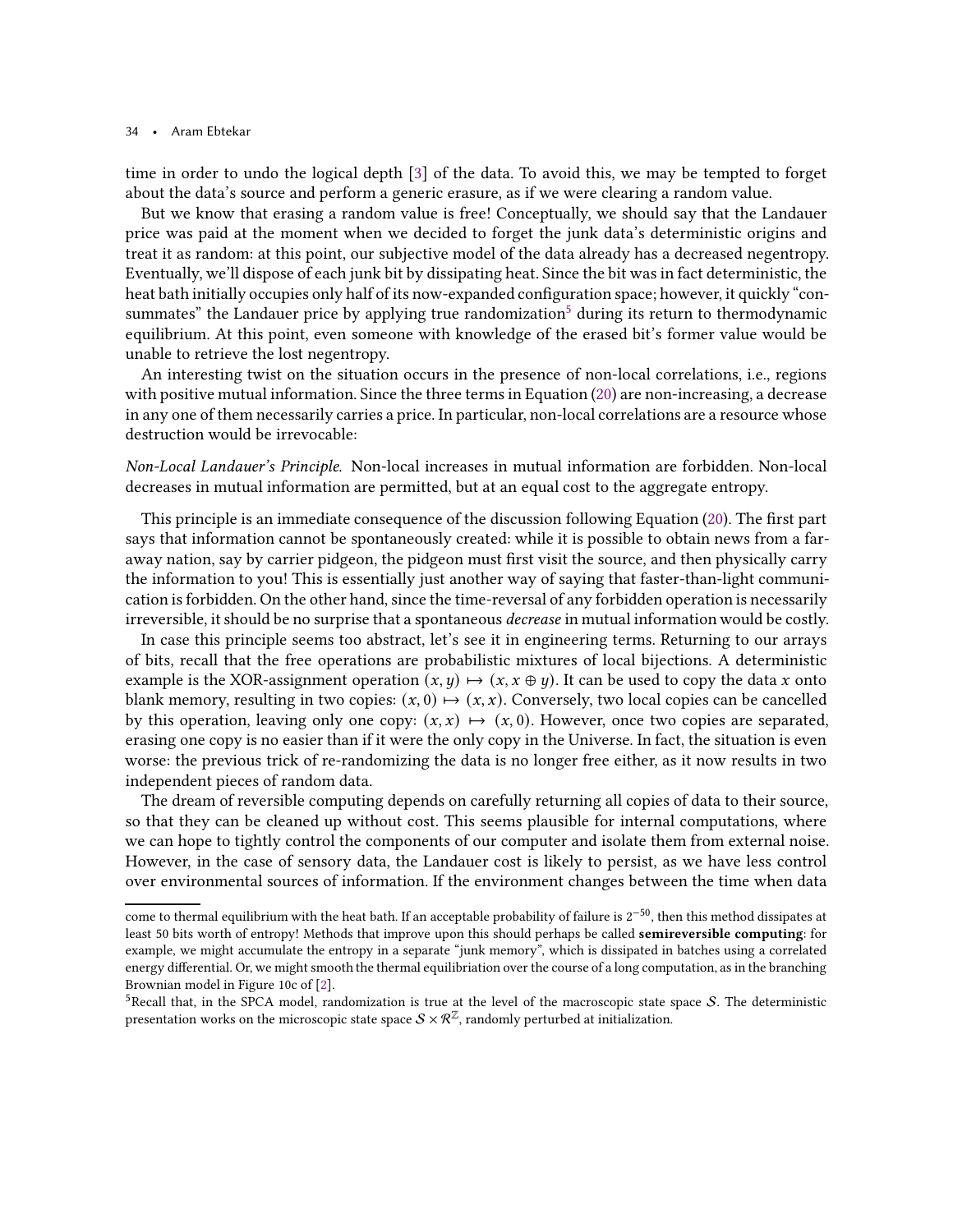is acquired, and when we'd like to dispose of it, we may have to do so at a cost proportional to the amount of collected sensory data. We leave further exploration of reversible sensing to future work.

# <span id="page-34-0"></span>5.3 Memory

Now, we'll advance our understanding of the psychological arrow of time: the subjective sense that time passes sequentially. Following in the footsteps of [\[16,](#page-42-5) [27,](#page-43-3) [34](#page-43-2)] (see our critique in Section [1.1\)](#page-1-1), we'll begin by discussing how nature produces **memories**, which are detailed records of past interactions. Then, in Section [5.4,](#page-35-0) we'll informally sketch explanations of future-directed agency and causality.

We'll consider two types of memories: those characterized by long-distance mutual information, and those characterized by Bennett's logical depth [\[3](#page-42-14)]. Without going into its formal definition, the logical depth of a string is the amount of computation time needed to derive it from a compressed description. Bennett originally defined this concept to characterize the RNA and DNA strings that encode life on Earth. He observed that entropy alone cannot characterize life, because both low-entropy strings (e.g., all zeros) and high-entropy strings (e.g., uniformly random) can be very uninteresting. The interesting strings are those containing structure that can only have come from a long and difficult computation, such as billions of years of evolution by natural selection. The motivation for starting with a compressed source string is that short strings are more likely to be arrived at "by chance"; for a more philosophical justification, see Section [5.5.](#page-37-0)

It's typically assumed that the initial condition  $\mu$  is low in both long-distance mutual information and logical depth. The former means that the initial configuration is nearly uncorrelated at long distances, while the latter means it's "shallow" in the sense that it doesn't look like the result of a difficult computation. If  $\mu$  doesn't satisfy these criteria, we can turn it into a point mass by conditioning on  $C_0$ ; similar conclusions will then hold for the *conditional* mutual information and logical depth, with respect to  $C_0$ .

We've seen, using the Memory Law, that mutual information can only be created locally. Therefore, if at the time t we find disjoint regions  $A, B \in \mathcal{X}$  with  $I(C_{t,A}; C_{t,B})$  being large, it would follow that this mutual information can be traced back in time. Either we trace it all the way back to the initial condition, which is impossible if such correlations didn't exist initially, or we trace it back to a local interaction between some predecessors of  $A$  and  $B$ . Thus, we see that mutual information in the present is evidence of an interaction in the past.

Similarly, it has been shown [\[3](#page-42-14)] that the logical depth is extremely unlikely to increase very quickly. Therefore, if at the time  $t$  we find a logically deep object, such as the DNA of an advanced organism, then we'll expect that the growth in its logical depth can be traced very far back time. In other words, we'll know that it had a shallower predecessor in the past, from which it gradually grew deeper through some kind of computational process.

In a macroscopically deterministic setting, such as a reversible computer, only the logical depth concept would apply. Perhaps, in future work, the two memory concepts may be unified. For now, we merely note something in common between the production of mutual information and the production of logical depth: while both may be done reversibly, without altering the aggregate negentropy resource, both processes effectively render our resources less accessible. With long-distance mutual information, it takes a lot of time to bring the pair of systems close enough together to make use of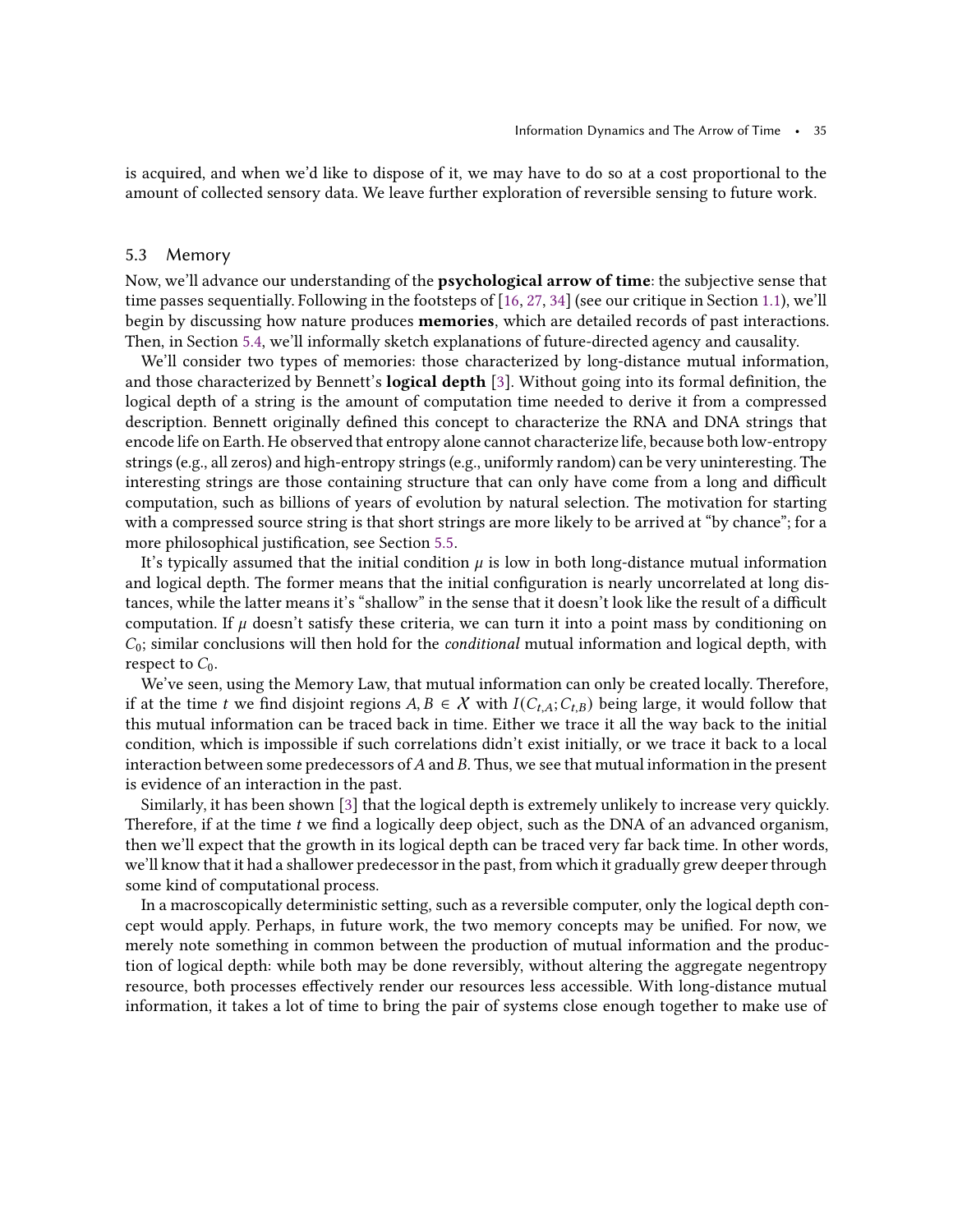their correlation; with logical depth, it takes a lot of computation to reversibly recover the shallow source string.

# <span id="page-35-0"></span>5.4 Agency and Causality

Agency, as well as the related concepts of cause, effect, and counterfactuals, are fundamental to any study of beings with objectives or incentives. Agents are central objects in economics, public policy, law, artificial intelligence, game theory, philosophy, and more. Since agents plan only their futures, agency is also a clear manifestation of the arrow of time.

Perhaps the oldest conceptual framework with a claim to describing the phenomenon of agency, is mind-body dualism. Predating the scientific method, dualist ideas are sometimes stated vaguely, and interpreted broadly. Their unifying feature is the assertion that the mind is something distinct from physical matter, not emerging from it, and hence subject to different laws. In the scientific age, investigations of the central nervous system have produced physical explanations for many features of the mind. Nonetheless, a modern form of dualism persists in scientific circles: decision theories, as employed by the same academic disciplines listed in the previous paragraph, typically treat agents as qualitatively distinct from other processes. While employing dualist abstractions does not imply a literal belief in dualism, it does raise the question of why such abstractions fit so well to our physical Universe.

Causal decision theory (CDT) collects a representative set of these abstractions. It models salient variables by nodes in a structural causal model (SCM). Decision nodes are singled out as variables whose outcomes are *chosen* by one of more intelligent agents. While other nodes are thought of as being determined by immutable physical processes, the decision nodes are treated as exogenous: each of them is assigned to an agent, each of whom has its own objective. When evaluating these models, we set the value of each decision node in a way that is "best" among counterfactual alternatives, according to the corresponding agent's objective.

In order to endogenize the decision nodes, we would have to explicitly model the optimization procedure's physical implementation, typically by a brain or computer. The brain or computer would either "instinctively" answer the optimization problem in a model-free manner, or it might try to compute an optimal answer by recursively employing its own mental copy of the same SCM model in which the agent lives. Neither of these descriptions are particularly convenient for modeling purposes; clearly, the exogenous description is more parsimonious. Simply assuming that a given objective is optimized, or approximately so, seems to fit reality fairly well.

Thus, we are left with two questions: first, without considering agents or decision nodes, why are SCMs a good model of the physical world? Second, why are exogenous decision nodes a good model of living agents? Since SCMs lack time-reversal symmetry, both questions deal with the emergent psychological arrow of time. The first question is about causality, while the second is about agency or, to use the more philosophical term, free will.

A rigorous language for causality is provided in Pearl's groundbreaking book [\[21](#page-43-1)]: it describes the mathematics of do-calculus on SCMs, demonstrating both its practical utility and its alignment with the intuitive notions of cause and effect. What remains for us is to demonstrate how this mathematics, which is asymmetric with respect to time-reversal, emerges in a deterministic Universe whose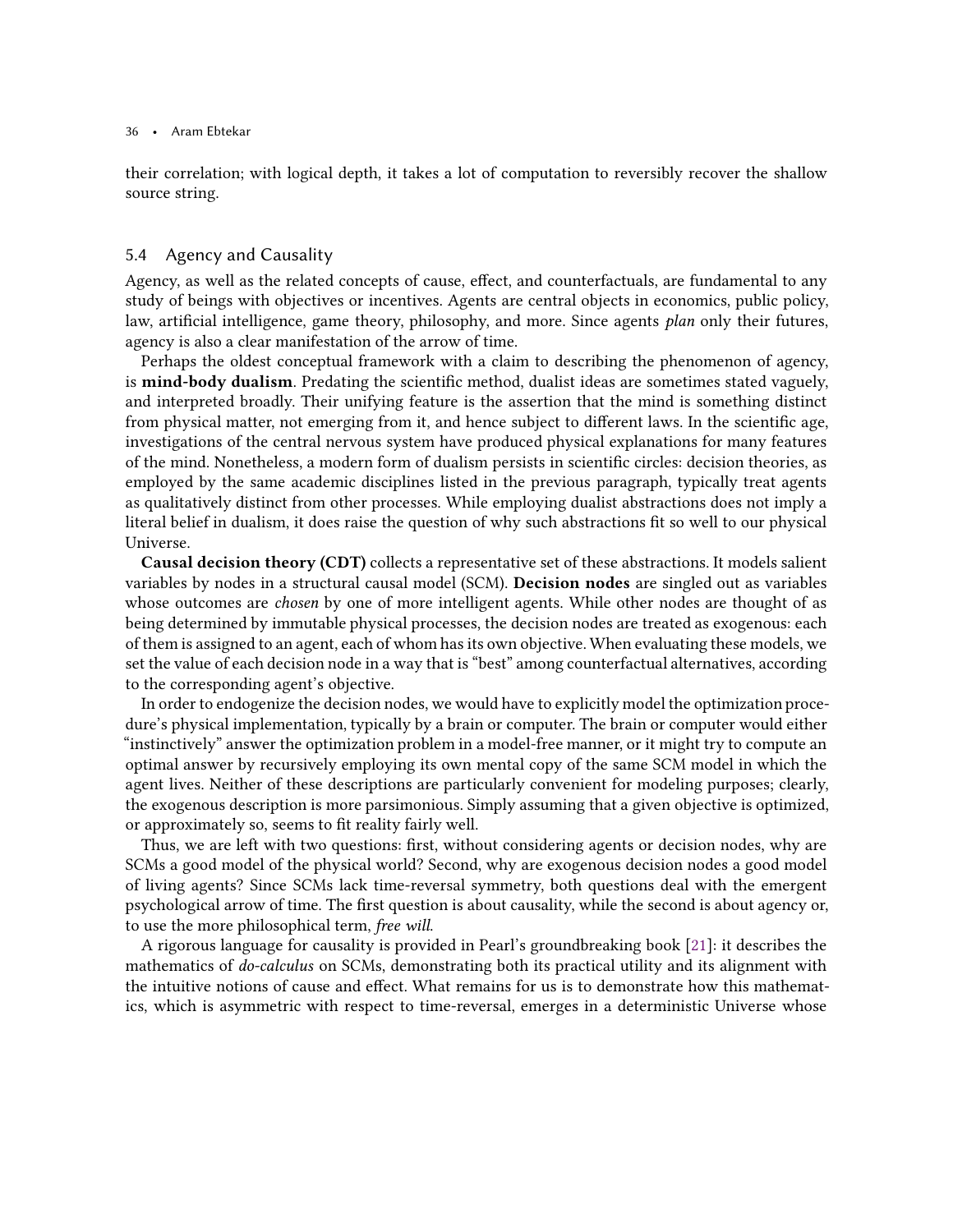dynamics do have a time symmetry. Specifically, we seek to demonstrate the emergence of Pearl's two fundamental principles [\[22](#page-43-11)]:

Principle 1: "The law of structural counterfactuals."

Principle 2: "The law of structural independence."

We start with the second principle, as it's easier to justify. This principle is formalized in Pearl's d-separation criterion: from an SCM's graph structure, it determines which sets of variables must be probabilistically independent of one another. Since Equation [\(12\)](#page-24-3) already has the mathematical structure of an SCM, all of SCM theory, including the *d*-separation criterion, applies to SPCAs as well. To tie this back to a deterministic CPT-symmetric Universe, we need only refer to Theorem [3.9](#page-17-1) and the subsequent discussion. There, we demonstrated that randomized microscopic degrees of freedom can yield macroscopic dynamics that are probabilistic and time-asymmetric. In fact, we now see that these dynamics emulate an SCM.

On the other hand, the first principle is more mysterious. A counterfactual is a hypothetical alternate Universe in which one or more events are *intervened* upon, causing additional changes in their future. An example would be the "alternate timeline" in which the coronavirus pandemic never occurred. Historically, as discussed in [\[21\]](#page-43-1), the idea of counterfactuals was widely dismissed as unscientific. The problem is two-fold: these alternate worlds are inaccessible to us, and they violate the dynamical laws of physics (e.g., Equations [\(12\)](#page-24-3) to [\(14\)](#page-24-1)) at the intervened events. Even if we accept such violations as somehow meaningful, why should they always be construed to alter only the event's future, and not its past?

Pearl vigorously defended counterfactuals by demonstrating their vital role in commonsense reasoning, and their practical utility in the scientific processes of experiment design and inference. However, he stopped short of explaining how counterfactuals emerge in a CPT-symmetric Universe.

One clue, perhaps, appears in the deterministic presentation of SPCAs: there, we see that specifying an intervention macroscopically is sufficient to propagate it forward in time. In contrast, any change that's not microscopically fine-tuned would be immensely destructive if propagated backward in time: as saw at the end of Section [3,](#page-11-0) a perturbed backward evolution approximates the dual dynamics  $p_{\text{dual}}$ , and undoes all of the finely-tuned "coincidences" that would be needed to recover a low-entropy past.

In any case, the violation of dynamics is reason enough to rule out counterfactuals as a literally accurate description of the Universe as a whole. Nonetheless, they may be useful for modeling a usuallyclosed system that's occasionally subject to outside interactions. When modeling such a system, the outside interaction may be treated as exogenous. Furthermore, by the Memory Law, information about the interaction can only appear in its future. Therefore, if we're uncertain about the precise nature of an outside interaction, each possibility can be modelled counterfactually.

Now that we've justified both of Pearl's principles, we return to our second question. We want to know why agents are best modeled by exogenous decision nodes, whose values are set by optimizing over a space of counterfactuals. The reasoning appears to be similar to the one we gave for Pearl's law of structural counterfactuals, with the additional twist that Darwinian evolution tends to produce agents that make near-optimal decisions. As we saw in Section [5.3,](#page-34-0) the arrow of time for Darwinian evolution seems to require an assumption of low logical depth at initialization.

In future work, we hope to expand upon these arguments in order to rigorously model the emergence of counterfactuals and free will. Any complete argument will have to address an important class of counter-examples to CDT: Yudkowsky and Soares [\[36](#page-43-7)] consider Newcomb-like problems, in which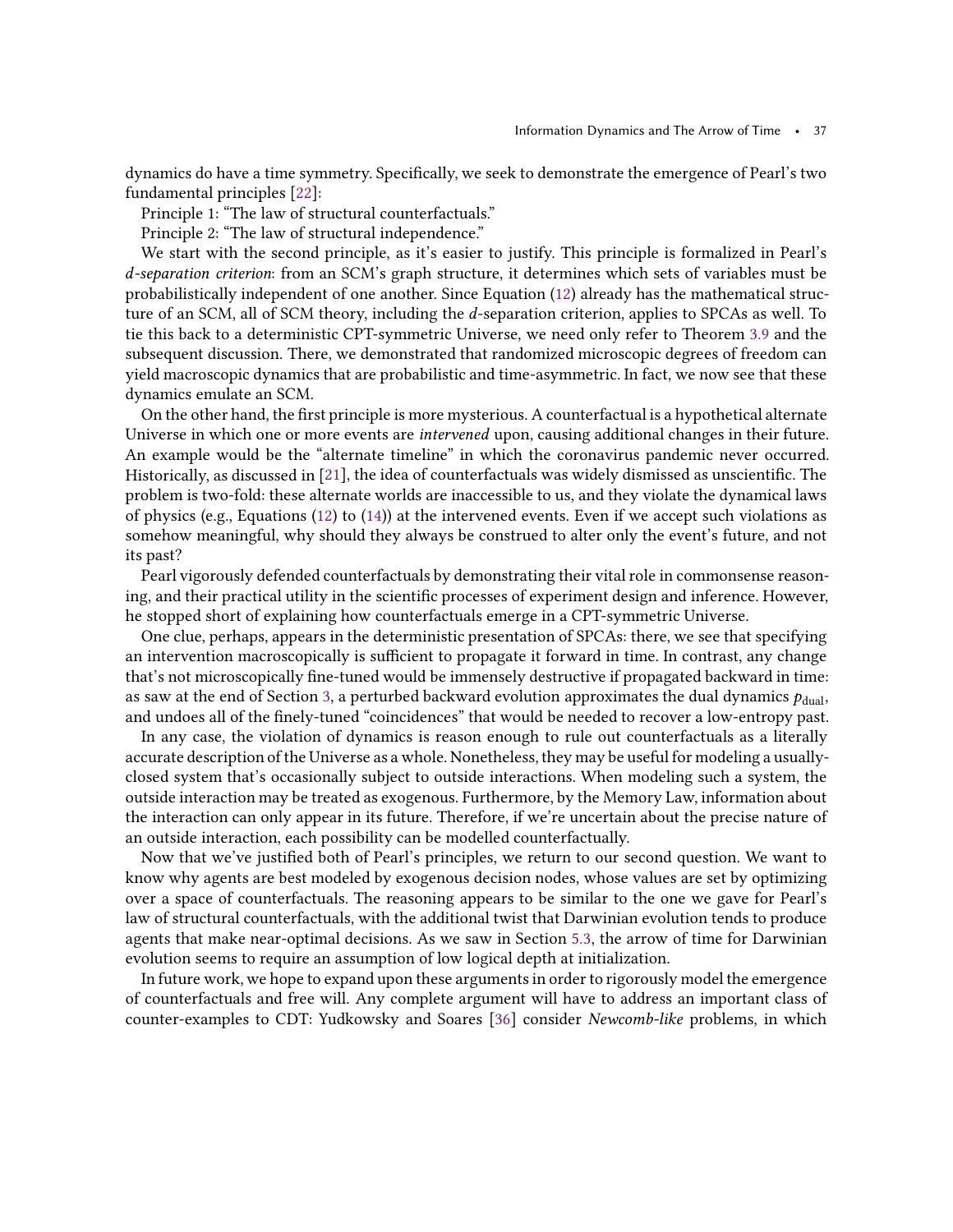causal decision theorists tend to underperform. These problems typically involve an agent, the oracle, whose decision is a function of what it predicts another agent will do. The oracle's prediction, being based on the inner workings of the predictee's mind, should somehow be correlated with the predictee's action. The predictee, knowing this, will be better off if it models its action as affecting the oracle's decision, despite the latter having already occurred!

As a result of such multi-agent thought experiments, CDT is found to be inconsistent in the following sense: given the ability to do so, a causal decision theorist will prefer to rewire its own brain so as to cease to follow CDT. In the authors' proposed alternative, **functional decision theory (FDT)**, agents act as if they directly control the output of the mathematical function corresponding to their decision algorithm. Like CDT, FDT performs counterfactual reasoning on SCMs; however, it may model the same problem with a different graph. For example, the Newcomb problem above has an effect that temporally precedes its cause.

We believe that, due to the misconception that such retroactive causality is more unphysical than CDT, FDT may have been relegated to an ultra-niche community. However, we saw previously that the counterfactuals of CDT cannot be interpreted in a literally physical sense either. In our view, then, CDT and FDT should compete on an equal footing, judged only on their respective ability to parsimoniously predict how the products of Darwinian evolution behave. In that light, the reflective inconsistency of CDT offers a compelling reason to prefer FDT over it.

## <span id="page-37-0"></span>5.5 Induction, Compression, and Boltzmann Brains

In Sections [5.3](#page-34-0) and [5.4,](#page-35-0) we discussed the psychological arrow of time. Now, in closing, let's examine some basic limitations on empirical knowledge. By letting SPCAs stand in as a model for the Universe, we arrive at a version of the famous Boltzmann brain paradox; its resolution has consequences for our theories of inference and resource gathering. While related arguments have been made plenty of times in the literature, our SPCA version is simple, clear, and general.

As a macroscopic inhabitant of an SPCA, we ask: what knowledge is available to us? The use of probability theory in Definition [4.2](#page-24-0) might raise concerns. Even in the deterministic function presentation, the initial state is a random variable, distributed according to  $\mu \times \Gamma^{X \times \mathbb{Z}}$ . We only have empirical access to one instance of the Universe, evolved from one sample from this distribution. How can our belief in this ensemble be justified from only one sample? What's to stop us from theorizing an alternative ensemble, perhaps one with radically different statistics, the only restriction being that one of its astronomically many outcomes correspond to our actual experience?

Well, if we commit to the hypothesis that the microscopic degrees of freedom are i.i.d., then our one sample is really an endless sequence of samples from Γ. This is promising: now we can do statistical tests. However, this only worked because we confined ourselves to a small class of hypotheses in advance; otherwise, our statistical analysis might happen to overfit by chance. How should we decide which small class of hypotheses to prioritize? A classic theorem of algorithmic information theory states that, for any computable prioritization strategy, there's a corresponding encoding that compresses the highest-priority hypotheses to the smallest size. Thus, we might as well go with the strategy of prioritizing the hypotheses with the most concise descriptions. We'll elaborate on this idea later, but first let's consider an even more severe empirical limitation.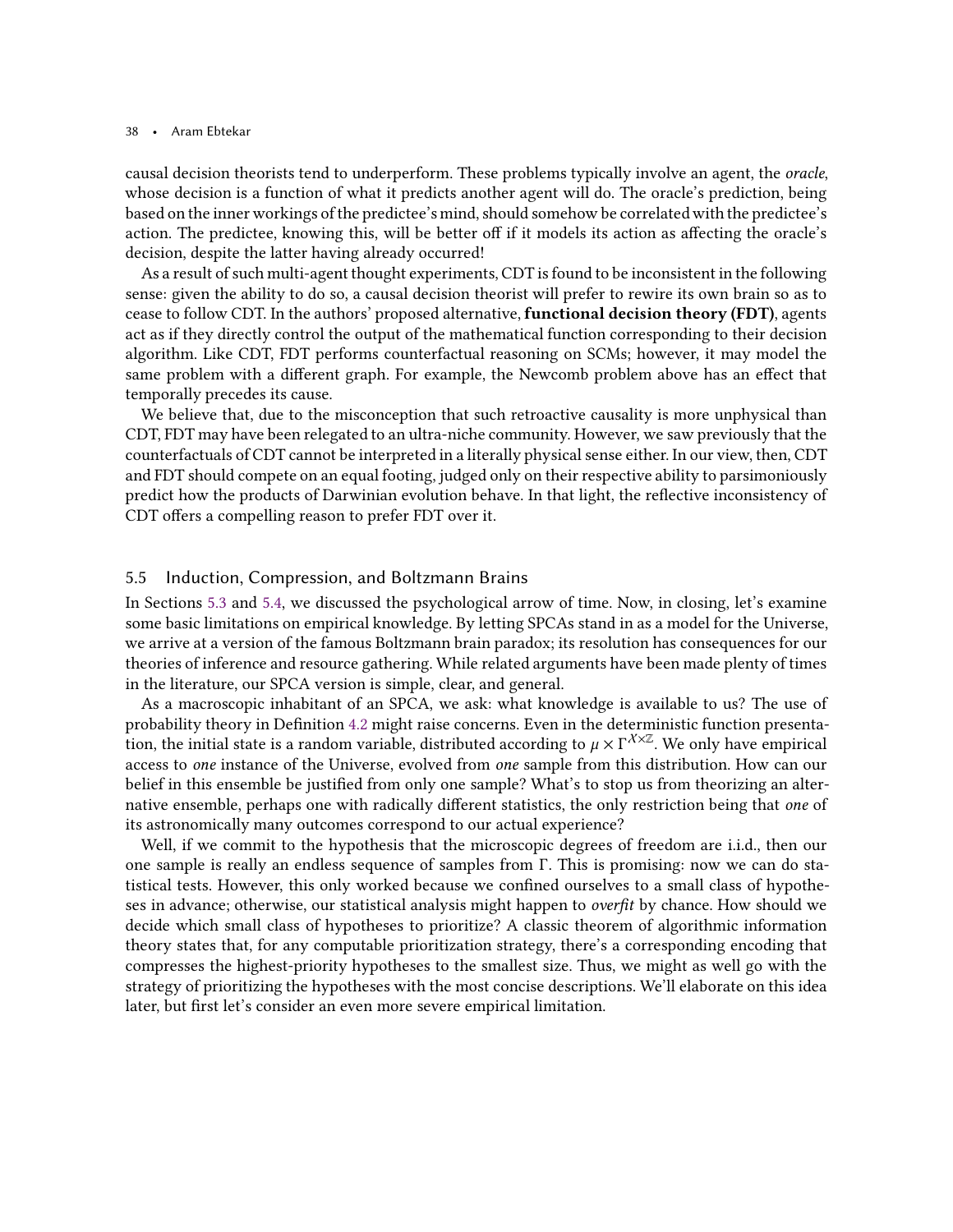It turns out that we cannot provably know much about the state of our specific instance of the Universe, either. Let's model the situation with a precise thought experiment.

Example 5.1 (The Clueless God). As everything that we know should somehow be encoded in the brain, which lives within the SPCA, let's designate some region Mem  $\subset X$ , the long-term memory in which our knowledge should be stored. We imagine being born without any prior knowledge, Mem being filled with random junk data. Can we learn what's in this world, at least in our immediate vicinity? That is, can we arrange it so that, at some future time  $t$ ,

# $I(C_{t, \text{Mem}}; C_{t, \text{X}\setminus\text{Mem}}) > 0?$

Since it's difficult to reason in detail, about the capabilities of a realistic agent controlling Mem, let's be generous and overstate our powers. Suppose that, rather than being totally ignorant, we somehow know that we are located inside an SPCA with finite local state space S, and a spatial geometry  $(X, \mathcal{T})$ containing the special region Mem  $\subset X$ . Suppose we also know the dynamics p, for which we'll assume ♯ to be stationary. No, better yet: suppose we can control the dynamics, perhaps even applying a different  $p \in DM(S)$  at each position and time! The only thing we don't know is the actual state C, including its initial distribution  $\mu$ . Certainly, equipped with such divine capabilities, we should have no trouble sensing some aspects of our surroundings, right??

Unfortunately, we cannot rule out the possibility that the Universe is in **heat death**: a stationary distribution of zero negentropy. Once heat death occurs, stationarity (or the Resource Law) ensures that we remain in heat death forever, regardless how we set the dynamics. Every term in Equation [\(20\)](#page-31-1) is then zero; in particular, we must have  $I(C_{t,\text{Mem}}; C_{t,\text{X}\setminus\text{Mem}}) = 0$ . Heat death is like a uniform soup of randomness. On rare occasions, we might find **Boltzmann brains**: regions shaped like Mem which contain thought patterns identical to what you are thinking right now, complete with all your senses and memories. For that instant, you'd feel as if you had lived a full life on planet Earth; the next instant, you'd vanish back into the soup of randomness.

This seems absurd: while we can't logically eliminate heat death, it appears too contrived to be likely. However, the problem runs deeper. If we're looking for likely theories, we might encode our initial state of ignorance by imposing a uniform **Bayesian prior** on the Universe's initial configuration  $C_0$ . That is, we *subjectively* believe  $C_0$  to be distributed according to  $\mu = (\frac{1}{|S|}\sharp)^{\mathcal{X}}$ ; but, this is the heat death distribution! Subjective heat death is mathematically equivalent to the previously considered objective heat death. Therefore, nothing that can be done within the Universe would produce evidence to sway our belief away from  $\mu$ .

By Equation [\(20\)](#page-31-1), knowledge, as defined in terms of the mutual information, is quantitatively bounded by the aggregate negentropy resource; thus, our initial ignorance expressed in  $\mu$  amounts to a form of starvation. Quite literally, knowledge is power.

To clarify the issue, our task can be made concrete: suppose we want to copy the contents of some region  $A \subset X \setminus$  Mem into Mem, thus obtaining knowledge about A. Such a copy operation cannot be implemented as a mixture of bijections, as it would overwrite the existing contents of Mem. If we had just one blank sheet of paper, we could swap it into Mem, and then reversibly copy our desired data onto it, e.g., using an XOR-assignment. However, our information capacity would never grow beyond the size of the allocated sheet, and would most likely deteriorate with imperfect use (e.g., see the sensing example at the end of Section [5.2\)](#page-32-1). We would need to know a priori about the paper, rather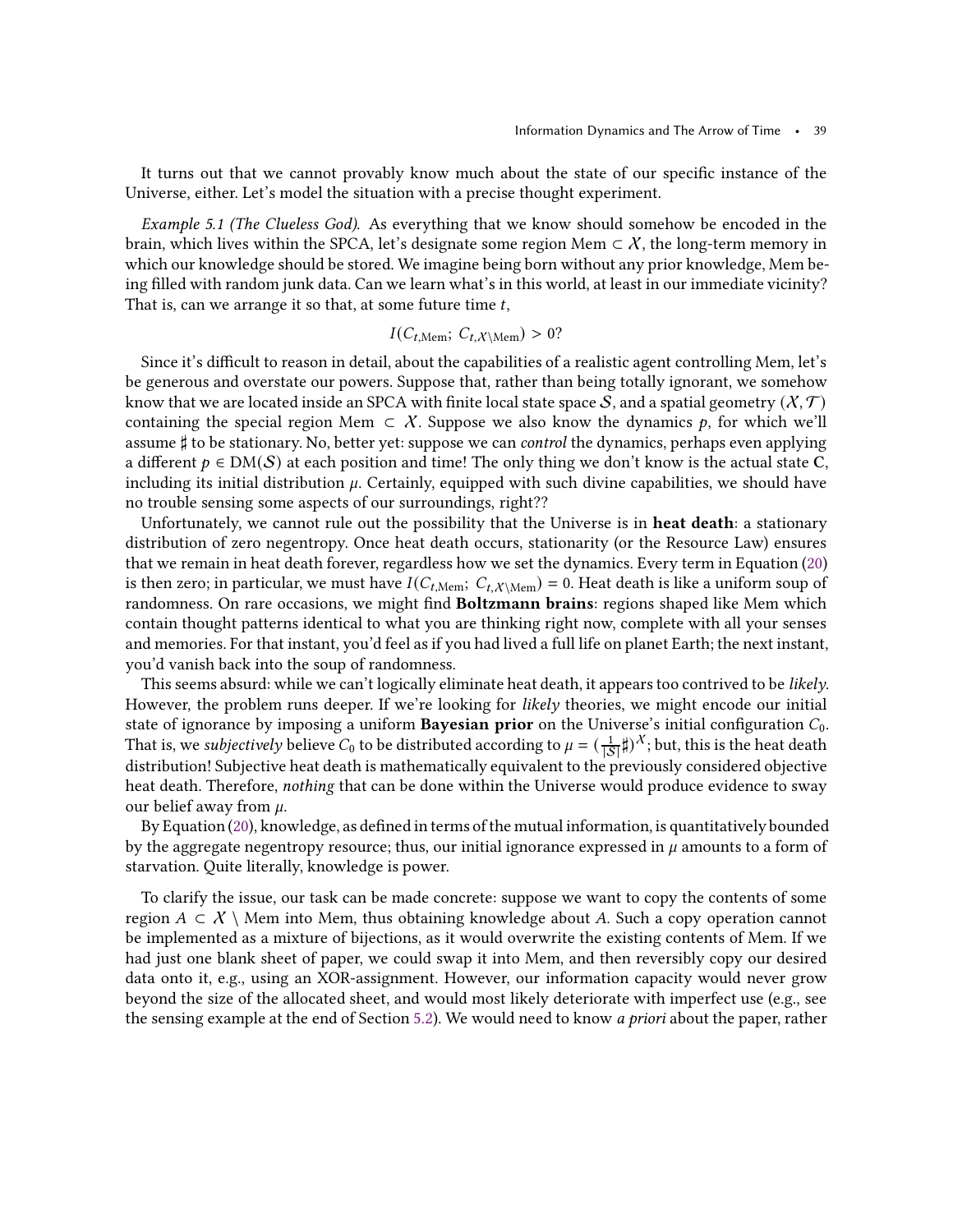than use vision to see it, since the act of sensing is itself a form of writing. Without prior information, even our own senses are useless!

The situation is similar to the No Free Lunch Theorems in optimization theory [\[35](#page-43-12)]: without some sort of prior bias, inductive learning is impossible. It remains to ask ourselves which sort of prior is least questionable, philosophically and practically. Solomonoff proposed an answer in [\[30](#page-43-13)]. See also [\[14](#page-42-12), §5] for a thorough textbook treatment, or [\[24](#page-43-14)] for a more accessible overview of the same ideas. To summarize, Solomonoff's theory of universal induction is a mathematically rigorous version of an ancient epistemic principle, Occam's razor. Informally speaking:

Given competing theories that predict our observations equally well, prefer the simplest.

"Theories that predict our observations" are identified with computer programs  $P$  which, when run on a universal Turing machine  $U$ , output our observed data  $x$ ; "the simplest" is the shortest such program. Once U is fixed, the **Kolmogorov complexity**  $K(x)$  of a given string x is defined to be the minimum length of a program P (in a prefix-free language), such that  $U(P) = x$ . The choice of U affects the Kolmogorov complexity by no more than a constant additive term that does not depend on  $x$ .

Solomonoff's universal prior can be defined in a few ways, all of which are equivalent up to constant factors. One is to give each string  $x$  a prior probability of  $2^{-K(x)}$ . Another is to enter a uniformly random infinite sequence of bits into the universal machine  $U$ ; since the language is prefix-free, this defines at most one finite prefix  $P$  constituting a valid program, which in turn defines at most one output string  $x$  (if the program halts).

Cover and Thomas [\[5](#page-42-3), §14.6] illustrate the difference between the uniform and universal priors like so: imagine a monkey sitting at a keyboard and typing randomly. The uniform prior corresponds to a monkey entering the state of  $C_0$  directly into a text editor. On the other hand, the universal prior corresponds to a monkey typing  $P$  into an interpreter, which runs on the universal machine  $U$  to output  $C_0 := U(P)$ .

This prior is called universal because it dominates all lower-semicomputable priors, up to a constant factor that does not depend on  $x$ . Universality serves as a practical justification: natural selection favors agents whose inferences happen to succeed. Any inference computation taking place within an SPCA is equivalent to the results of some program running on  $U$ , and therefore any probabilities that it might compute will be dominated by the universal prior. Using such heuristic approximations of the universal prior solves our Boltzmann brain problem: when Mem contains well-formed memories, we'll take a bias toward simpler explanations in which the memories correlate with truths about the Universe.

An agent with such a highly non-uniform prior can also "hunt" for negentropy by employing a compression algorithm, whose encodings are shortest for strings that it deems likely. To see how, let  $f: \{0,1\}^*$  →  $\{0,1\}^*$  be an injective function such that, for some fixed  $c \in \mathbb{N}$  that does not depend on  $x \in \{0,1\}^*, |f(x)| \le |x| + c$ . Fix  $n \in \mathbb{N}$ . Assuming  $|x| \le n$ , a fixed-length binary encoding of  $|x|$ takes 1 +  $\lfloor \log n \rfloor$  bits, so the concatenation of  $(|x|, x, 0^{n-|x|})$  takes 1 +  $\lfloor \log n \rfloor + n$  bits, regardless of x. By the injectivity of  $f$ , there exists a bijection on  $\{0,1\}^{1+\lfloor \log n \rfloor + n}$  that, for all  $x$  satisfying  $|x| \le n - c$ , maps  $(|x|, x, 0^{n-|x|})$  to  $(|f(x)|, f(x), 0^{n-|f(x)|})$ . Suppose our agent finds a string  $x$  in the environment. If  $|f(x)| < |x|$ , then f effectively compresses x, lengthening the "bank" of zeros in the process. If the string  $f(x)$  has no further use to the agent, it can be expelled into the environment, perhaps swapping it with a fresh candidate for compression.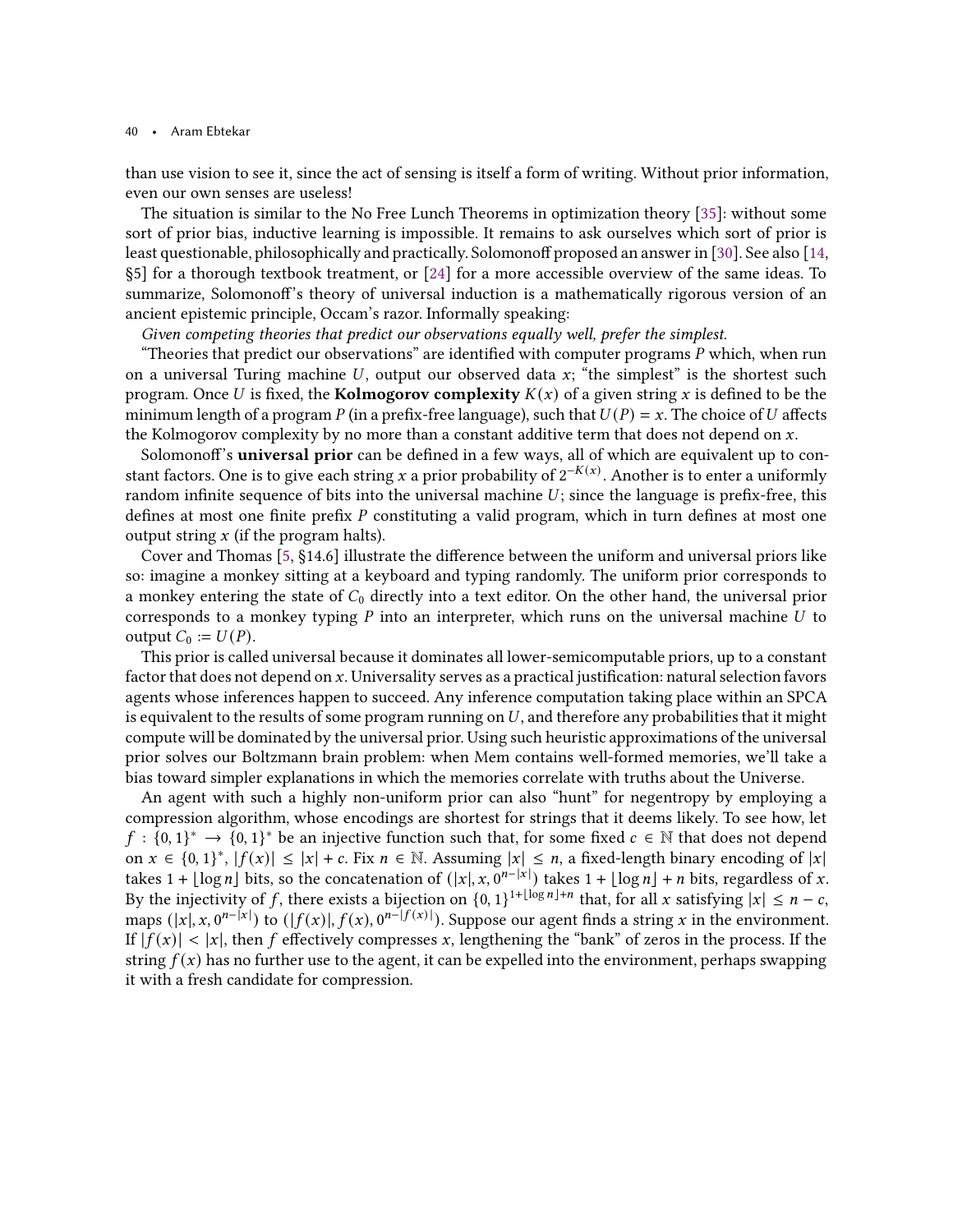In real-world terms, we may think of x as food,  $f(x)$  as waste, c as the energy expenditure of digestion, and the store of  $n-|x|$  zeros as free energy reserves. These reserves may be consumed to perform useful manipulations: for instance, reproduction can be implemented by XOR-assigning a copy of the agent onto a string of zeros. Our agent's performance depends on how well  $f$  compresses typical strings x that are found in its environment. Since  $K(x) < |f(x)| + O(1)^6$  $K(x) < |f(x)| + O(1)^6$ , where the constant depends on f but not on  $x$ , the Kolmogorov complexity can be seen as a platonic ideal for data compression.

The Kolmogorov complexity is also closely related to the physicist's definition of entropy. In classical physics, the set of all possible states of an  $N$ -particle system, when all microscopic information is included, is a subset of  $\mathbb{R}^{6N}$  called *phase space*. It is partitioned into  $\lambda^{6N}$ -measurable subsets called macrostates. The entropy of a system in macrostate A, then, is defined to be log  $\lambda^{6N}(A)$ , which happens to equal Shannon's differential entropy of the uniform distribution on  $A$ .

We might object that this definition depends heavily on the choice of partition. However, this dependence goes away if we assume two things: 1) the partition is simple, in the sense that each macrostate A has a short description, and 2) the system's actual state is a "typical" random point within  $A$ . Typicality means that, conditional on A, the point's shortest description, up to neighborhoods of measure less than a given  $\varepsilon > 0$ , has length approximately  $\log \lambda^{6N}(A) + \log \frac{1}{\varepsilon}$ . It can be shown that this two-part description is approximately the shortest possible: since the macroscopic part is short, it follows that the latter expression approximates the  $\varepsilon$ -neighborhood's Kolmogorov complexity. For details of this reduction, see [\[14](#page-42-12), §8.6-8.7].

There's a caveat: in a reversible universe, closed systems that have mixed must necessarily "unmix" in their time-reversed evolutions; as such, they cannot truly be at typical random states. Nonetheless, ergodicity makes it so that, over time, the state appears random at finer and finer levels of precision  $\varepsilon$ .

For a practical illustration, consider a well-mixed container of gas. It will be "typical" for its macroscopic parameters, which include temperature, pressure, and chemical composition. Describing these to a satisfactory degree of precision takes on the order of 100 bits. This is negligible in comparison to the entropy of the large number of particles in the container, on the order of Avogadro's constant,  $6 \times 10^{23}$ . Therefore, we can in principle measure the macroscopic parameters almost "for free", thereby obtaining macroscopic knowledge of its contents. The gas' usefulness as a resource, then, is quite accurately determined by the physicist's entropy.

Such two-part descriptions apply equally well to probabilistic theories in fundamental physics. For example, consider a quantum theory, which uses the Born rule to prescribe probabilistic outcomes for quantum measurements. We consider this theory to be good if the experimental data  $x$ 's twopart description, consisting of quantum theory along with x's Shannon encoding optimized for Born probabilities, has length not much more than  $K(x)$ .

With this approach, probabilistic theories are not so mysterious after all. Like other theories, they compete to win the favor of Occam's razor. To say that the Universe is probabilistic is to say that its statistics are "typical" for the probabilistic theory in question, in the sense that our two-part description cannot be further compressed. Now, if it so happens that several competing theories are of similar length, we might as well choose the most useful. In this case, probabilistic theories are especially promising, because only a small fraction of  $K(x)$  goes toward their conceptually interesting core; the

<span id="page-40-0"></span> $6$ Strictly speaking, the definition of  $K$  here should be altered so that programs are not restricted to a prefix-free language. For details on the relationship between these notions of complexity, see [\[14](#page-42-12), §2-3].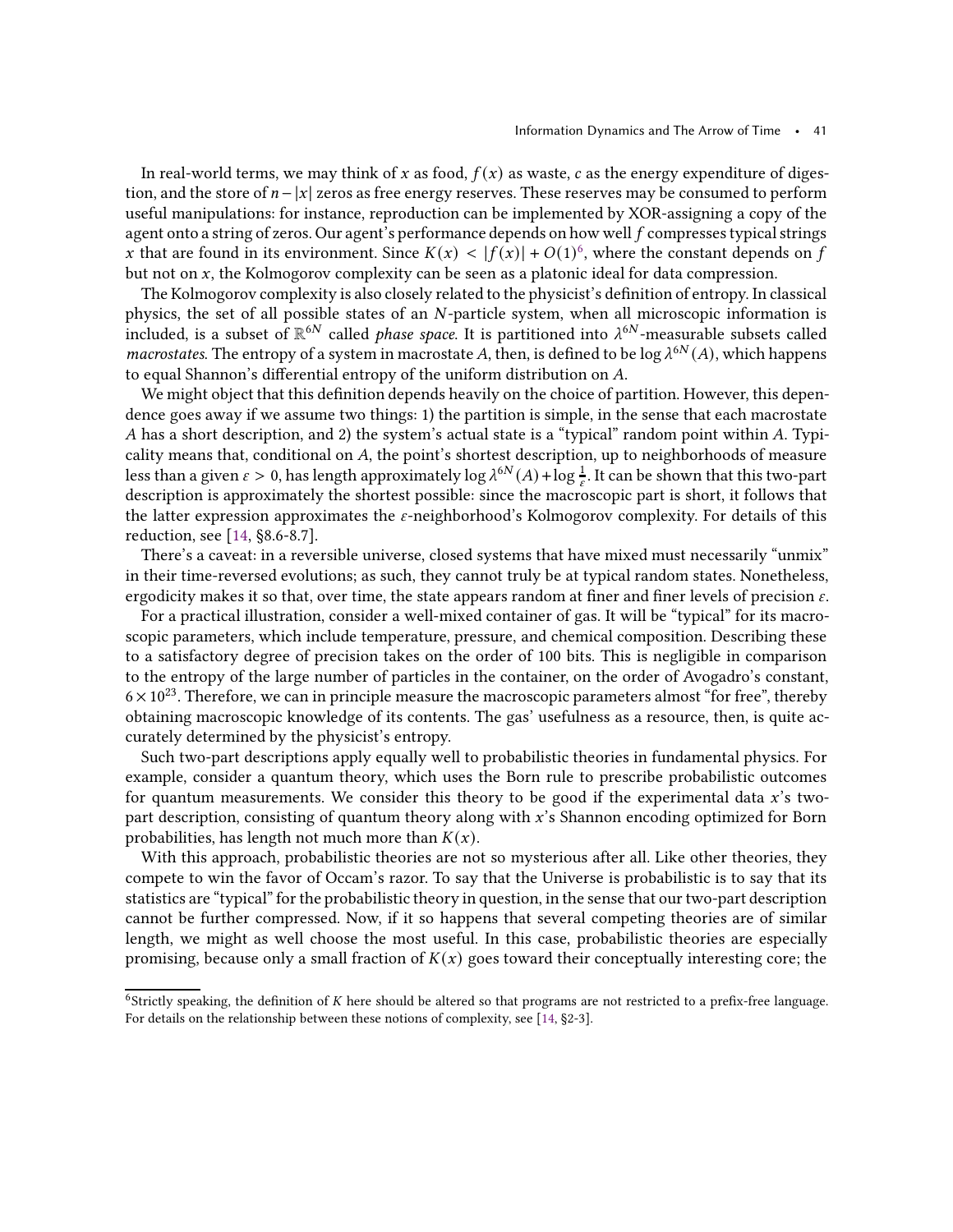rest is a Shannon-style encoding of the probabilistic observations. For a rigorous discussion of two-part theories, see [\[14,](#page-42-12) §5.5].

# <span id="page-41-0"></span>6 CONCLUSIONS AND FUTURE WORK

In summary, we provide a model, the SPCA, in which the thermodynamic and psychological arrows of time emerge from reversible dynamics and an initial condition. We do this in two parts.

In the first part, we prove, within our model, a physically plausible correspondence between microscopic and macroscopic dynamics. Several additional results come out of this correspondence. For example, we find that reversibility with measure-preservation at the microscopic level is equivalent to double-stochasticity at the macroscopic level. We also find that time-reversal, in the absence of "coincidences" due to the initial condition, amounts to taking the dual of the macroscopic transition matrix. In the second part, we prove the laws of information dynamics, which generalize and extend the second law of thermodynamics. We see that the laws take a more powerful form when we're able to insulate a system from having information enter or leave it.

Then, we discuss a variety of applications. We use the laws to show how the negentropy behaves as a resource. On the union of two systems, it decomposes into the negentropy of the two individual systems plus a mutual information term. For closed systems, all three of these terms are non-increasing. In particular, this means a decrease in the mutual information term cannot be offset by an increase elsewhere. We present this fact as an extension of Landauer's principle, within a wider discussion of operations that do or don't necessarily carry an entropic cost.

Regarding the psychological arrow of time, we discuss how memory, causality, and agency emerge along the arrow of time in an SPCA. After seeing that counterfactuals are useful despite not representing physical reality, we argue that a related idea, functional decision theory, should be taken equally seriously. Finally, we discuss how a lack of informative prior leadsimmediately to Boltzmann brains. Invoking Solomonoff induction to escape this trap, we find a way to express resource gathering in terms of data compression. For the reader's benefit, this opportunity is taken to summarize the connection between Kolmogorov complexity and the physicist's entropy.

We now suggest some directions for future work. One possibility would be to bridge the gap between our model and real-world physics. For example, it remains to be seen how the laws of information dynamics would adapt to continuous and/or relativistic space-time geometries, to the setting of quantum information, or under the constraint of conservation laws. Even within the SPCA setting, the laws of information dynamics might be formulated with different hypotheses: for instance, the hypothesis of closed systems might be weakened, in order to study situations where the flow of information in or out is restricted in realistic ways.

Another potential direction would be to explore more of the existing physics literature on entropy and information, looking for places where the simplicity of SPCAs might improve an analysis, either simplifying, generalizing, or contradicting it. In the case of a contradiction, one should investigate whether the fault is an error in the realistic model, or whether it's a feature of the real world that's not adequately captured by the SPCA model. For example, it was recently argued that the entropic cost of measuring time is linear in the number of ticks of precision [\[23\]](#page-43-15). The proposed clock used irreversible ticks. If, instead, the ticks were implemented by incrementing a reversible counter, then it would seem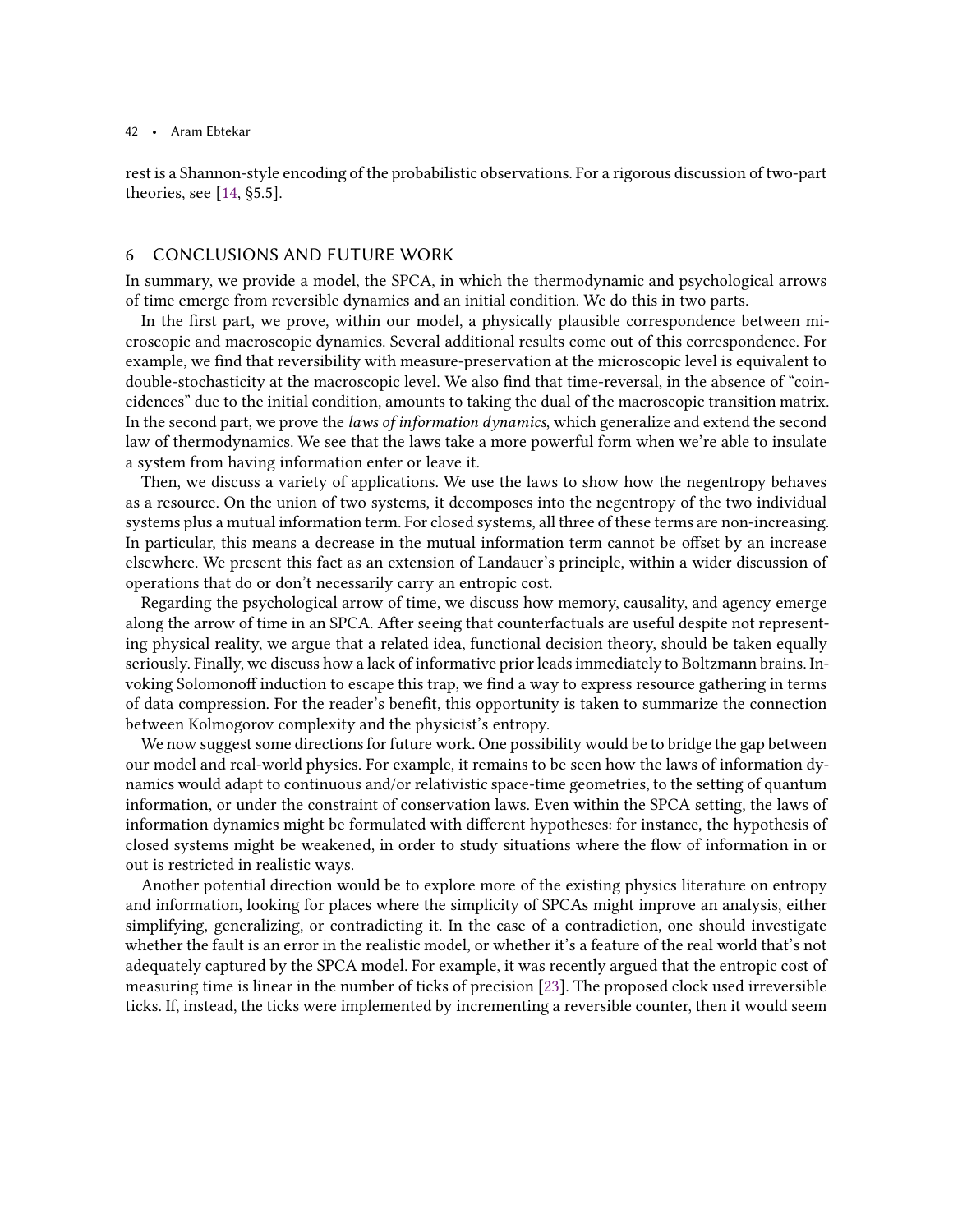that the entropic cost should reduce to just the amount of memory needed to record the time, which is only logarithmic in the number of ticks. However, this remains to be demonstrated in the real world.

As mentioned in Section [5.3,](#page-34-0) it might be possible to unify the mutual information and logical depth approaches to resource and memory. Such a connection may help us better understand the limits of reversible computing, since the time-consuming cleanup operations of reversible computers essentially serve to undo logical depth [\[33](#page-43-10)].

Finally, it would be very exciting to see a fully rigorous proof that causal decision theory, or perhaps functional decision theory, is the right model of intelligence. By this, we mean a proof that the decision theory accurately predicts the behavior of sophisticated products of Darwinian selection, in the context of some model with a space-time structure. Such a development might contribute towards a more unified formulation of the psychological arrow of time.

# 7 ACKNOWLEDGEMENTS

Jason Li contributed in-depth feedback at several stages of this manuscript's preparation, which helped to clarify this work. Danica Sutherland and William Evans provided additional helpful feedback.

### REFERENCES

- <span id="page-42-6"></span>[1] S. Aaronson. 2016. The Ghost in the Quantum Turing Machine. In The Once and Future Turing.
- <span id="page-42-4"></span>[2] C. H. Bennett. 1982. The thermodynamics of computation—a review. International Journal of Theoretical Physics 21 (1982), 905–940.
- <span id="page-42-14"></span>[3] C. H. Bennett. 1988. Logical depth and physical complexity.
- <span id="page-42-16"></span>[4] F. Brandão, M. Horodecki, N. Ng, J. Oppenheim, and S. Wehner. 2015. The second laws of quantum thermodynamics. Proceedings of the National Academy of Sciences 112 (2015), 3275 – 3279.
- <span id="page-42-3"></span>[5] T. Cover and J. A. Thomas. 2006. Elements of information theory (2 ed.).
- <span id="page-42-17"></span>[6] M. Einsiedler, E. Lindenstrauss, and T. Ward. 2021. Entropy in ergodic theory and topological dynamics. <https://tbward0.wixsite.com/books/entropy>
- <span id="page-42-2"></span>[7] P. Gaspard. 1992. Diffusion, effusion, and chaotic scattering: An exactly solvable Liouvillian dynamics. Journal of Statistical Physics 68 (1992), 673–747.
- <span id="page-42-7"></span>[8] T. Heinrich, B. Knopp, and H. Päs. 2016. Entropy, biological evolution and the psychological arrow of time. Journal of Modern Physics 7 (2016), 228–236.
- <span id="page-42-0"></span>[9] R. Jost. 1957. A remark on the C.T.P. theorem. Helvetica Physica Acta 30 (1957), 409–416.
- <span id="page-42-18"></span>[10] J. Kari. 1994. Reversibility and Surjectivity Problems of Cellular Automata. J. Comput. System Sci. 48 (1994), 149–182.
- <span id="page-42-10"></span>[11] J. Kari. 2018. Reversible Cellular Automata: From Fundamental Classical Results to Recent Developments. New Generation Computing 36 (2018), 145–172.
- <span id="page-42-15"></span>[12] A. Klenke. 2020. Probability Theory: A Comprehensive Course (3 ed.).
- <span id="page-42-13"></span>[13] R. Landauer. 1961. Irreversibility and Heat Generation in the Computing Process. IBM journal of research and development 5 (1961), 183–191.
- <span id="page-42-12"></span>[14] M. Li and P. Vitányi. 2019. An Introduction to Kolmogorov Complexity and Its Applications (4 ed.).
- <span id="page-42-8"></span>[15] L. Maccone. 2009. Quantum solution to the arrow-of-time dilemma. Physical review letters 103, 8 (2009), 080401.
- <span id="page-42-5"></span>[16] L. Mlodinow and T. Brun. 2014. Relation between the psychological and thermodynamic arrows of time. Physical review. E, Statistical, nonlinear, and soft matter physics 89, 5 (2014), 052102.
- <span id="page-42-19"></span>[17] K. Morita. 2017. Theory of Reversible Computing.
- <span id="page-42-11"></span>[18] K. Morita and M. Harao. 1989. Computation universality of one-dimensional reversible (injective) cellular automata. IEICE Transactions on Fundamentals of Electronics, Communications and Computer Sciences 72 (1989), 758–762.
- <span id="page-42-1"></span>[19] G. Nicolis and C. Nicolis. 1988. Master-equation approach to deterministic chaos. Physical review. A, General physics 38, 1 (1988), 427–433.
- <span id="page-42-9"></span>[20] J. Parrondo, J. Horowitz, and T. Sagawa. 2015. Thermodynamics of information. Nature Physics 11, 2 (2015), 131–139.